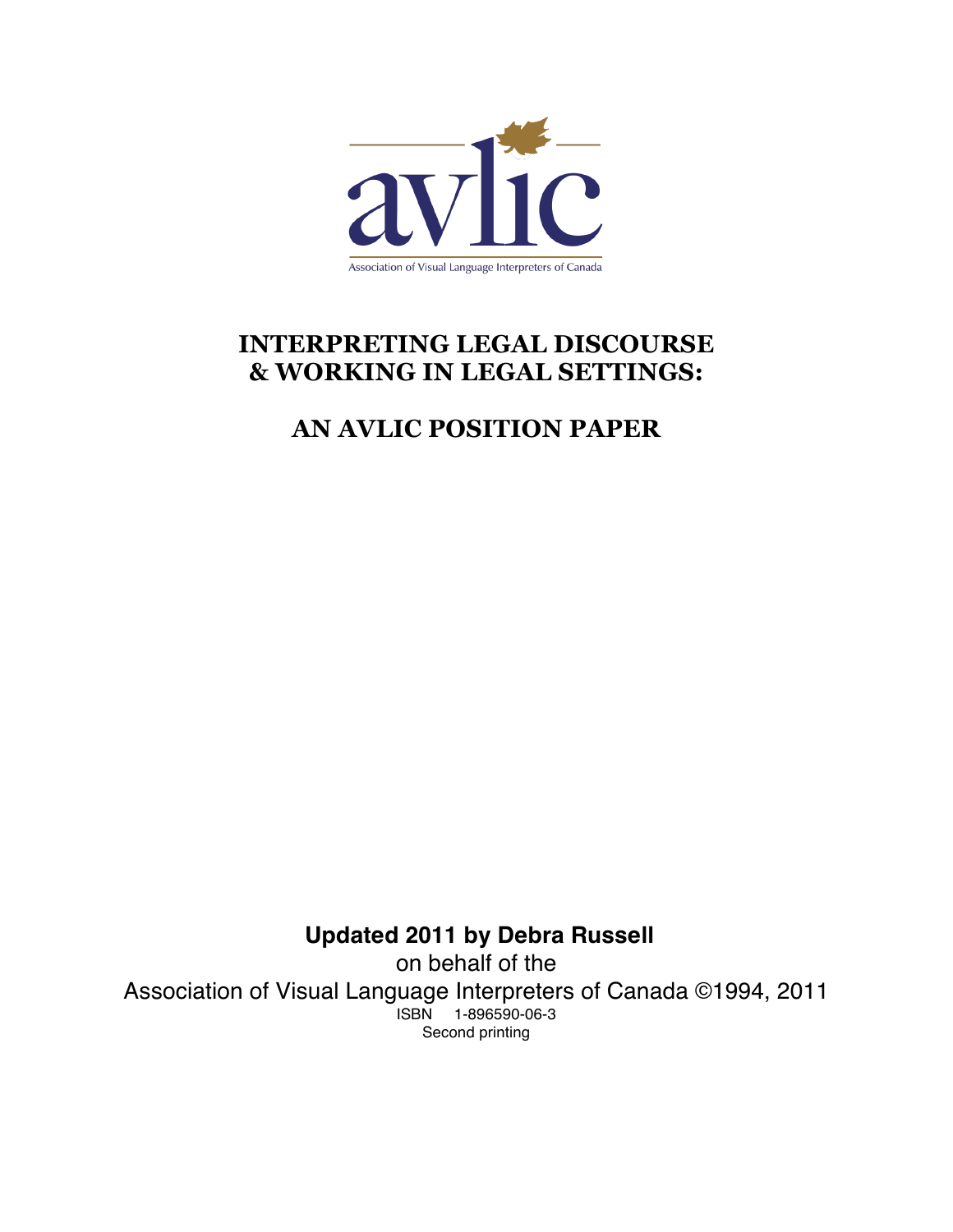#### ₩ **ACKNOWLEDGEMENTS**

The AVLIC Board of Directors would like to gratefully acknowledge the contributions of individuals who responded to draft versions of this updated document and provided feedback and recommendations. This document incorporates changes in our field and the most current research and standards in the field of interpretation specific to interpreting legal discourse.

We wish to acknowledge Debra Russell and Jan Humphrey, for creating the original 1994 document, and Denise Smith and Terry Janzen for their editorial assistance. As well, we acknowledge the role of the sub-committee chaired by Lesley Roach, with participation from Courtney Cockburn, Bonnie Heath, Leslie McPhillips, Glenda Messier, and Becky Stuckless, whose efforts moved this project forward between 2010 and 2012. Our sincere appreciation to Cheryl Wilson, Director of Ontario Interpreting Services (OIS) and CART Services, for her constant support of AVLIC and her willingness to bring the financial resources of OIS to support this document revision process.

Care has been taken to determine and locate ownership of copyright material used. In the case of any errors and or omissions, AVLIC will endeavour to make suitable acknowledgements in future editions of this document.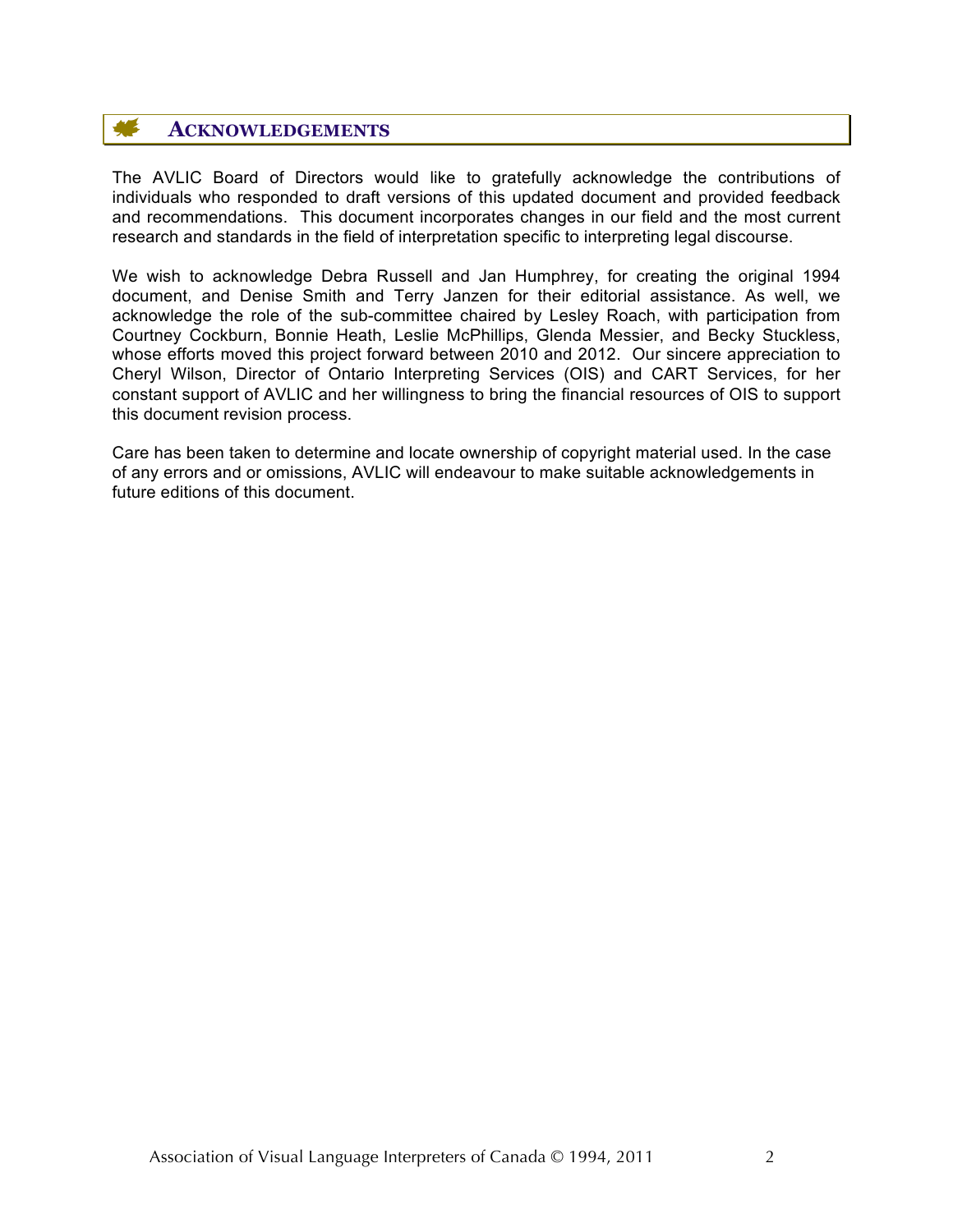#### 集 **TABLE OF CONTENTS**

| 1.1        |  |  |  |
|------------|--|--|--|
| 1.2        |  |  |  |
|            |  |  |  |
| $\cdot$    |  |  |  |
| 2.1        |  |  |  |
| 2.2        |  |  |  |
| 2.3        |  |  |  |
| 2.4        |  |  |  |
|            |  |  |  |
| $\bullet$  |  |  |  |
|            |  |  |  |
| $\bullet$  |  |  |  |
|            |  |  |  |
| $\bullet$  |  |  |  |
| 5.1        |  |  |  |
| 5.2        |  |  |  |
| 5.3        |  |  |  |
| 5.4        |  |  |  |
| 5.5        |  |  |  |
| 5.6        |  |  |  |
| 5.7        |  |  |  |
| 5.8        |  |  |  |
| 5.9        |  |  |  |
| 5.10       |  |  |  |
| 5.11       |  |  |  |
| 5.12       |  |  |  |
| 5.13       |  |  |  |
|            |  |  |  |
| $\bullet$  |  |  |  |
|            |  |  |  |
| 6.1<br>6.2 |  |  |  |
|            |  |  |  |
| 6.3        |  |  |  |
| 6.4<br>6.5 |  |  |  |
| 6.6        |  |  |  |
| 6.7        |  |  |  |
|            |  |  |  |
| $\bullet$  |  |  |  |
| 7.1        |  |  |  |
| 7.2        |  |  |  |
|            |  |  |  |
| $\bullet$  |  |  |  |
|            |  |  |  |
| 8.1        |  |  |  |
| 8.2        |  |  |  |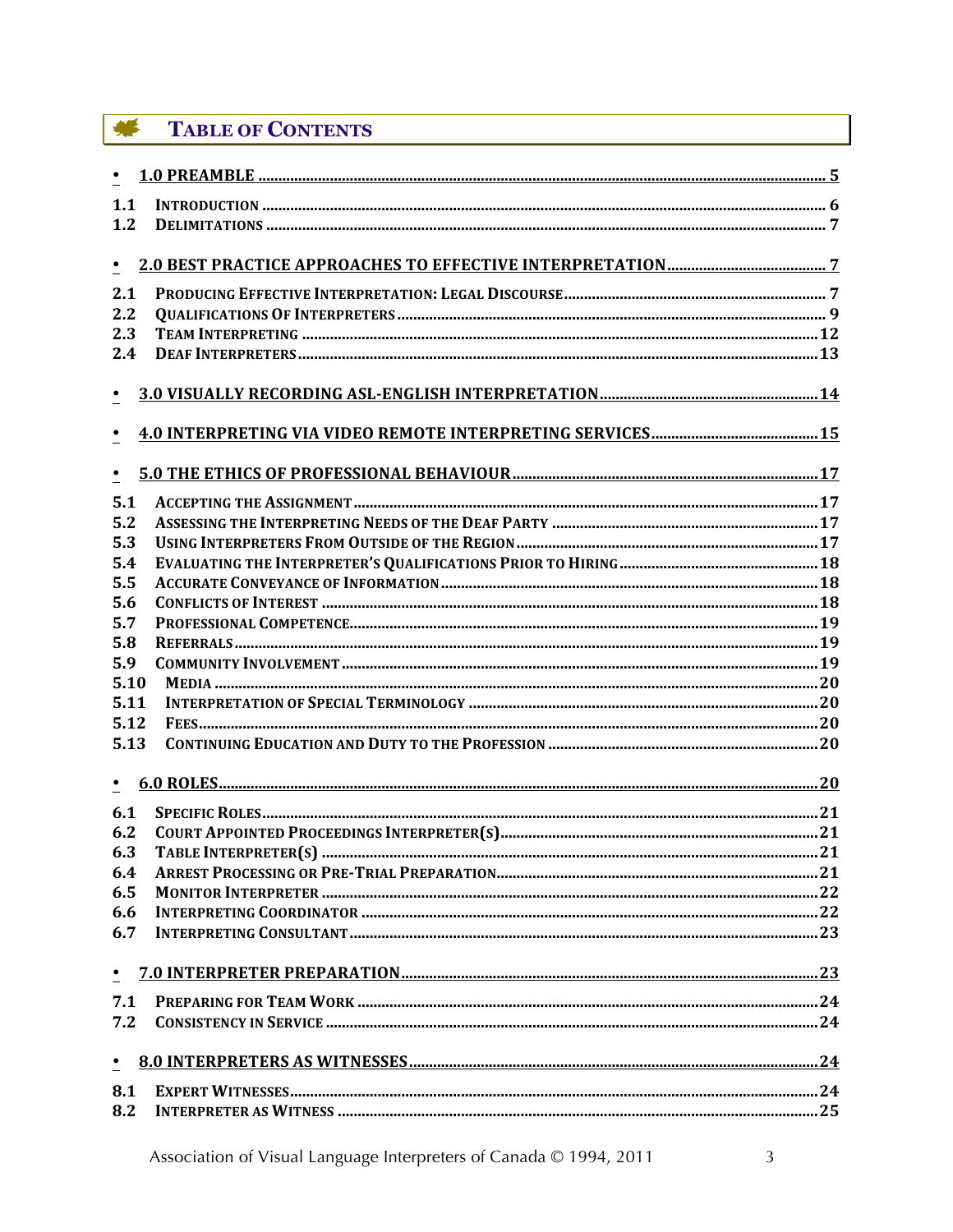| 10.1                                                                       |  |
|----------------------------------------------------------------------------|--|
| 10.2                                                                       |  |
| 10.3                                                                       |  |
|                                                                            |  |
|                                                                            |  |
|                                                                            |  |
| APPENDIX B: CHECKLIST FOR HIRING INTERPRETERS WHEN WORKING WITH DEAF       |  |
|                                                                            |  |
| APPENDIX C: AVLIC CODE OF ETHICS AND GUIDELINES FOR PROFESSIONAL CONDUCT40 |  |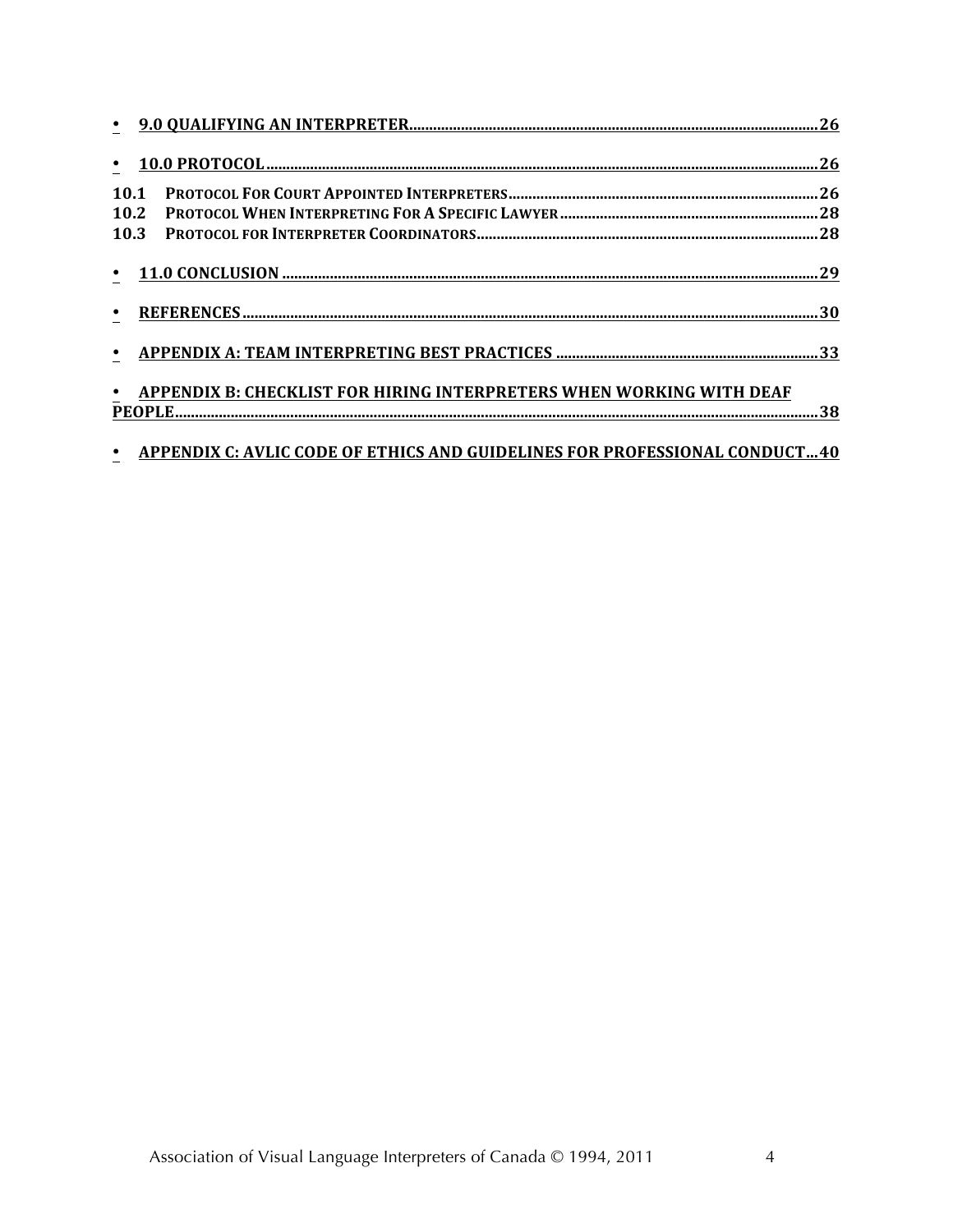# **1.0 PREAMBLE**

 $\overline{a}$ 

In 2008, the AVLIC Board of Directors sought a review of their 1994 AVLIC Position Paper on Legal Interpreting. A committee was struck that would oversee the work of updating this position paper. Lesley Roach from Ontario chaired the committee, with participation from Courtney Cockburn, Bonnie Health, Leslie McPhillips, Glenda Messier, and Becky Stuckless. The 1994 document was sent to the original authors, Jan Humphrey and Debra Russell for comment. Both suggested that there were aspects of the document that were dated and that may not reflect current practice. Based on this initial review, the ad hoc committee attempted to gather feedback from a broad range of interpreters in Canada. In 2010, the Ontario Interpreter Services agreed to support the development of a revised document and Debra Russell was contracted for this purpose.

The field of sign language interpretation has grown and changed significantly over the past thirty years. The manner in which we approach our work, the status of members of the d/Deaf<sup>1</sup> community, and the expectations we hold of one another *are* different today than they were some years ago. Therefore, the AVLIC Board of Directors is providing this document in order to highlight issues and to give direction related to interpreting in legal discourse and working in legal settings. We have sought input and received thoughtful contributions based on current knowledge and evolving practice from members of the Deaf, interpreting, and legal communities. In addition, we have drawn on the exceptional work of the National Consortium of Interpreter Education Centres (NCIEC). During 2005-2009, the NCIEC undertook research about legal interpreting in North America. Drawing on their own research, plus evidence-based studies, they created several documents, including *Best Practices: American Sign Language and English Interpretation within Legal Settings*.

We expect that this revised AVLIC document will shape standards for interpreting legal discourse and working in legal settings in Canada in ways that can be supported by AVLIC members and provincial Ministries of the Attorney General. We recognize that there are few interpreters in Canada who possess the specialized training to work in legal and courtroom settings. In a 2009 survey conducted by Roberson, Russell, and Shaw (2012), interpreters in Canada reported that they chose not to work in legal settings as the consequences of errors is grave and they lacked any specialized training to deal with the legal terminology, protocols and processes. In some jurisdictions, police services and courts rely on staff members who may only have a small amount of a signed language proficiency to interpret for interactions involving Deaf citizens. This almost always leads to miscommunications, and the very real potential for grave errors that have an impact on the Deaf person and the services that they are trying to access. In other regions, Deaf people can access experienced and/or certified interpreters; however, given the shortage of interpreters, they may have to have their proceedings delayed in order to accommodate the scheduling of interpreters. All of these issues are important matters

<sup>&</sup>lt;sup>1</sup> The uppercase *Deaf* denotes individuals, who in addition to having a significant inability to hear, function by choice as members of the Deaf community, subscribing to the unique cultural norms, values and traditions of that group. When the word deaf appears in lowercase, it denotes an individual who has a significant audiological loss, regardless of their cultural or group identity. For a complete discussion of this concept, please refer to Markowicz, H, and J Woodward. 1978. "Language and the Maintenance of Ethnic Boundaries in the Deaf Community." *Communication and Cognition*. 2:29-38.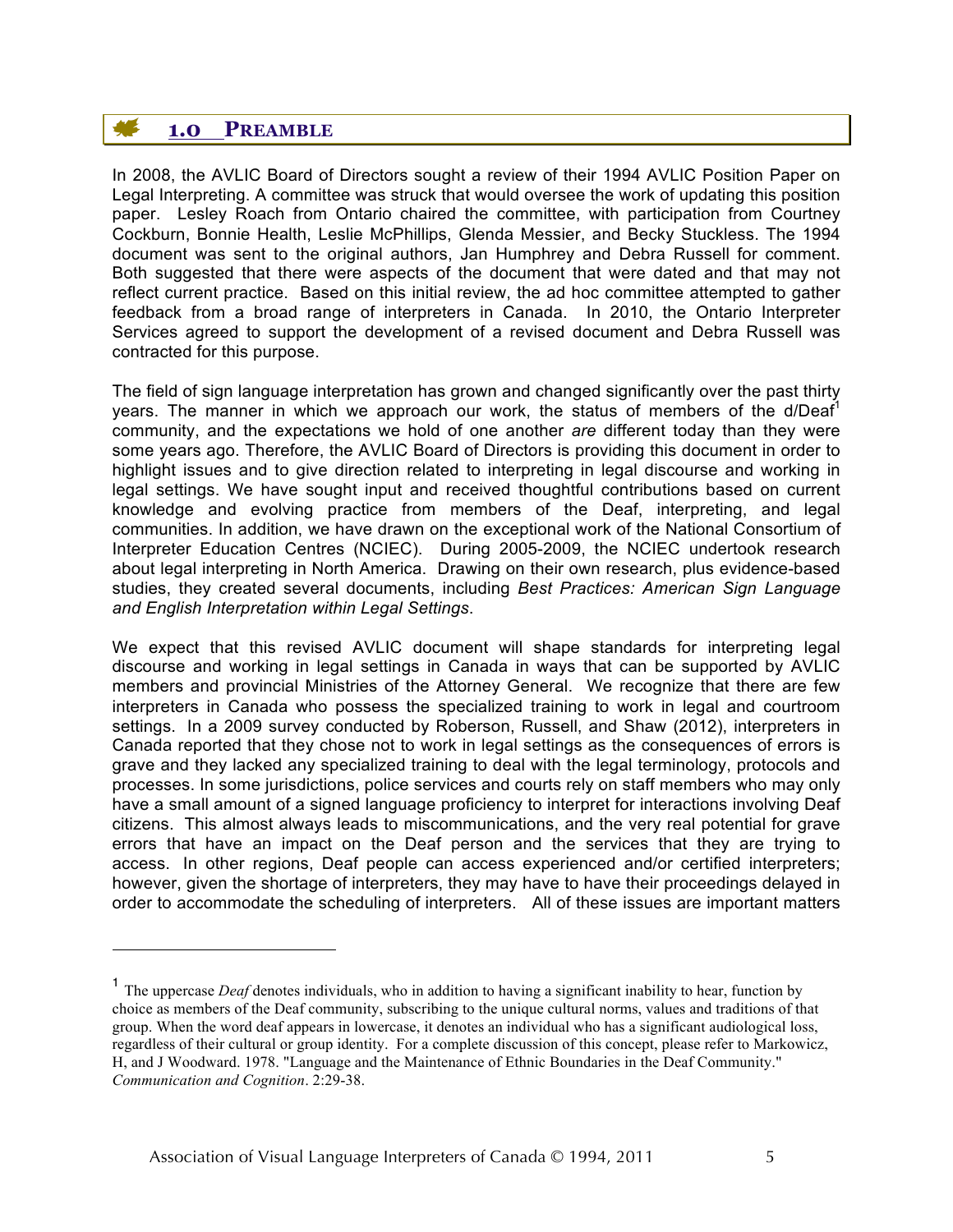for AVLIC and major stakeholders of the justice system to address through consistent training, practices, and policies.

One of the important changes to note is that this document addresses interpretation from a *discourse* frame of reference, in addition to viewing the work per the setting. This reflects the current knowledge that legal discourse can occur across many settings, from medical and mental health settings to video relay services. Interpreters have traditionally viewed their work as setting specific, which could allow someone to say that they don't provide interpreting services in legal settings. However, when looking at the type of interaction and type of language used in the interpreting work, it is likely that interpreters are dealing with legal discourse in a range of settings. Thus, we have chosen to emphasis legal discourse, in addition to working in legal settings.

This document will identify several issues of importance in the *area* of interpreting legal discourse and working in legal settings. This is not meant to be a "training guide"; rather it is designed to offer guidance to the reader. By identifying qualifications, roles, responsibilities, and protocol for legal discourse and legal settings, AVLIC seeks to advance the profession by ensuring consistency of service provision and encouraging a standard of service that will effectively serve consumers and the legal profession. This will also help consumers know what they can expect from a qualified interpreter in legal settings.

For the purposes of this document, we have used the word "judge" or "judges" to refer to our judiciary. In Canada, such members are referred to as Justice Brown or Madam Justice Brown when being addressed directly. Further, the use of "counsel" refers to lawyers.

Finally, it is understood that the content presented here applies to all interpreters, regardless of whether they are Deaf interpreters or non-deaf interpreters.

# *1.1 INTRODUCTION*

As an organization, AVLIC endorses the concept of quality service provision and interpreting that stems from a meaning-based approach, believing this approach is broad enough to meet the various linguistic preferences within the diverse Deaf community. While AVLIC supports the right of Deaf consumers to be involved in the decisions surrounding interpreters in non-court proceedings, we recognize that within the litigation sphere a consumer may not have the right to be involved in those decisions. Professional legal advice sought during the writing of this document alerted AVLIC to the Courts' perceptions that the interpreter must be impartial and accordingly, if one seeks to select her/his "own" interpreter and have this individual interpret for the Court, there may be an appearance of bias. Hence the need to emphasize that all interpreters working with legal discourse and/or in legal settings need to demonstrate qualifications to meet the demands of the assignments.

The National Consortium of Interpreter Education Centres (NCIEC) has consistently worked with the field of ASL-English interpreting to document effective practices in order to enhance the quality of interpreting service provision. To this end, during 2005-2010, the NCIEC worked with experts, practitioners, educators, and consumers, in order to define best practices in the area of legal interpreting. While their work focuses on the legal systems within the United States of America, there are numerous principles that can be applied to interpreting in Canada. Their work has bridged research and practice, and it provides a current context for understanding the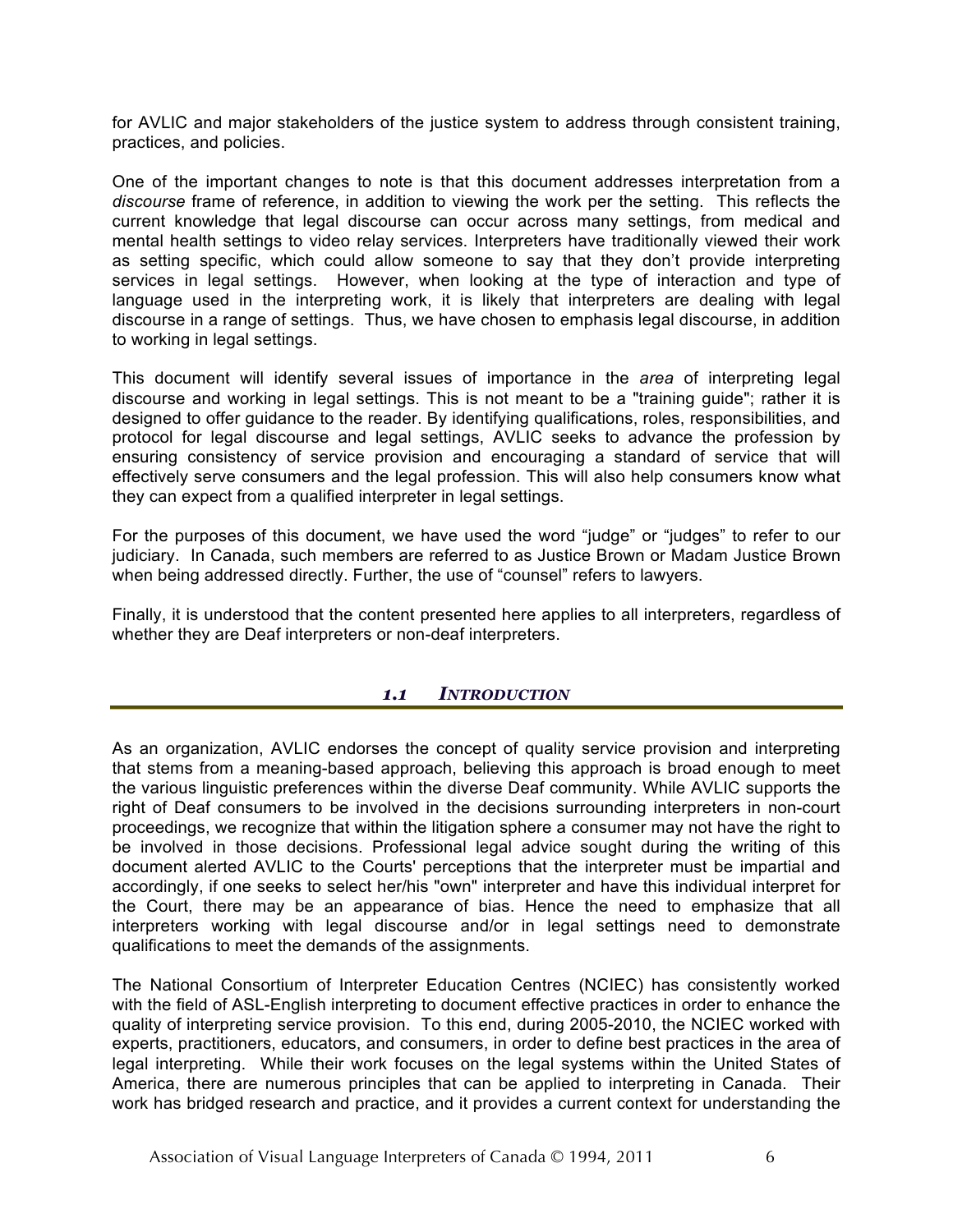challenges surrounding interpretation in legal domains. For all of these reasons, we have brought forward material from their work that can apply to Canada. The most relevant principles of producing effective interpretation across numerous legal settings shapes the first section of this document, followed by material that addresses working in teams, working with Deaf interpreters, visual recording of ASL-English interpretation, providing service by remote video interpreting, ethical considerations, roles, interpreter preparation and finally, witness preparation and protocol complete the document.

What follows is intended to assist interpreters wishing to provide effective interpretation services, through the provision of information based on evidence-based studies and effective practices, and issues for discussion.

# *1.2 DELIMITATIONS*

Several examples in this document focus our attention on legal discourse within courtroom procedures, but the principles discussed can be applied to all settings within the legal system.

As will be noted, the document addresses ASL-English interpreters. It is believed that many of the concepts and ideas presented here apply to LSQ-French interpreters as well, but it is beyond the scope of this paper to include all possible communication options. Given that there are two legal systems in Canada (common law and civil law), we felt there would be significant features unique to the French legal processes, and we encourage our LSQ/French colleagues to pursue the development of a document that more accurately reflects their needs. Nor does this paper reflect the interpretation requirements of consumers who use oral communication facilitators or deaf-blind interveners. Once more, we encourage individuals with that expertise to use this document as a springboard to developing materials pertinent to their needs.

Finally, while we have acknowledged the distinction between lowercase *deaf* when referring to the audiological condition of not hearing, and the uppercase *Deaf* when referring to a particular group of deaf people who share a language and a culture, in the interest of the subject and reader, we have chosen to use uppercase *Deaf* throughout the majority of the document. This decision is meant to improve the readability of this document.

# **2.0 BEST PRACTICE APPROACHES TO EFFECTIVE INTERPRETATION**

# *2.1 PRODUCING EFFECTIVE INTERPRETATION: LEGAL DISCOURSE*

The NCIEC *Best Practices* document highlights that "the best practice for producing effective interpretation in court and other legal settings is to achieve an accurate, meaningful, and effective interpretation that meets the cultural and linguistic needs of the deaf person" (NCIEC, 2009, p. 13). In order for interpretation to meet this practice, there are a number of requirements.

#### **Takes Time:**

The NCIEC Legal Interpreting Workgroup has drawn on research about simultaneous and consecutive interpreting, highlighting evidence-based studies that show that even with highly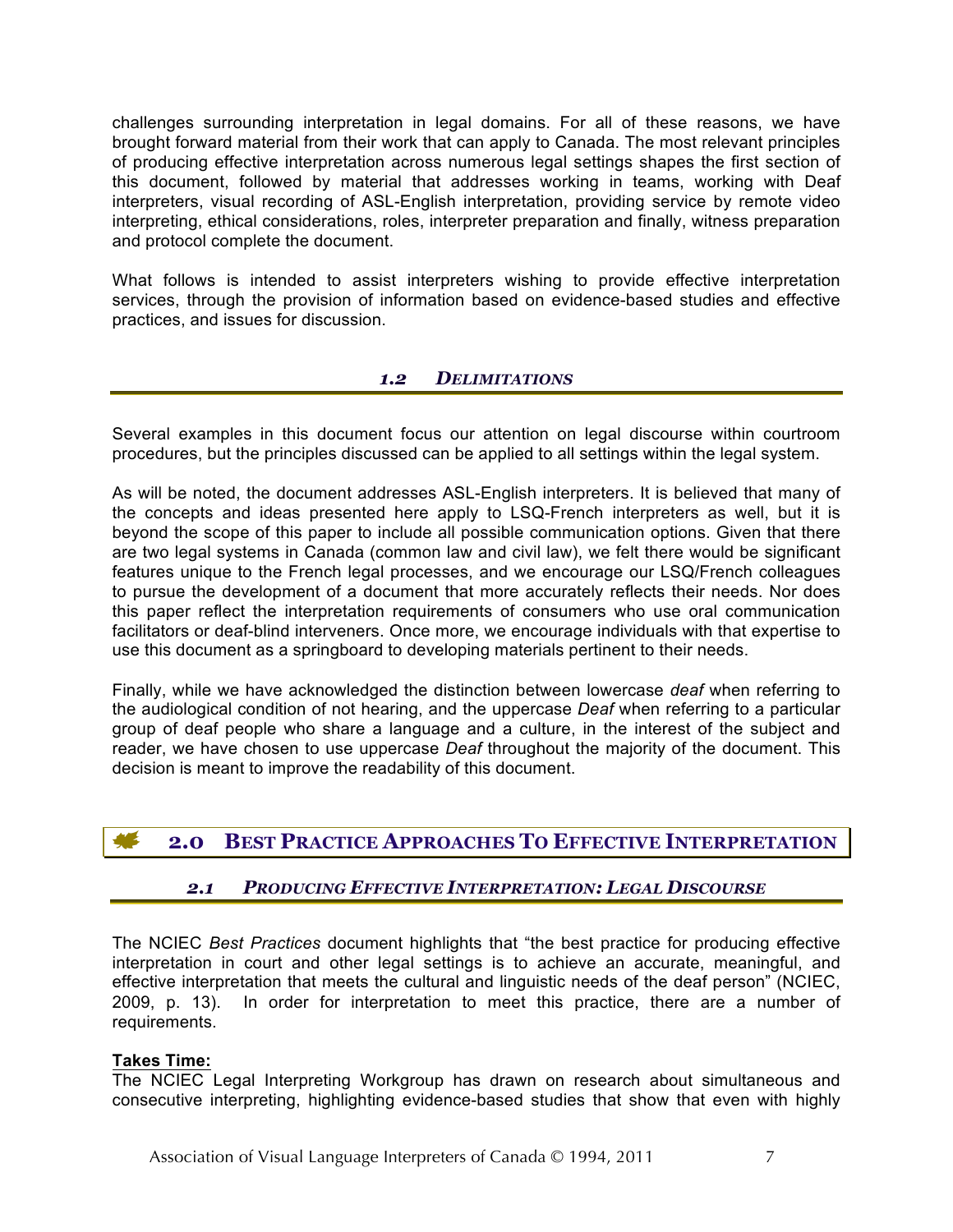qualified interpreters, the complex process of producing an effective interpretation takes time. Historically, signed language interpreters have worked entirely in simultaneous mode, given that they can be signing, while listening to the spoken language. However, research demonstrates that when the ASL-English interpreter chooses simultaneous interpreting, she/he is at greater risk for errors that range from serious content errors to producing interpretation that is grammatically incorrect and therefore not understandable by the Deaf consumer (Russell, 2002).

"To achieve an accurate, meaningful, and effective interpretation, it is necessary that legal interpreters put the fidelity of the interpretation above any pressure to produce a speedy, pseudo-efficient interpretation." (NCIEC Best Practices, 2009, p. 14)

# **Increased Use of Consecutive Interpreting:**

What is clear in the research from both spoken and signed language interpretation is that consecutive interpreting, when performed well by interpreters who are familiar with the strategies needed for this mode, is more effective and accurate than simultaneous interpreting (Berk-Seligson, 1990, Mikkelson, 1995; 2010, Russell, 2002; 2005). More specific to ASL-English interpreting is the evidence that supports consecutive interpreting for all direct witness testimony that is given in ASL (Russell, 2002; 2005). While there are United States of America statutes that require interpreters to use consecutive interpreting for all non-English speaking witnesses, there are no consistent guidelines in Canada. However, interpreters wishing to provide effective interpretation that is meaning based and accurate, would be well advised to learn how to effectively provide consecutive interpreting and use it when dealing with legal discourse where the consequences of errors is grave and potentially has long-lasting impact.

Consecutive interpreting can be applied to many interpreted interactions, for example:

- mental health assessments;
- medical interviews;
- police and lawyer interviews;
- courtroom proceedings involving a Deaf person giving testimony;
- examinations for discovery;
- Video Relay Calls between lawyer and client.

# **Blending Consecutive and Simultaneous Interpreting:**

There are other discourse events, such as cross-examination of a Deaf witness in a courtroom, where interpreters need to blend consecutive and simultaneous interpreting in order to realize the goals and intentions of speakers and signers (Russell, 2002, 2005; Russell, Shaw & Malcolm, 2009). For example, content that has been canvassed during direct examination is now familiar to the interpreters and can be handled effectively via simultaneous interpreting. However, at other times during a cross examination, it may be necessary for interpreters to use consecutive interpreting. For example, when dealing with linguistically complicated questions or when dealing with witness answers that are detail-laden and/or introduce new information. By blending the use of consecutive and simultaneous interpretation, the interpretation is handled effectively and accurately.

When operating from a discourse approach to managing interpretation, interpreters must be guided by the language in use in that setting, evidence-based practices, and use care in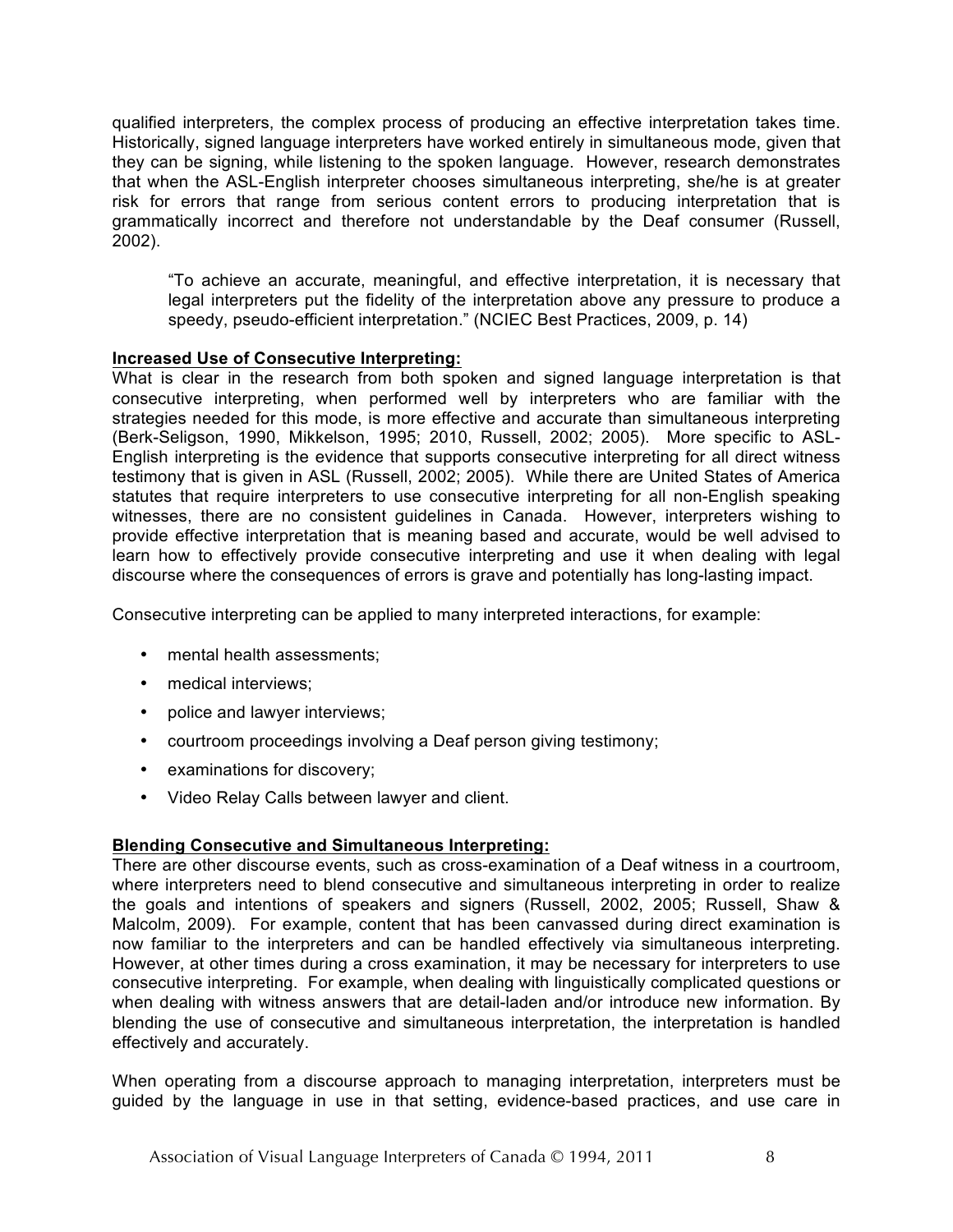producing the most effective and accurate interpretation possible. This requires a shift in the predominate practice of providing simultaneous interpretation, and an emphasis in development the skills necessary to manage both consecutive and simultaneous interpreting modes.

#### **Recognizing the Limitations of Simultaneous Interpreting:**

While the dominant practice in the field of ASL-English interpreting has been to provide simultaneous interpreting, the research conduced by Russell (2002, 2005) showed that there were increased errors when using this mode for direct evidence, cross-examination, and expert witness testimony. It is these errors that cause grave concern for all involved in the legal system, for example, errors produced at the time of taking a police statement cannot later be corrected in a courtroom. Further, the cognitive load of processing two different languages, in two different modalities (spoken and signed) creates a situation where interpreters may not be able to monitor their own production, thus not catching errors. It also leads to a situation where the interpretation can take on more of the structure of the spoken language, resulting in transcoding work (producing ASL signs in English grammar), which negatively impacts the ability of the Deaf person to meaningfully participate in the legal proceedings. This may result in the *appearance of judicial access*, in that participants unfamiliar with Deaf people, signed languages and interpretation, such as lawyers and judges, will observe interpreters working, and assume their work is accurate. However, the Deaf person may not be able to understand the interpretation, and therefore may not be in a position to assist counsel in his or her own defense. Thus interpreters working with legal discourse must remain cognizant of the limitations of simultaneous interpretation (NCIEC, 2009).

#### **Use of Notetaking to Support Effective Consecutive Interpreting:**

The NCIEC Best Practices document (2009) identifies that notetaking is a best practice that will significantly improve the interpreter's ability to recall details, organize ideas for deeper processing, and increase the accuracy of the interpretation (p. 16). Mikkelson (2005) and Hahn (2006) provide evidence that is compelling in terms of using notetaking strategies to reduce the cognitive load on the interpreter's short-term memory and allowing for a more accurate rendering of an interpreted message. Notetaking systems are generally personal, and interpreters find strategies that work well to support their memory. For example, dividing the page in half and using one column for questions and the second column for answers can help to organize and show the cohesion between segments of discourse. Interpreters often create symbols that represent meaning, or note the affect of the speaker or signers. The emphasis on notetaking is that it must also be meaning-based, and not a literal transcription of questions or answers. As well, interpreters must refrain from adding any comments on their notes that they would not want to show those with whom they are working. As with any of the interpreting skills and strategies, notetaking must be practiced prior to using this technique in a legal setting. Finally, it is crucial that all notes are destroyed at the end of legal appointments or courtroom events, and this is often best accomplished by providing them to the clerk for shredding.

# *2.2 QUALIFICATIONS OF INTERPRETERS*

Given that the previous section has emphasized best practices that support effective and accurate interpretation, interpreters working with legal discourse and in legal settings must be sufficiently qualified. In the first edition of this document AVLIC stressed the need for the following skill sets, which are as valid today as in previous years. It should also be noted that these skill requirements also apply to Deaf interpreters.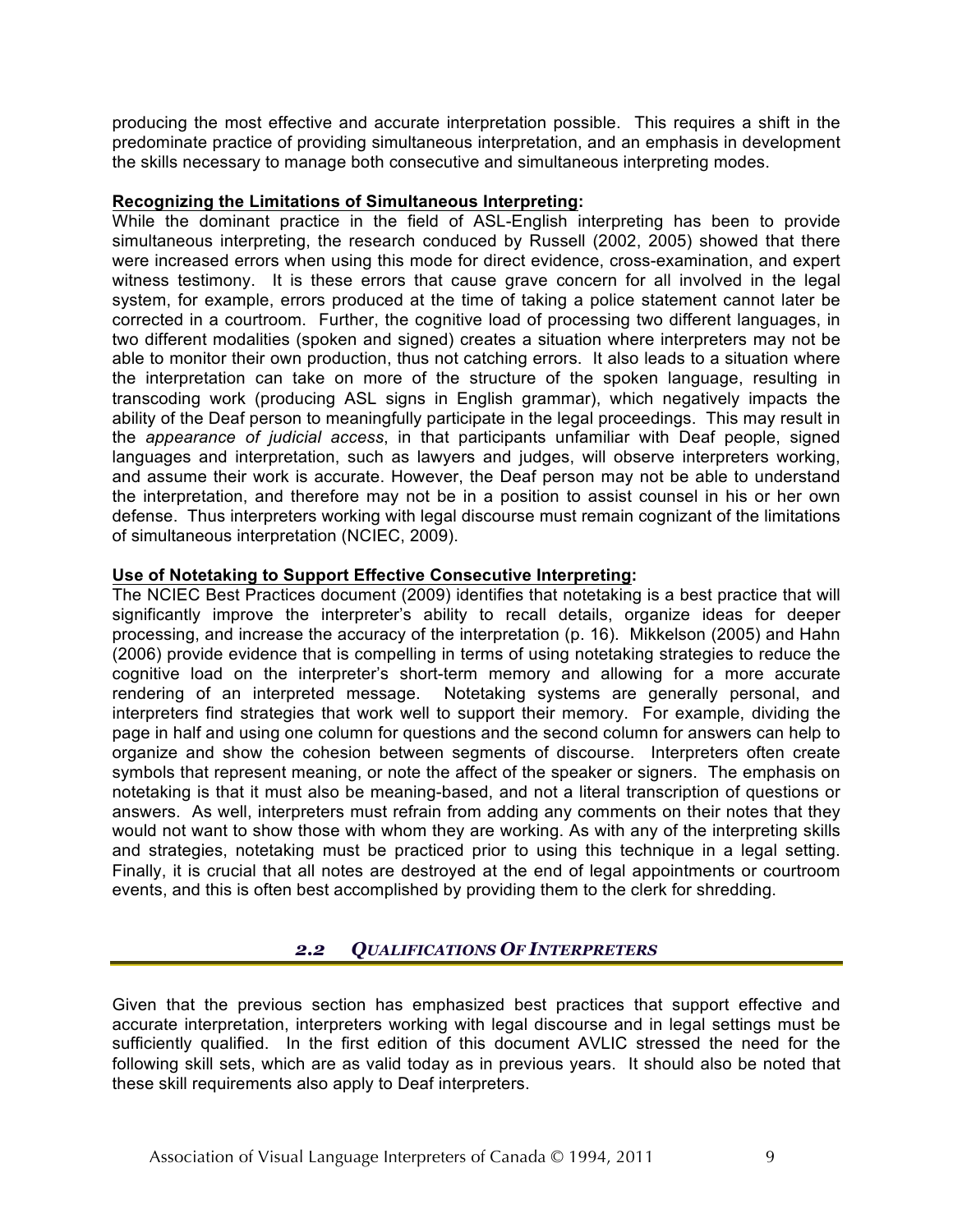AVLIC (1994) defined a qualified interpreter or interpreting team in legal settings as being able to demonstrate the following knowledge/skills:

- (1) a superior level of ASL and English skills;
- (2) a superior level of interpreting skills;
- (3) specific knowledge of the legal, medical and mental health systems;
- (4) an understanding of protocol and expected behaviour in legal settings;
- (5) familiarity with legal discourse;
- (6) interpersonal characteristics which support professional behaviour, team work, an ability to be assertive when dealing with consumers and legal personnel, and respect for crosscultural dynamics.

Additionally, AVLIC recommends that preference be given to hiring AVLIC certified interpreters (Certificate of Interpretation - COI) for legal environments. While there are several interpreter employer screening tools available (for example the Federal Government Screening Tool) they *are not* as comprehensive as AVLIC's national certification and should not be deemed as equivalent. As well, by hiring an AVLIC member versus a non-member, there is protection afforded to consumers through the AVLIC *Code of Ethics and Guidelines for Professional Conduct* (Appendix C) and the *Dispute Resolution Process* (www.avlic.ca/dispute-resolution). When hiring interpreters who are not members of AVLIC, there is no mechanism available to deal with any concerns that arise in the process of delivering interpreting services.

In order to increase the capacity of interpreters who can provide effective services, NCIEC has adopted a best practice that requires experienced interpreters to serve as mentors and supervisors of interpreters acquiring the skills necessary to deal with legal discourse and legal settings. This appears to be an area of consistent practice in the United States of America and is an aspect of development that Canadian interpreters may want to explore for their communities. Being mentored and supervised, in addition to taking additional training, are critical aspects of acquiring the specialized skills and knowledge, while ensuring interpretation provided is effective and accurate. Roberson, Russell, and Shaw (2012) have identified the following skills needed for legal discourse and have suggested a training sequence to allow interpreters to gain the skills. The sequence of content areas follows:

- 1. translation, sight translation, consecutive and simultaneous interpreting built on a foundation of discourse analysis;
- 2. team processes, specifically working in Deaf and hearing interpreter teams;
- 3. orientation to the legal system;
- 4. legal discourse;
- 5. types of law;
- 6. protocol videotaping, qualifying, conflict of interest checks, preparation strategies;
- 7. case preparation;
- 8. message analysis and error correction.

For the purposes of this document, we have chosen to expand on several of these content areas.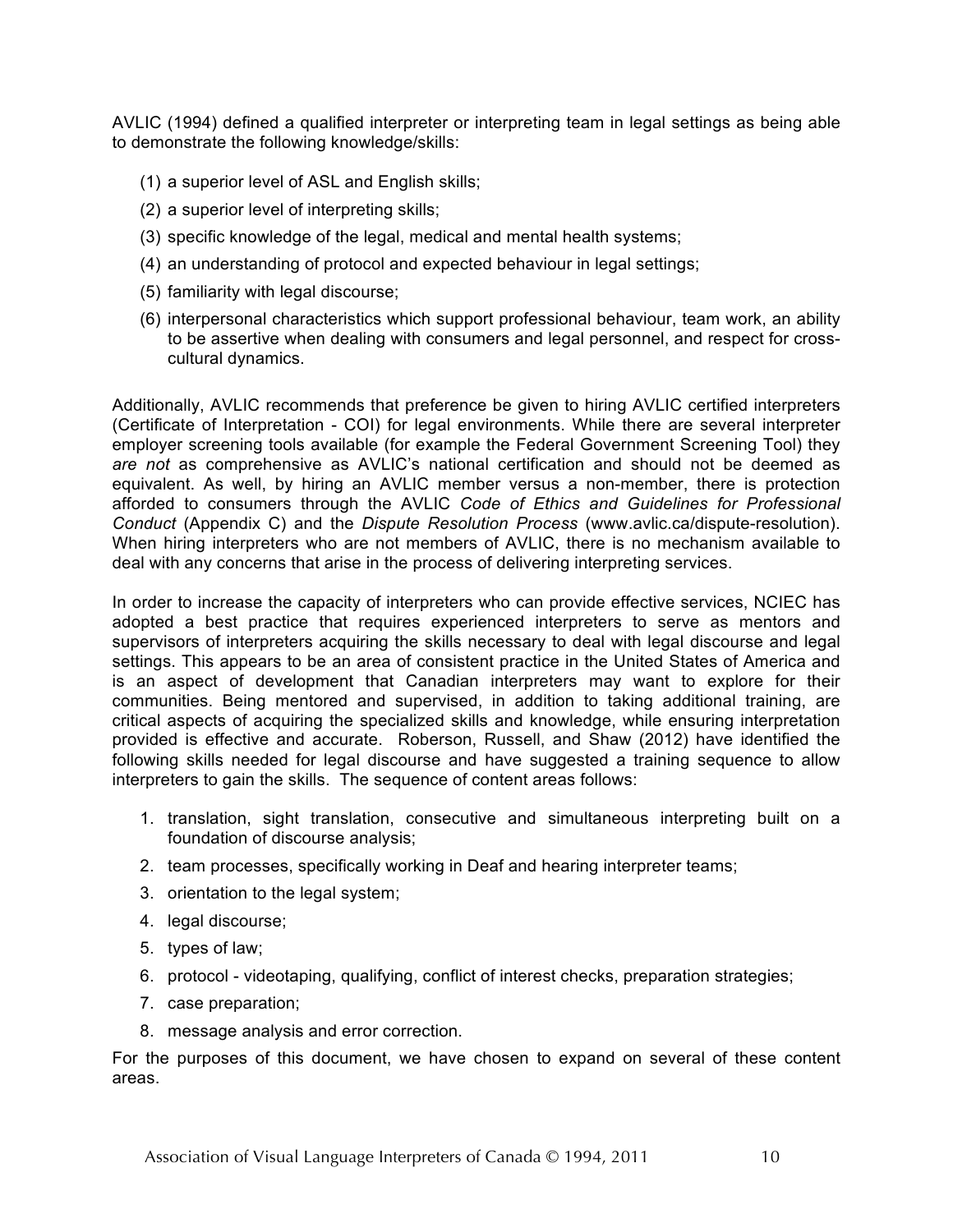#### **Knowledge Of The Legal, Medical & Mental Health Systems:**

As stated above, legal discourse is a key area for any interpreter. This is closely tied to knowledge of the legal, medical, and mental health systems as prerequisites to working with legal discourse. As stated at the outset, legal discourse can often occur in settings that have not traditionally been viewed as legal settings. The overlay between medical and mental health settings and legal processes is increasingly evident in Canada. Therefore, an interpreter should be familiar with the various personnel and the role/responsibility of each; the phases of civil, criminal, and family law; the role of powerful/powerless language forms; and the meaning and use of legal documents. (See http://www.nciec.com for a bibliography of legal related readings and materials that are useful to interpreters acquiring this knowledge).

#### **Protocol:**

"Protocol" refers to forms of behaviour that are recognized as correct in official dealings within particular settings. This can include how an interpreter addresses judges, lawyers, police officers, or other legal personnel; how s/he interacts with other members of the court; how s/he establishes her/his role and responsibility in a manner that is consistent with other professionals interacting in this setting. An interpreter should be familiar with the process of qualifying and be prepared to testify regarding her/his qualifications. It is incumbent on interpreters in legal settings to be familiar with and adhere to setting-specific protocol.

#### **Legal Discourse:**

Several registers of language use can be found in legal discourse. For example, in courtrooms, the language used may be formal and/or frozen, such as an oath or a charge to the jury. In other settings, for example, in interviews between social workers and family members, psychologists and clients, and police interviews with Deaf people, language may be used in consultative and/or informal ways. Terms have specific meanings and therefore must be stated in a particular way in order to be considered legitimate and meaningful. Interpreters must develop strategies for maintaining the intended precision of language as it is used in legal discourse and in systems while making the appropriate decisions required to achieve effective and accurate interpretation.

Interpreters should be familiar with particular components of legal language (Witter-Merithew, 1991) including (a) compound-complex linguistic forms and archaic language, (b) question forms, and (c) specialized legal vocabulary. In addition, interpreters require knowledge of the linguistic features of "first-time tellings" in ASL and English narratives, and the ways in which narratives are structured in both languages (Shaw, 2007).

# **Personal Characteristics:**

Interpreters in legal settings should be mature, able to handle high levels of stress, and demonstrate effective interpersonal skills. These interpreters must manage communication between individuals who may be unfamiliar with the systems that are involved and who may be experiencing excessive stress and/or fear. Further, work in legal settings requires an interpreter who can work effectively as a member of a team. This includes the ability to communicate clearly, resolve conflict, compromise, and respect other team members. Finally, regardless of setting, an interpreter working in the Deaf community needs to have a strong sense of personal and professional ethics.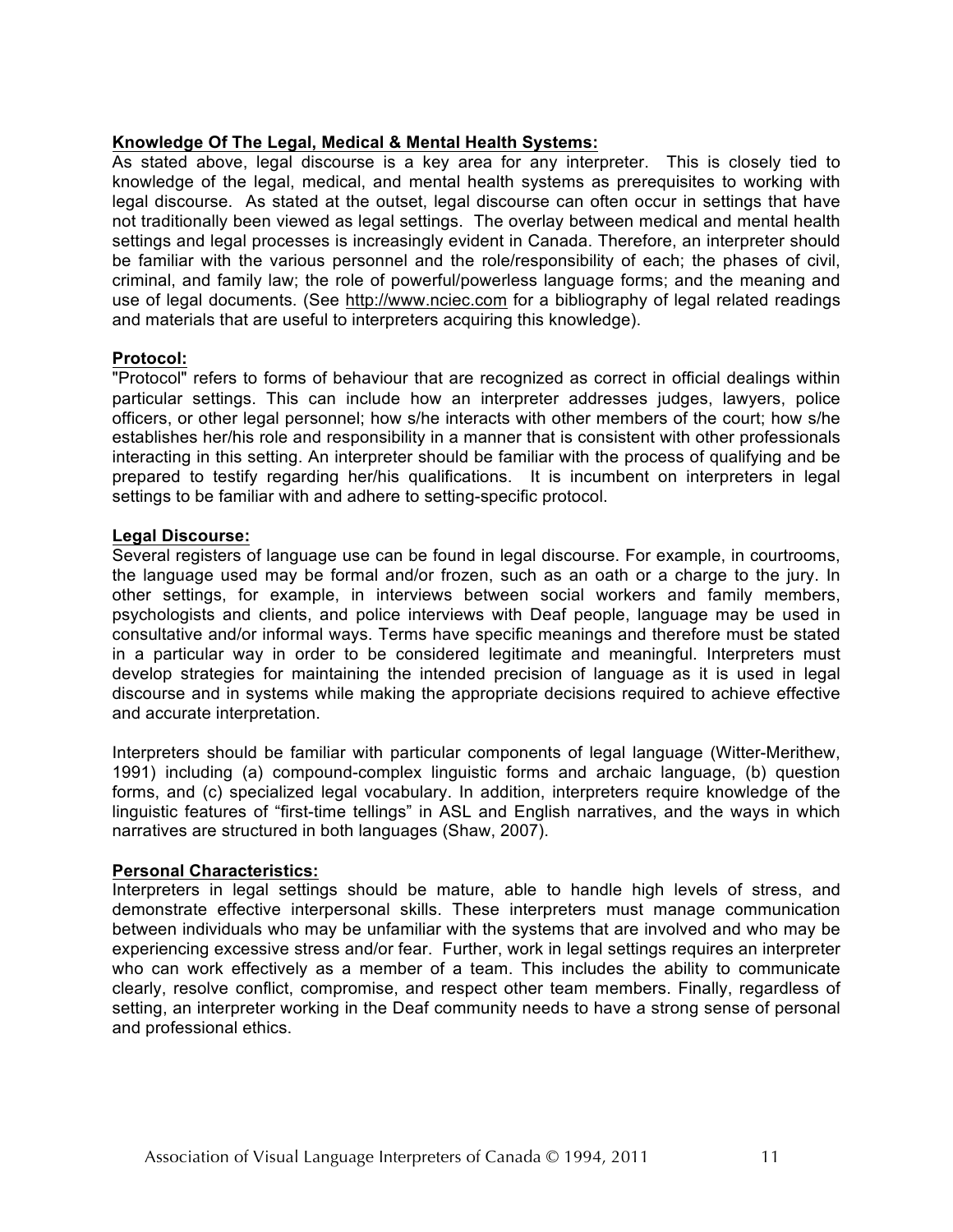The NCIEC Best Practices Document (2009) stresses the need to perform work in teams in order to support effective and accurate interpretation. The NCIEC Legal Work Team drew on the work of the National Association of Judicial Interpreters and Translators (NAJIT) and research conducted by both Cokely (1992) and Moser-Mercer (1998) to stress the vital role that team interpreting plays in reducing cognitive fatigue and potentially reducing errors.

Traditionally, the interpreting profession has suggested that it is best practice for assignments over 1 hour to be teamed, emphasizing that mental fatigue sets in after 30 minutes of providing simultaneous interpreting. AVLIC adopts the stand that decisions about team interpreting must be guided by the particulars of the consumers, settings, and interaction demands. For example, a thirty-minute interview with a Deaf consumer who uses a signed language other than ASL (for example: British Sign Language, Kenyan Sign Language, Brazilian Sign Language, etc.) and/or has had little access to formal education may require a team comprised of a Deaf interpreter and an ASL-English interpreter. A full day examination for discovery with one Deaf participant may require a team of two interpreters. A two-day trial with multiple Deaf witnesses may require a team of three interpreters for sworn testimony, and if there is a Deaf accused in the matter, or Deaf parties in the body of the court, a second team of interpreters will be needed. Depending on the skills required of the interpreting team, a Deaf interpreter(s) may be needed. Thus the factors that determine team composition include the length of the interpreting assignment, the Deaf consumers' linguistic needs, the skills of the ASL-English interpreters, and the complexity of the discourse and/or interaction demands of the setting. For further support on this topic please see the Ontario Superior Court of Justice decision which addresses the need for teams of sign language interpreters in R. v. Lucas, 2007 (O.J#5532).

As well, it is a best practice to ensure team consistency throughout processes that have a legal overlay or are legal proceedings. Every time a team member changes, there is a knowledge gap in the shared context that has been built across multiple appointments or sustained events, and this can impact negatively on consumers when dealing with interpreters that are "new" to the situation. This is true for a change in counsel or a change in interpreters. While teams can prepare with new team members, it is preferred that the composition of teams remains consistent as much as possible (NCIEC, 2009).

The use of multiple teams is usually motivated by: the opposing/adversarial positions of the Deaf parties in a case; the variation in language used by the Deaf parties; the number of Deaf witnesses; and general logistics.

Where required, two or more interpreters collaborate for a given legal assignment and work together as members of a team to achieve accuracy of interpretation and full access to the proceedings by all parties involved. Working in a team also allows 20-30 minute work sessions in order to maximize interpreter energy and accuracy.

Although an interpreter may be appointed to work for the Court or employed to work with a specific lawyer, all interpreters *are* ultimately responsible to the Court. It is general practice for interpreters working for opposing sides to refrain from the appearance of collaboration or information exchange during the course of the trial. If there is a need to collaborate, the protocol for such interactions should be agreed upon in advance by the lawyers and/or the presiding judge.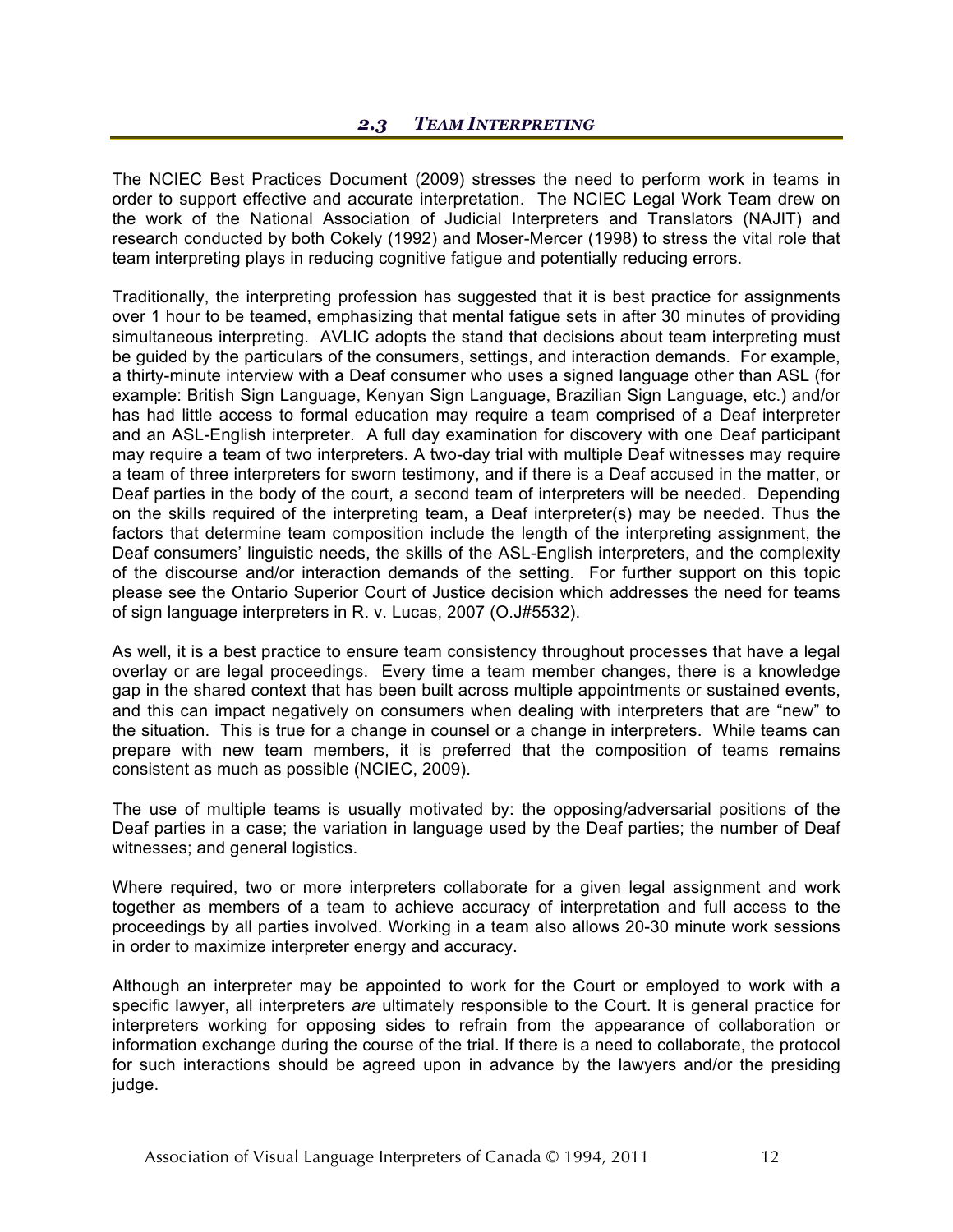#### **Specific Assignment Phases:**

According to Witter-Merithew in *Interpreting in the American Judicial System: ASL/English* (1992), there are three phases to working as a member of an interpreter team.

- The pre-assignment phase allows interpreters to agree on an assessment of interpreting needs and language preferences for the Deaf parties involved, engage in preparation conversations, and agree upon working conditions. This preparation and consensus is critical to the provision of effective and professional services in an assignment.
- The assignment phase relates to the actual delivery of service and includes supporting each interpreter's work to ensure accuracy and effectiveness. This phase will require that the working conditions established during the pre-assignment phase be applied and that the team make adjustments when necessary. During this phase, the team members will give each other feedback and it is important that the team agree about how to conduct feedback sessions. The team may need to discuss with the Court adjustments related to various aspects of the interpreting process. A successful team is responsive, cohesive, cooperative, productive, and sensitive to the needs of one another and the consumers of their services.
- The third phase of the process is the post-assignment phase. This phase provides an opportunity to review the work, to discuss strategies for improving the process for future assignments, to follow up on billing and other related administrative functions and to provide closure to the team process. The key to this is affirming the value of and commitment to team processes.

# *2.4 DEAF INTERPRETERS*

The AVLIC *Code of Ethics and Guidelines for Professional Conduct* requires that interpreters work with Deaf interpreters across a range of settings and discourse needs. In addition, the NCIEC *Best Practices* document (2009) and the *Recommended Guidelines for the Use of Deaf Intermediary Interpreters* (2010) draw on studies that demonstrate the need to work with Deaf interpreters to meet the linguistic and cultural needs of some Deaf consumers. Further, the commissioned report entitled *The Deaf Interpreter in Court: An accommodation that is more than reasonable* (2010) highlights the rationale for this team composition. All of the above documents adopt a stance that there are characteristics of some Deaf consumers that can guide us in knowing when a Deaf interpreter will most effectively meet the needs of the situation. For example, *The Deaf Interpreter in Court* (p.9) states it may be necessary to hire a Deaf interpreter when working with Deaf consumers who have:

- underdeveloped ASL fluency;
- limited socialization in the Deaf community;
- limited education;
- cognitive and/or language delays;
- mental health issues:
- challenges shaped by addiction issues.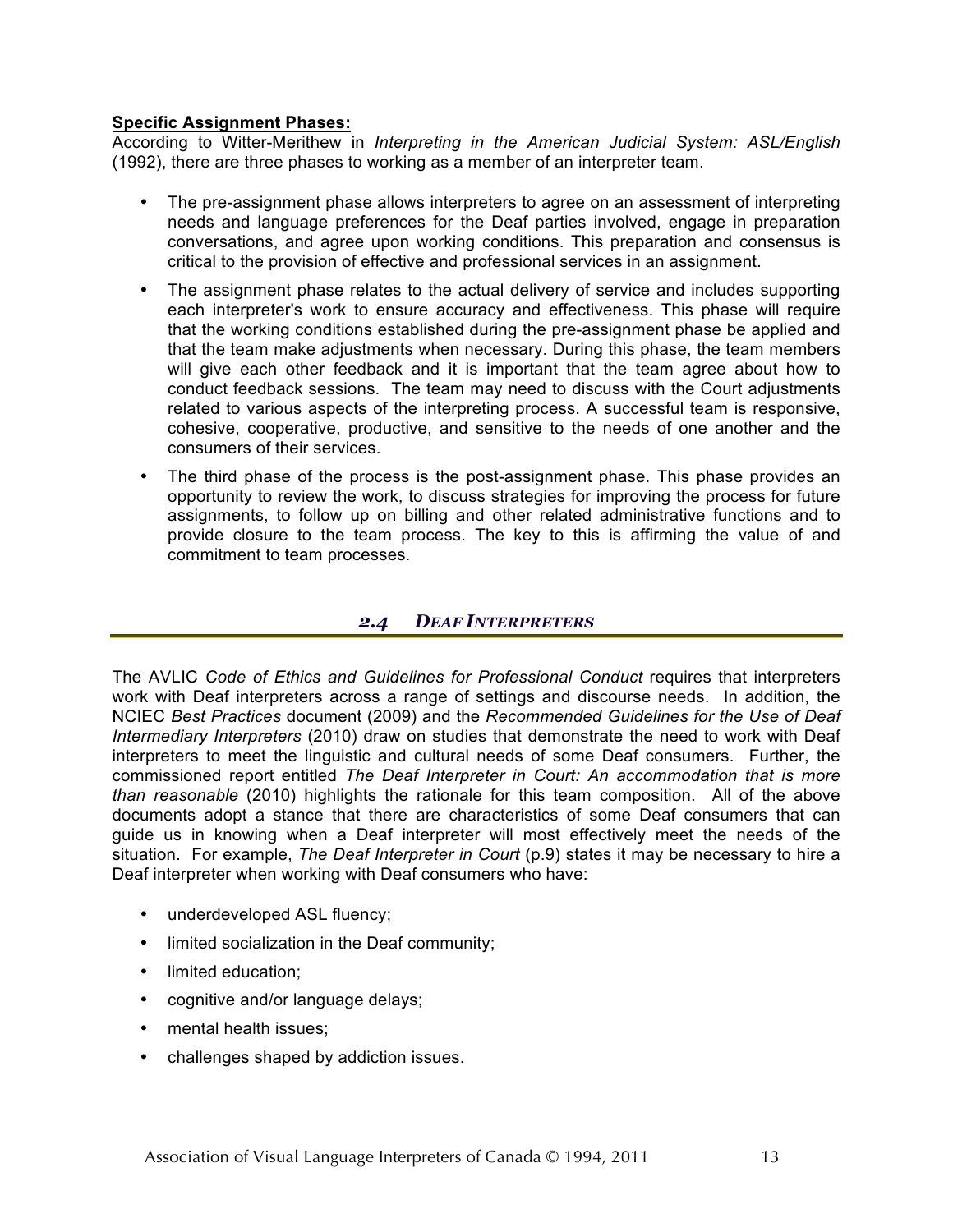NCIEC (2009) has emphasized the need for Deaf interpreters when working with children and youth. They base this on the numerous factors that can impact the youth's ability to cognitively, linguistically, and developmentally comprehend an interpreter. A Deaf interpreter can more accurately assess the interpreting needs of a minor, taking into account age, educational and life experiences, exposure to American Sign Language, emotional state, and familiarity with communicating via an interpreter.

Given the diversity of Canadian society, there are Deaf people who have moved from other countries and may be fluent in another signed language (for example, Kosovo Sign Language, Japanese Sign Language, and so on) or they may not be familiar with any formal signed languages, relying on visual gestural systems. In these contexts, a Deaf interpreter should be included on the interpreting team.

The NCIEC (2009) also stresses the best practice approach that when a Deaf consumer is working with a Deaf interpreter, that this interpreter be present for all communication, regardless of whether the communication is viewed as insignificant. To offer interpretation without the Deaf interpreter present can undermine the effectiveness and accuracy of the interpretation, and contribute to the false impression that the Deaf person has received an accurate interpretation (p. 21).

With all interpreting assignments, the interpreter(s) must ascertain if the situation requires a Deaf interpreter. The interpreter will analyze the factors to determine if the interpretation to be provided may be unsatisfactory, and/or if the accuracy and effectiveness of the interpretation will be enhanced by a Deaf interpreter's services (p. 27 NCIEC). For more information on Deaf interpreters, please see March 2009 NCIEC Brief – *The Deaf Interpreter in Court* (p. 102).

#### **AF 3.0 VISUALLY RECORDING ASL-ENGLISH INTERPRETATION**

The NCIEC *Best Practices* (2009) document identifies the best practice of creating a video recording of the interpretation of the Deaf person's statement, interview, affidavit, or testimony. This is based on the fact that ASL is a visual language, and should the interpretation need to be examined for effectiveness and accuracy, the only way it can be verified is to have a permanent record of the language used and the interpretation used to represent that language.

The recommended protocol for video recording interpreted interactions includes:

Ensuring the technology captures a full and clear view of both the Deaf person and interpreter, and that the quality of the sound production be sufficient to hear all parties using spoken English. NCIEC further recommends that two separate video cameras be used when the logistics will not allow for a full and clear view of the Deaf person and the interpreter. This would require one camera to record the Deaf person's statement, and the second camera to record the interpretation.

While Canada may have less experience with videotaping events such as examinations for discovery and courtroom events, there are courts that have implemented these measures as a safeguard to all. For example, a Toronto Superior Court (R. v. Wright) approved the videotaping of evidence interpreted by ASL-English interpreters. This decision is persuasive and has been used in other Ontario courts. When assisting courts to support teams and the videotaping of ASL interpretation, the following decisions may be useful and are available via QuickLaw: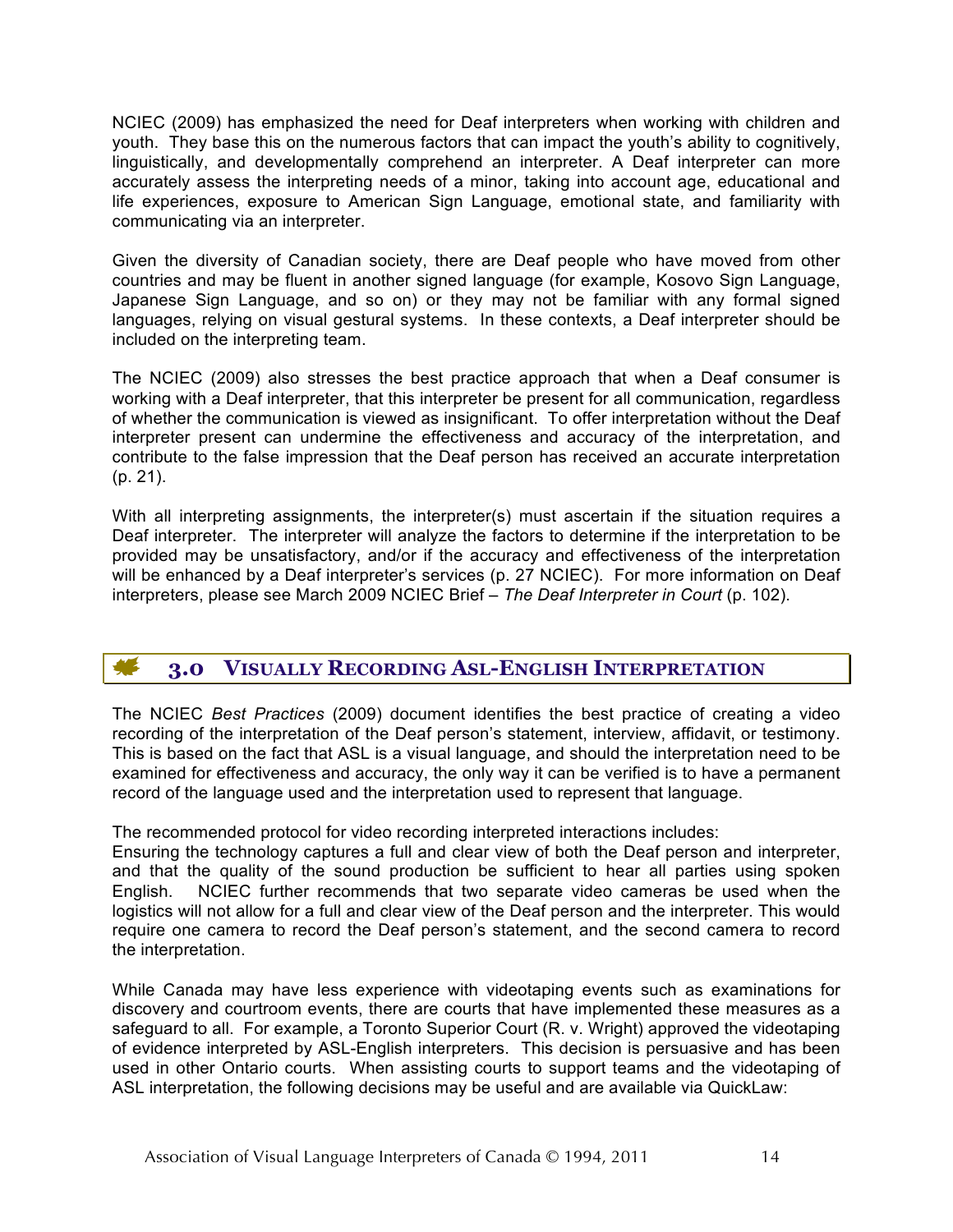*R v. D.T., [2011] OJ No 1874 (QL)*

- *R. v. Lucas, [2007] OJ No 5532 (QL)*
- *R. v. Wright, [2006] OJ No 0535 (QL)*
- *R. v. Stewart (Ont. Sup. Ct.), [2009] (Windsor - unreported)*

In the Stewart matter, three cameras were approved, and set up with split screen of the witness and interpretation, which was very helpful when interpreters needed to check a potential error in the interpretation.

Police services across the country have experienced videotaping interviews with non-deaf people, and applying the concept to an interpreted interview is as simple as ensuring that the sight lines will allow for the interpreter and the Deaf person to be fully visible. Such recordings are the only way in which interpreting in a signed language can be examined should there be a question about the accuracy of the work. Spoken languages can be permanently captured via audiotape, however for visual-spatial languages like ASL, video recording is required in order to have a permanent record.

#### **AGE 4.0 INTERPRETING VIA VIDEO REMOTE INTERPRETING SERVICES**

Napier (2011) has conducted studies of sign language interpreters delivering interpreting services in legal settings through the use of video conferencing technology (also known as video remote interpreting services or VRI). Her findings suggest that when this approach to service delivery is used care must be taken to ensure that the quality of the sound and visual images is sufficient to allow interpreters to perform the work well and to the best practice standard of accuracy and effectiveness.

The use of VRI services can be useful in remote communities where it can be expensive to bring in teams of interpreters when the appearance will be a short one, such as setting a date, and is concluded in less than ten minutes. It can also be useful as a tool in communities where there is a shortage of qualified interpreters to work with such discourse or settings. Both spoken and signed language interpreters have delivered interpreting services through the use of VRI. There are several ways in which video conferencing has been used with ASL-English interpreters in Canada, for example:

- Deaf accused held in custody, appearing by closed circuit TV from the remand centre, while the interpreter is in the courtroom;
- Deaf accused appearing at a bail hearing, with the interpreter and police officer present, and the Judge appearing via video conferencing from a courtroom;
- preparation interviews between lawyers and Deaf parties, where they are present in the same facility and the interpreter is in another location;
- trials that involve Deaf parties where the interpreters are not present and appear via video conferencing.

There is research that suggests that Deaf American Sign Language (ASL) users adjust their use

Association of Visual Language Interpreters of Canada © 1994, 2011 15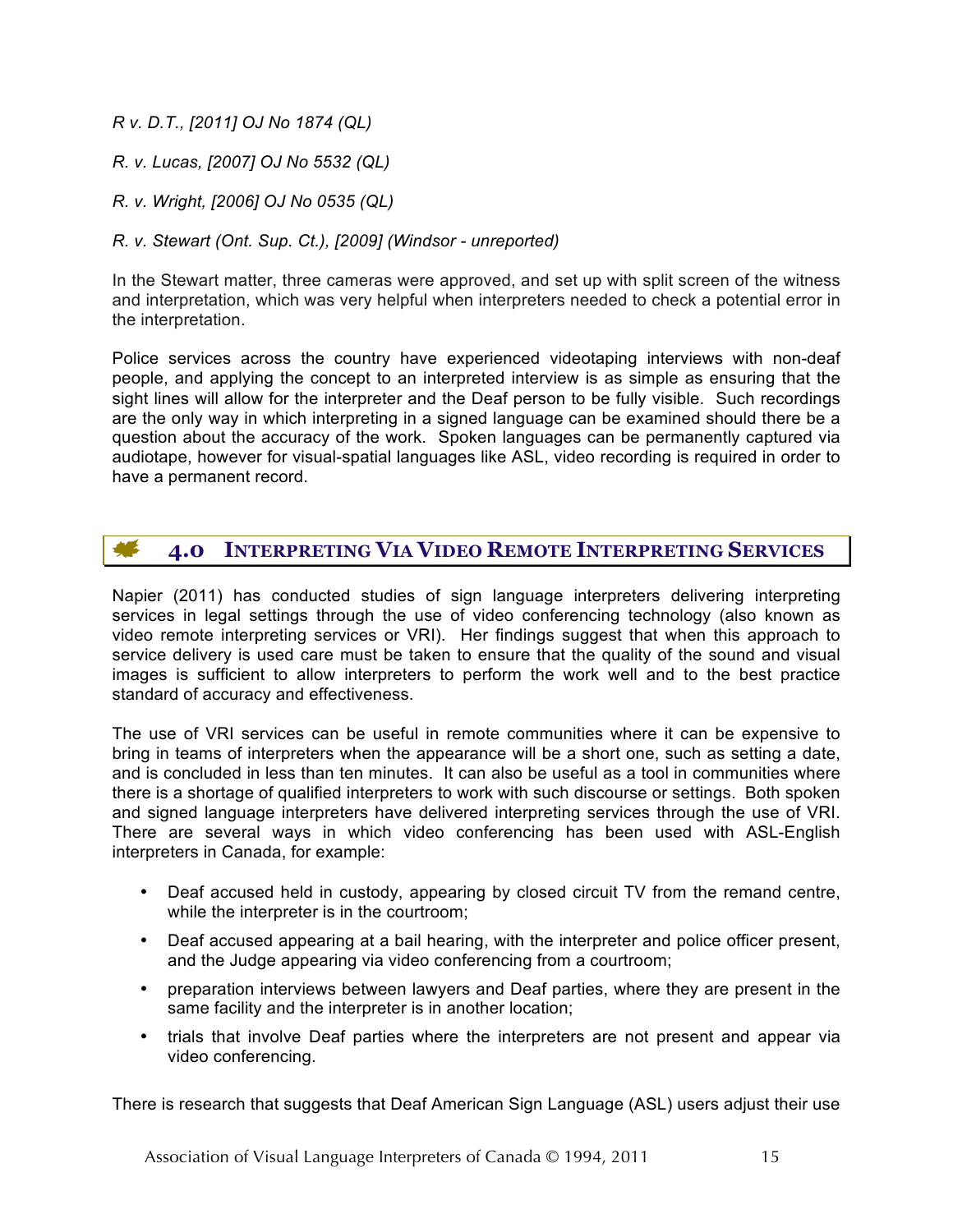of ASL in direct deaf-to-deaf communication via videoconference to cope with the interference from video communication (Keating & Mirus, 2003). Napier (2011) offers the following recommendations for the technical and environmental requirements for the effective provision of services in video remote interpreting (VRI) environments. These include:

- a. a designated meeting room (multipurpose or dedicated VRI room) for instalment of VRI infrastructure with blue wall back drop; sound proofing; use of hands free speaker; a means of signalling to an outsider that the room is in use to avoid interruptions; free from distraction; and client confidentiality considerations including privacy and quiet;
- b. if equipment is on a trolley and moved around, the floor of the room should be marked to show where the trolley and chairs are to be placed when in use. Although VRI cameras can zoom in and out, the need for the client to see the interpreter clearly and vice versa to enable two-way signed conversation should be borne in mind at all times;
- c. display minimum resolution 1400x1050; pan and zoom; split screen to enable all parties to view each other; 25-30 frames per second for 95% of transmission; 115 frames per second for 5% of transmission;
- d. have the counsel indicate who is present in the courtroom and their physical placement, prior to the commencement of the proceedings. This is crucial if the Deaf person is in custody and not in the courtroom.

Regardless of the scenario, the same best practices of using consecutive and simultaneous interpreting, using notetaking, and establishing communication protocols are used. What is critical is that all parties ensure that the technology meets the requirements, and are prepared to work through any challenges that arise during an interpreted event in order to achieve effective interpretation. Remote regions in Canada, serving communities in Newfoundland and Labrador and Nunavut have had success using videoconferencing services that have included spoken language interpreters.

Both Medical Interpreting Services in British Columbia and the Ontario Interpreting Services have experience in delivering interpreting services using VRI. In terms of specific policies when dealing with legal related assignments, the Canadian Hearing Society suggests that two interpreters are required for any legal or police related matter that is handled through VRI. Additionally, the service requires that there is no recording capability on the system software or hardware during VRI events. While VRI provides a tangible alternative that can satisfy communication demands when qualified on-site interpreters are unavailable, may be cost effective in eliminating interpreters' travel and mileage expenses, and has a cost structure built in that can reduce interpreting costs, there are also significant limitations to its use. For example VRI may not be suitable for situations involving the following:

- complex dialogue and discussions and/or complex trials;
- communications that are emotionally charged or when participants are under the influence of drugs and/or alcohol;
- individuals with challenges (e.g. Deaf-Blind) that may interfere with their ability to use the technology;
- young children;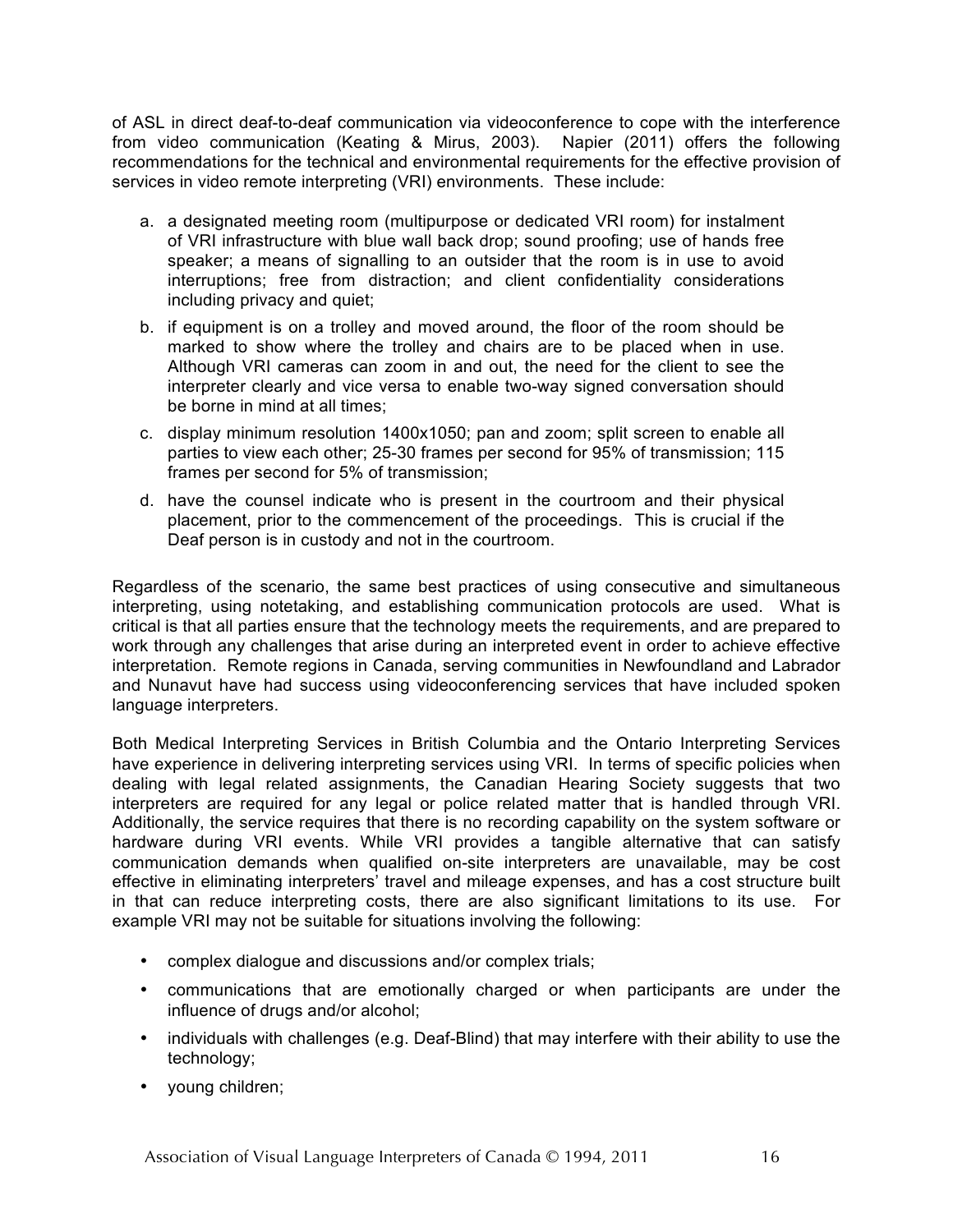• individuals who are not fluent users of ASL or have unique communication needs.

Therefore the decision to use video remote interpreting services should be made with input from all participants, and AVLIC urges caution when considering VRI given the numerous limitations.

# **5.0 THE ETHICS OF PROFESSIONAL BEHAVIOUR**

# *5.1 ACCEPTING THE ASSIGNMENT*

NCIEC states:

It is best practice for legal interpreters to consider all of the complex factors that carry the potential to influence achieving effective interpreting outcomes prior to accepting and or interpreting a court or legal assignment (p. 26).

This is also considered in the AVLIC *Code of Ethics and Guidelines for Professional Conduct*, which stresses the need to accept work for which the interpreter is qualified. The full AVLIC *Code of Ethics and Guidelines for Professional Conduct* can be downloaded at www.avlic.ca. For the purposes of this document, we have identified several pertinent ethical issues, yet interpreters working with legal discourse and/or in legal settings need to be familiar with the full *Code of Ethics and Guidelines for Professional Conduct*. Again, we emphasize these ethical guidelines apply only to members of AVLIC, and as such, preference should be given to hiring AVLIC members.

# *5.2 ASSESSING THE INTERPRETING NEEDS OF THE DEAF PARTY*

Given the linguistic complexity within the Deaf community, interpreters will make decisions about their own appropriateness for the situation based on the Deaf consumers' needs. This can be a challenging area for personnel in legal, medical and mental health settings as they are often unaware of the communication diversity and the linguistic needs of the Deaf person. Deaf people may use ASL, or may communicate using more English-like sign language, may have limited sign language abilities depending on their early language and educational experiences, or they may use a sign language from another country and are just acquiring ASL since moving to Canada, and so on (NCIEC Best Practices, 2009, p. 26). Hence the interpreters may need to have time alone with the Deaf party to determine their language experience prior to the proceedings beginning in order to confirm that they are able to provide effective services. For parties who are Deaf and will be working with Deaf interpreters, it is crucial that they feel comfortable with the team chosen, given the closeness of the Deaf community. This should be done in the presence of counsel.

# *5.3 USING INTERPRETERS FROM OUTSIDE OF THE REGION*

In legal proceedings of a sensitive nature, qualified interpreters from outside the local community *may* be required due to the closeness of the community and the Deaf litigant's need for privacy. This applies to both hearing and Deaf interpreters. Care should be taken to ensure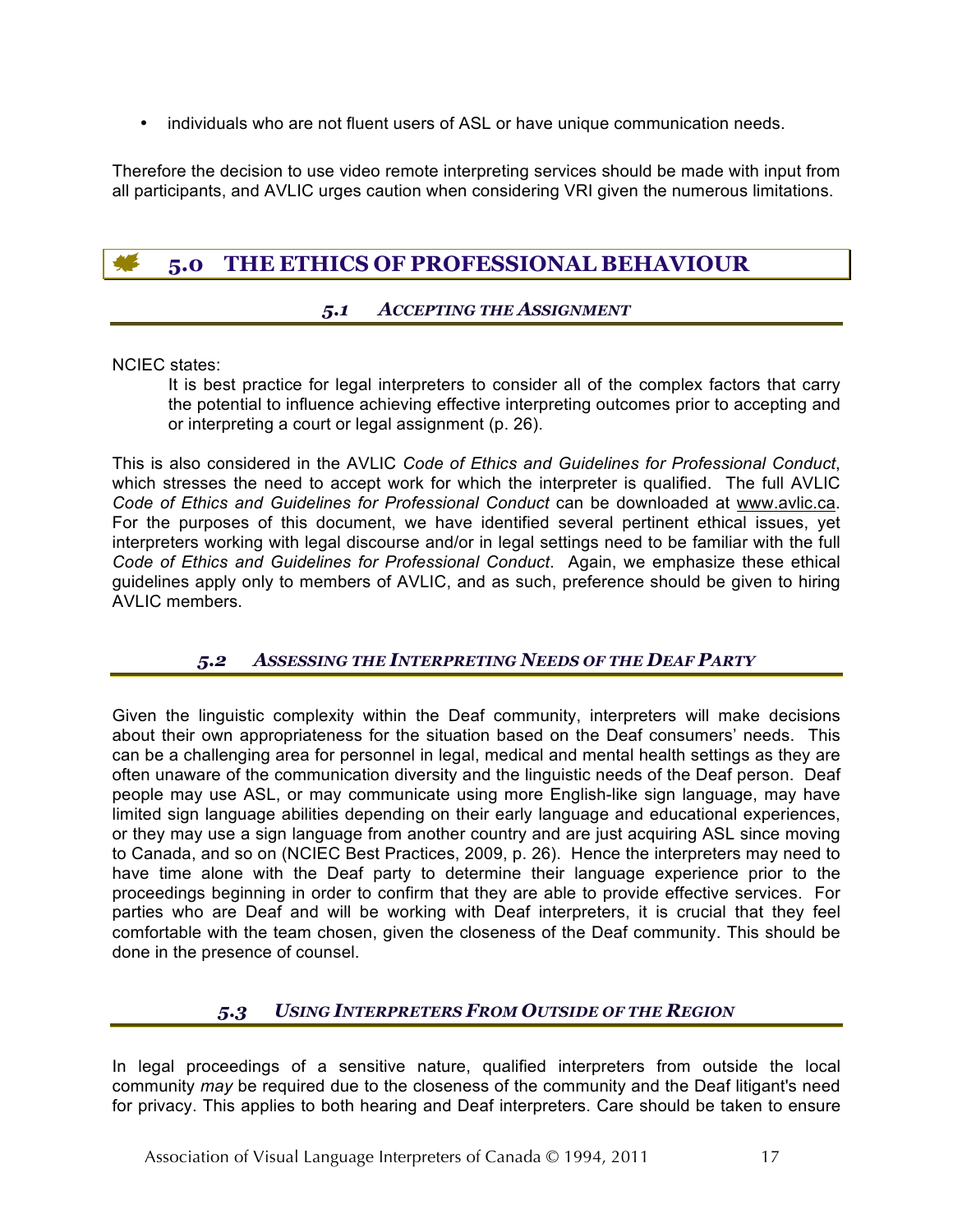external interpreters are fully briefed on any local signs that may not be common knowledge outside the community. The provincial Attorney General departments in British Columbia, Manitoba, Ontario, Nova Scotia, and Newfoundland have covered all related expenses for such arrangements, thus supporting this practice.

# *5.4 EVALUATING THE INTERPRETER'S QUALIFICATIONS PRIOR TO HIRING*

NCIEC recommends that interpreters and/or hiring bodies consider the following factors:

- the interpreting needs of the Deaf party;
- the role of the Deaf party in the interpreted event (witness, accused, lawyer, expert witness, etc.);
- the training, qualifications and gender of the interpreter;
- whether the interpreter has sufficient experience within the particular legal domain;
- whether or not a more qualified interpreter is available;
- how many interpreters are required for the team;
- whether the interpreter has any real or perceived conflict of interest.

# *5.5 ACCURATE CONVEYANCE OF INFORMATION*

If an interpreter does her/his job well, applying best practices such as using consecutive interpreting when appropriate, notetaking, using simultaneous interpreting when appropriate, managing linguistic errors if and when they occur, the interpretation should be accurate and effective. An ethical interpreter will only accept assignments for which s/he is qualified and able to do. The interpreter must also be sensitive to cross-cultural communication dynamics in order to make appropriate decisions and to ensure consumers have access to the most accurate and effective interpretation possible.

# *5.6 CONFLICTS OF INTEREST*

The AVLIC *Code of Ethics and Guidelines for Professional Conduct*, as well as the Registry of Interpreters for the Deaf *Code of Ethics* require that member interpreters avoid and disclose conflicts of interest prior to accepting interpreting assignments. The NCIEC guide suggests that conflicts may be of two types: rehearsal conflicts and appearance conflicts. NCIEC defines rehearsal conflicts as involving interpreters that provide interpreting services for witness preparation prior to interpreting the witness testimony, whereas they define appearance conflicts as those in which the interpreter's relationship with the parties raises the appearance of bias. Any condition that impinges on the objectivity of the interpreter or affects her/his professional neutrality constitutes a conflict of interest (Belliveau, 1989). When working in small communities, it may be challenging to avoid rehearsal conflicts, and in such cases, interpreters must be very cognizant of not using previous knowledge to influence their interpretation once in the courtroom.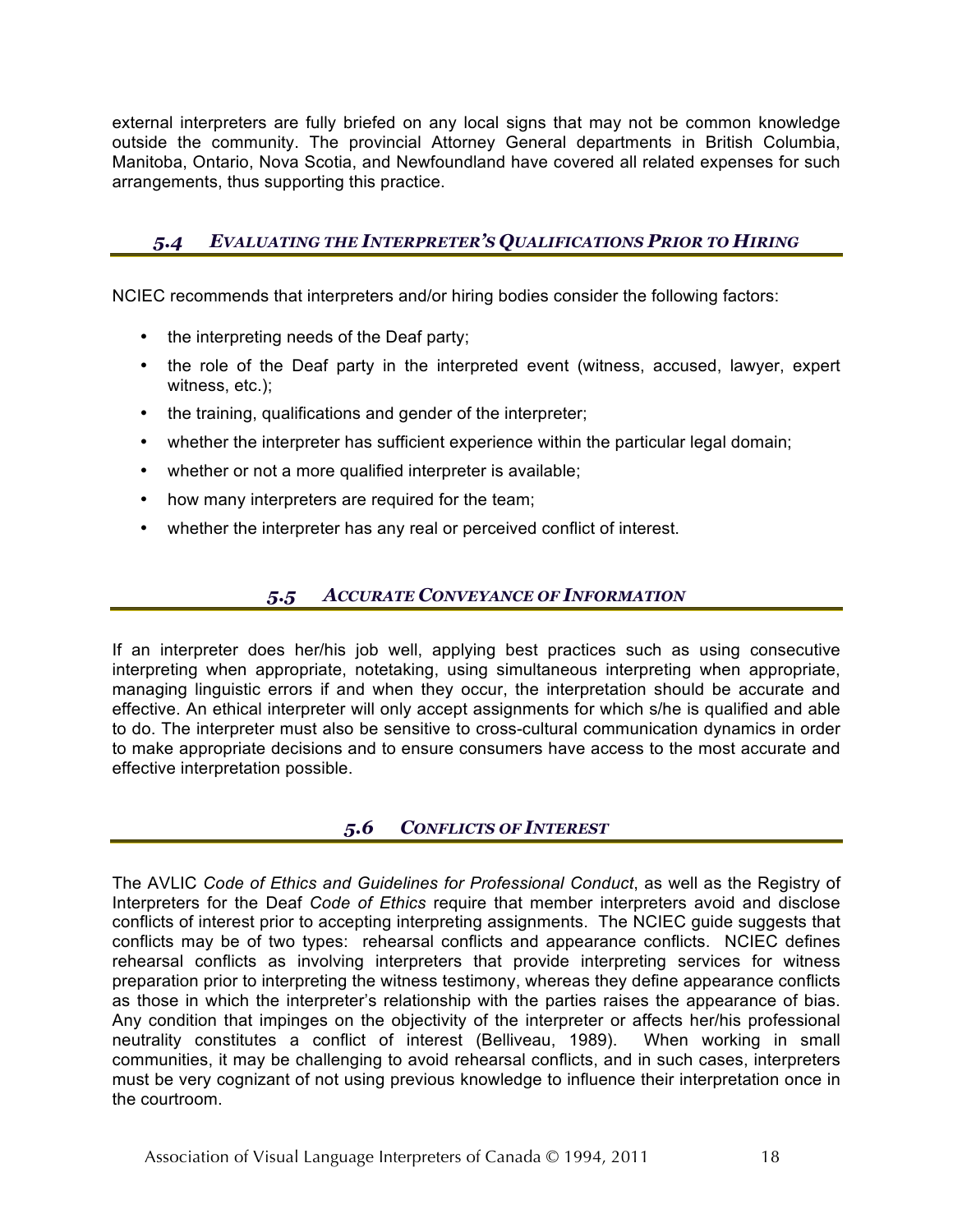When accepting the court appointed proceedings interpreter role, interpreters need to examine their prior personal or professional involvement with the parties (Deaf or non-deaf) for anything that can interfere with the impartiality of the interpreter, or the appearance of impropriety and to disclose potential conflicts to the lawyers/judges. For example, if the interpreter is acquainted with a party to the action facing the court; the interpreter has, in any way, an interest in the outcome of the case; and/or the interpreter is perceived by others as being biased in favour of one of the adversarial parties.

At times, lawyers and/or judges may ask if an interpreter and a Deaf party are previously acquainted. Since the community is small, an ASL-English interpreter often knows a Deaf party. If the acquaintance is simply a casual one, the interpreter may say, "Your Honour, I have met/know NAME. We have had casual contact within the Deaf community but I do not believe this constitutes a conflict."

The point of this behaviour is to acknowledge that real and perceived conflict of interest situations can arise. The goal is not to exclude interpreters from the legal setting, but to acknowledge the nature of the relationship between the interpreter and Deaf parties.

# *5.7 PROFESSIONAL COMPETENCE*

A consumer of professional services expects that by virtue of being in practice, the interpreter is competent to provide the services offered. It is therefore incumbent on the practitioner to be competent to practice in her/his given field. This involves knowing one's own limits - physically, emotionally, experientially, linguistically, and culturally. It is paramount that interpreters keep the consumer's interests and well-being foremost in their minds when accepting or declining assignments of this nature.

 *"High-level proficiencies in the source and target languages and cultures, including knowledge of geographic variations, an understanding of the legal process and related terminology, the ability to manipulate the various discourse styles used, along with interpreting skills and adherence to standards of ethics and professional conduct [which are] essential in protecting a non-English speaker's right to due process." (de Jongh, 2008, p. 21)*

# *5.8 REFERRALS*

In addition, interpreters should be discouraged from acting as a referral service for a lawyer; this kind of activity has the appearance of impropriety. When asked by Deaf consumers recommend a lawyer, the interpreter could refer consumers to the lawyer referral service as offered by the provincial or territorial Law Society.

# *5.9 COMMUNITY INVOLVEMENT*

Interpreters are expected to be involved in social aspects of the Deaf community, as a norm of Deaf culture. However, an interpreter should strive for a professionally detached relationship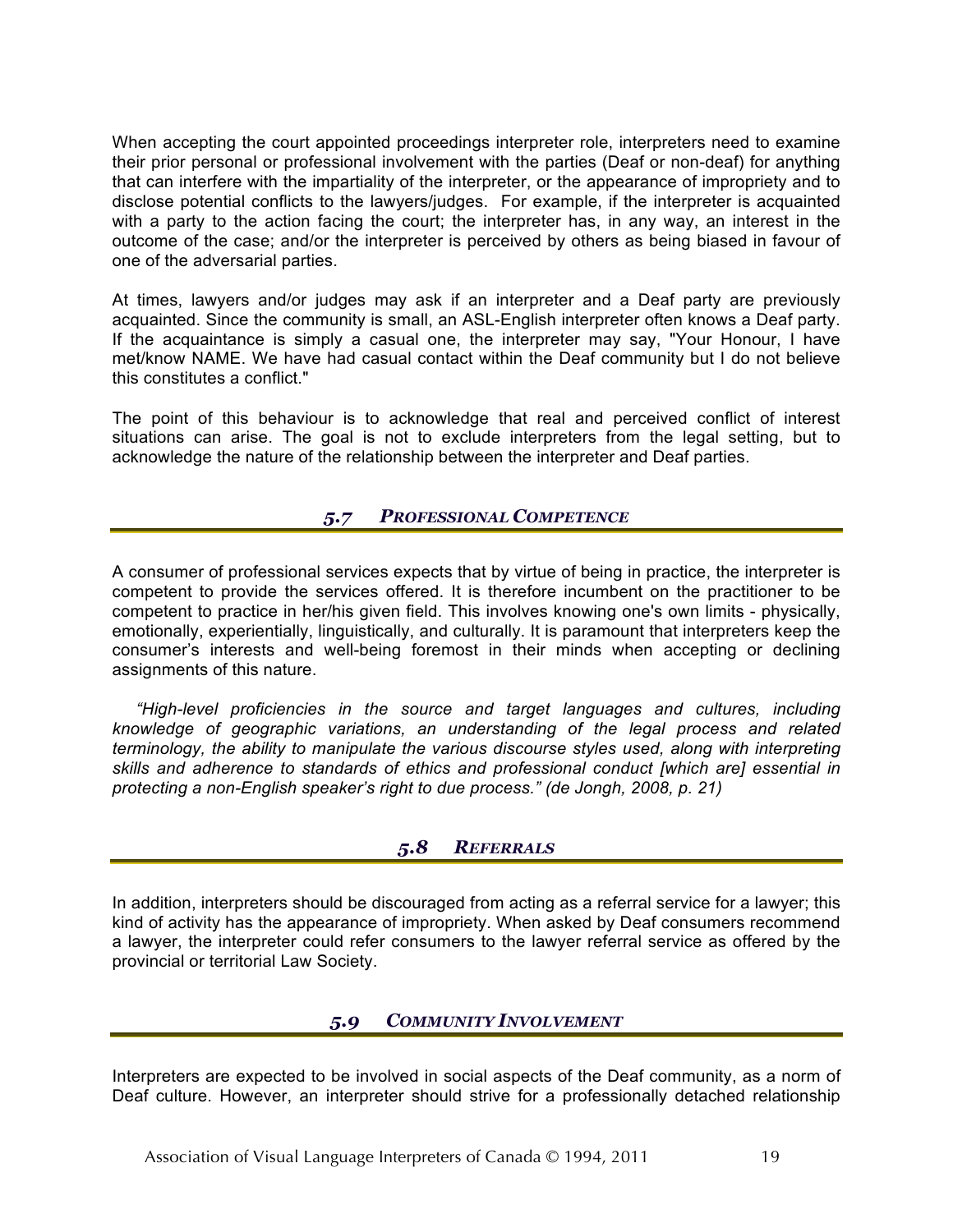between her/himself and the principals in a case during a legal proceeding. This may mean that the interpreter refrains from attending community or social events where principals in a case underway may be present.

# *5.10 MEDIA*

An interpreter should not render opinions or make subjective statements of any kind through, or in connection with, a newspaper, radio, or other public medium regarding any legal matter in which the interpreter has interpreted or served as a translator of written material of a legal nature. Confidentiality is a key tenet of the AVLIC *Code of Ethics and Guidelines for Professional Conduct*, and members must abide by this tenet in all interpreted interactions.

# *5.11 INTERPRETATION OF SPECIAL TERMINOLOGY*

In all instances where knowledge of special terminology is needed, or where the interpreter is required to comprehend dialectical forms, the interpreter should critically assess her/his abilities and disqualify her/himself if unable to provide accurate interpretation. Due care should be given to prepare for the special terminology which may occur in a case. This is especially important when expert witnesses are called.

# *5.12 FEES*

An interpreter should negotiate a fair and reasonable schedule of fees with lawyers and/or a Court system. The interpreter should never accept gratuities or gifts of any kind from the parties involved in a case.

# *5.13 CONTINUING EDUCATION AND DUTY TO THE PROFESSION*

Interpreters are responsible for elevating the standards of performance of the interpreting profession and should seek to maintain a professional relationship with all legal and court personnel. Therefore, interpreters are responsible for ongoing professional development and for keeping informed of matters that can improve their performance. Interpreters have the responsibility to pursue ongoing education regarding the legal system and interpreting in legal settings.

# **6.0 ROLES**

Interpreters in legal settings assume specific roles and their respective responsibilities flow from those roles. Given the nature of working with members of a cultural/linguistic minority, it is critical that Deaf witnesses, victims, and defendants are comfortable with and able to understand the interpreting team with whom they are working. Lawyers, courts and interpreters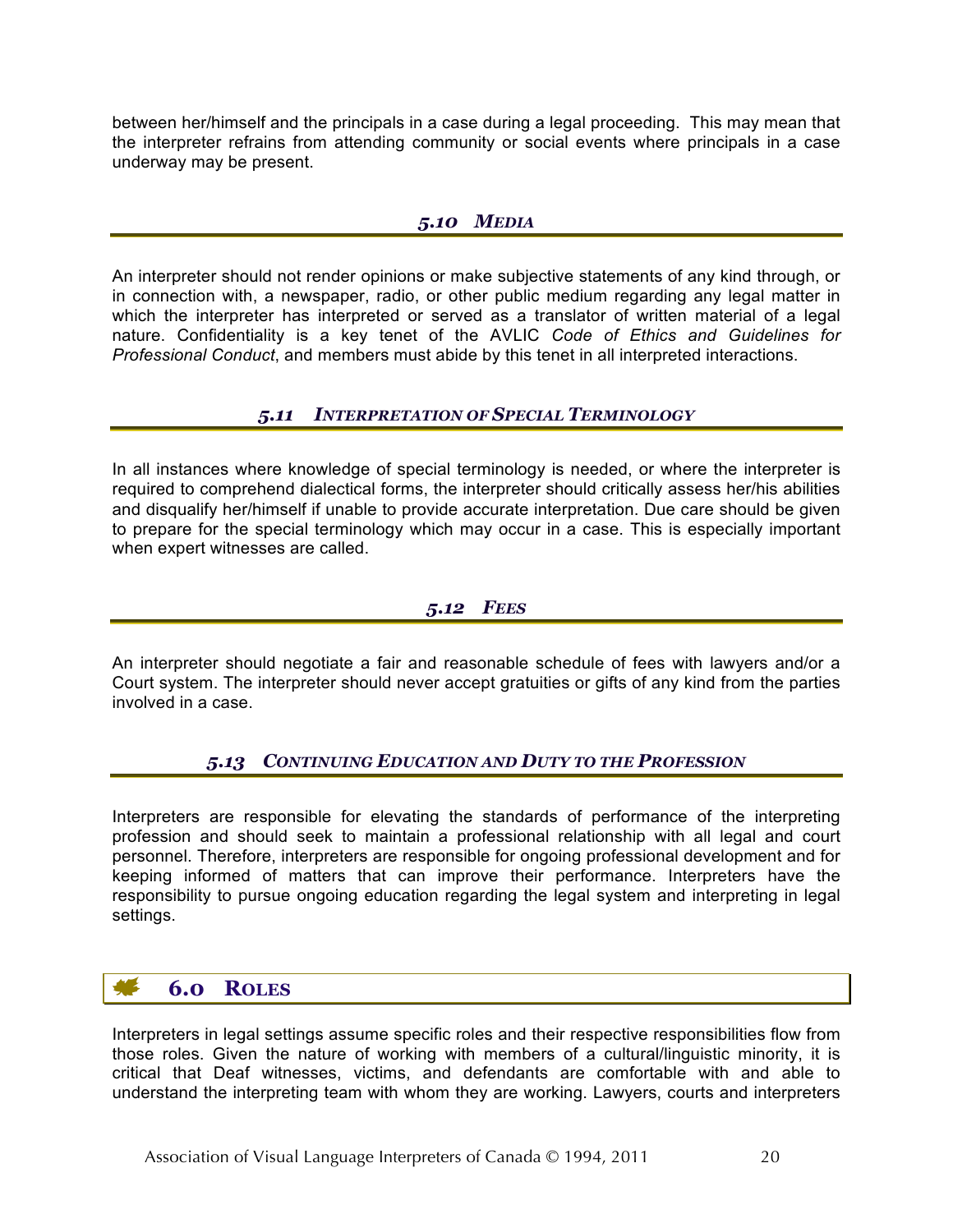must ensure that Deaf individuals involved in legal matters are satisfied that the interpreters are qualified prior to working in that setting.

# *6.1 SPECIFIC ROLES*

NCIEC identifies the following best practice:

It is best practice for legal interpreters to be placed according to distinct and specialized functions when interpreting within court or administrative proceedings. (p. 24)

Often courts are under the impression that one interpreter will be sufficient to interpret any and all parts of court or legal proceedings. Depending on the number of Deaf people involved in the matter, their linguistic needs (see Section 2.4 for discussion of the use of Deaf interpreters) and the type of event, one interpreter will likely not be sufficient (Mathers, p. 82).

# *6.2 COURT APPOINTED PROCEEDINGS INTERPRETER(S)*

Interpreters in these roles swear an oath to interpret accurately, and interpret all aspects of the court process. They provide interpretation of all parties, and ideally, do not provide interpretation between a Deaf client and his or her lawyer.

# *6.3 TABLE INTERPRETER(S)*

A table interpreter facilitates communication between lawyers and Deaf clients. The table interpreter is not sworn in and does not interpret court proceedings.

Regardless of the role assumed by the interpreter, care and attention must be given to the sight lines. For example, interpreters need to face Deaf parties, and they also do not want their back to a judge. Sight lines will need to be reviewed prior to testimony, and if the court is videotaping the court appointed interpreters at trial, then attention must be given to creating a record that clearly shows both Deaf party and interpreter(s) and does not capture the conversations that are privileged between Deaf parties, their lawyer and the table interpreter. Flexibility on the part of all parties can create situations that are effective. For example, at times Crown and defense lawyers may wish to switch tables in order to allow a Deaf accused visual access to a Deaf witness during testimony or to seek an alternate courtroom that has better sight lines.

# *6.4 ARREST PROCESSING OR PRE-TRIAL PREPARATION*

If an interpreter is involved during the arrest or the pre-trial phases of a case s/he should not function as the court appointed interpreter for the trial. This is done to protect the integrity of the judicial proceedings during the court phase and to avoid any accidental contamination that may occur due to an interpreter's familiarity with the case.

An interpreter must carefully assess the legal situation at hand and determine if s/he is qualified to provide service to consumers in this setting. If upon reflection s/he determines that s/he is not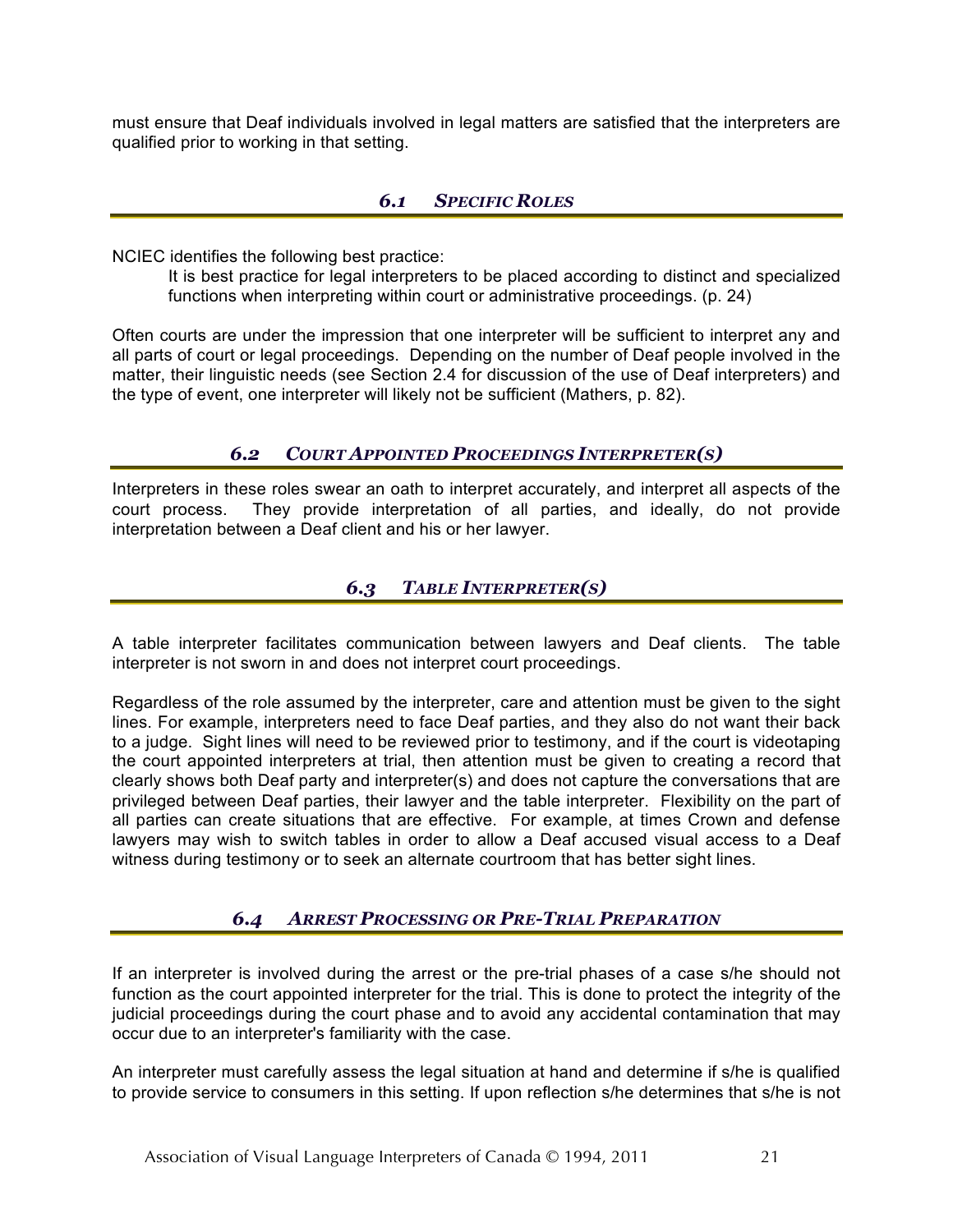the most appropriate interpreter for the setting, s/he should feel comfortable stating, "I'm not qualified or able to interpret for this matter." Additionally, if an interpreter begins an assignment and realizes s/he is not qualified, s/he should request the Court to replace her/him as soon as a qualified interpreter is available.

The interpreter should be familiar with the workings of the judicial system in order to effectively negotiate appropriate working conditions and to ensure effective interpretation can take place.

# *6.5 MONITOR INTERPRETER*

There are occasions when courts or lawyers will hire an interpreter to monitor the interpreting, and to advise when there are challenges that arise in the interpretation. This is a practice that is used more frequently in the USA than Canada. When a monitor interpreter is selected, the role requires advanced skills and knowledge of interpretation and translation principles, the ability to discern what is accurate and effective interpretation, as well as the diplomacy needed to work with courts and personnel when bringing errors to the attention of the court.

# *6.6 INTERPRETING COORDINATOR*

If a case involves multiple Deaf parties and/or covers an extended period of time, an interpreter coordinator may be contracted to secure qualified interpreters and to arrange for appropriate working conditions. The coordinator may advise the Court about the interpreting process, related procedures, and the accuracy and effectiveness of interpretation in order to ensure the recorded proceedings are correct.

The coordinator does not provide any direct interpreting services. When the interpreter functions in this role, it is expected that s/he will follow the ethical guidelines and protocol spelled out by the AVLIC *Code of Ethics Guidelines for Professional Conduct* and this document, as well as the interpreter protocols set out by the Ministry of the Attorney General.

AVLIC suggests a qualified interpreter coordinator as being able to demonstrate the following knowledge, skills and experience:

- (a) a superior level of ASL-English interpreting skills as demonstrated by AVLIC Certificate of Interpretation and a minimum of five years experience interpreting in legal settings;
- (b) sensitivity and respect for the history and cultural norms of the communities involved and the dynamics of cross-cultural interactions;
- (c) formal study of the legal system;
- (d) an understanding of and the ability to apply appropriate protocol and rules of behaviour in legal settings;
- (e) a strong foundation of legal language;
- (f) ability to be assertive when dealing with consumers and legal personnel, coupled with professional behaviour and ability to work in and with teams;
- (g) ability to monitor and analyze the accuracy of interpretation;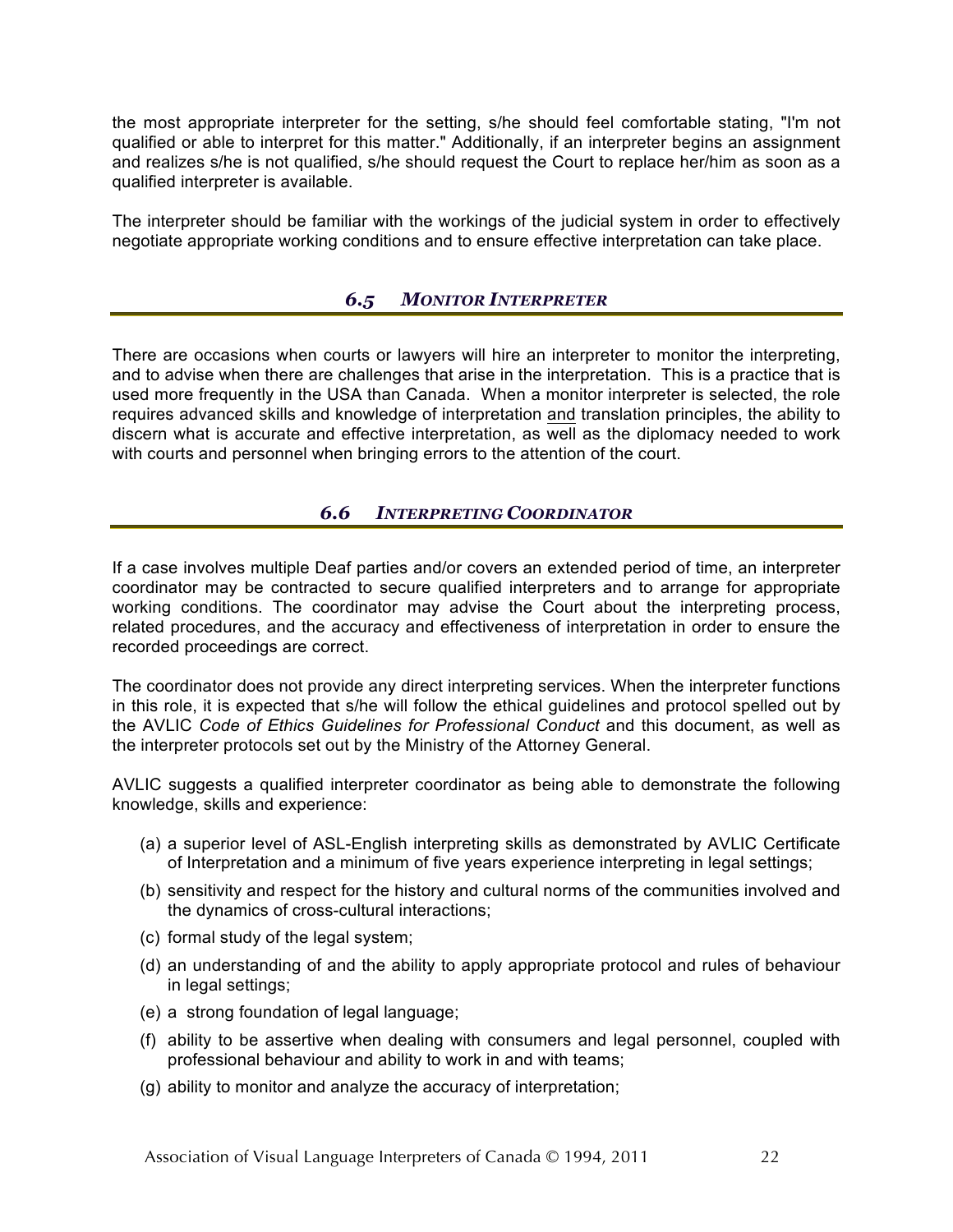(h) ability to coordinate teams and negotiate contracts.

# *6.7 INTERPRETING CONSULTANT*

A Deaf or hearing interpreter sometimes serves as a consultant to the defense or prosecuting lawyer, providing information regarding strategies for successful communication with Deaf parties, including linguistic choices; ways to pose legal questions which can be effectively interpreted; and basic awareness of cultural issues.

This consultant/consultant team may also interpret for private lawyer/consumer communication, e.g. preparing a witness in advance of testimony or private consultation with a Deaf individual during the legal process.

The involvement of an interpreter consultant is extremely important in (a) serious cases, (b) when the Deaf party has limited mastery of formal language use in English or ASL, and/or (c) when the Deaf party has limited knowledge of the majority cultural norms.

Great sensitivity should be demonstrated regarding this role. Due to the position of power held by an interpreter and the great potential for misunderstandings regarding the role of the interpreter, AVLIC encourages the involvement of a Deaf community liaison and/or having a Deaf community member jointly fill this role.

# **7.0 INTERPRETER PREPARATION**

It is helpful for interpreters to prepare for all assignments, regardless of setting, and legal discourse requires this same standard. There are a number of tools available to interpreters that can help them to research relevant information, such as criminal charges, specific medical or psychological conditions, testing process, descriptions of medications and/or illegal drugs, and so on. It is also helpful for interpreters to have a contextual frame of reference for any legal matter in order to provide the most effective interpretation.

During the consultation process with lawyers and justices prior to writing this document, two schools of thought were noted on the nature of preparation.

One approach to preparation reflects the belief that interpreters should read witness statements and transcripts of preliminary inquiries, in order to be fully prepared to provide accurate and effective interpretation. Interpreters in support of this option believe it is incumbent on the interpreter not to be unduly influenced by this preparation.

A second option reflects the belief that it is imperative that interpreters not be "contaminated" by prior exposure to the specific details of a case. In the same way one should not interpret the police investigations and the trial, some interpreters feel they should not read transcripts of depositions or preliminary inquiries lest their neutrality be unduly influenced. This is not to imply that preparation is unnecessary, but rather that they would verbally prepare with lawyers and consumers, as opposed to reading detailed transcripts of previous testimony.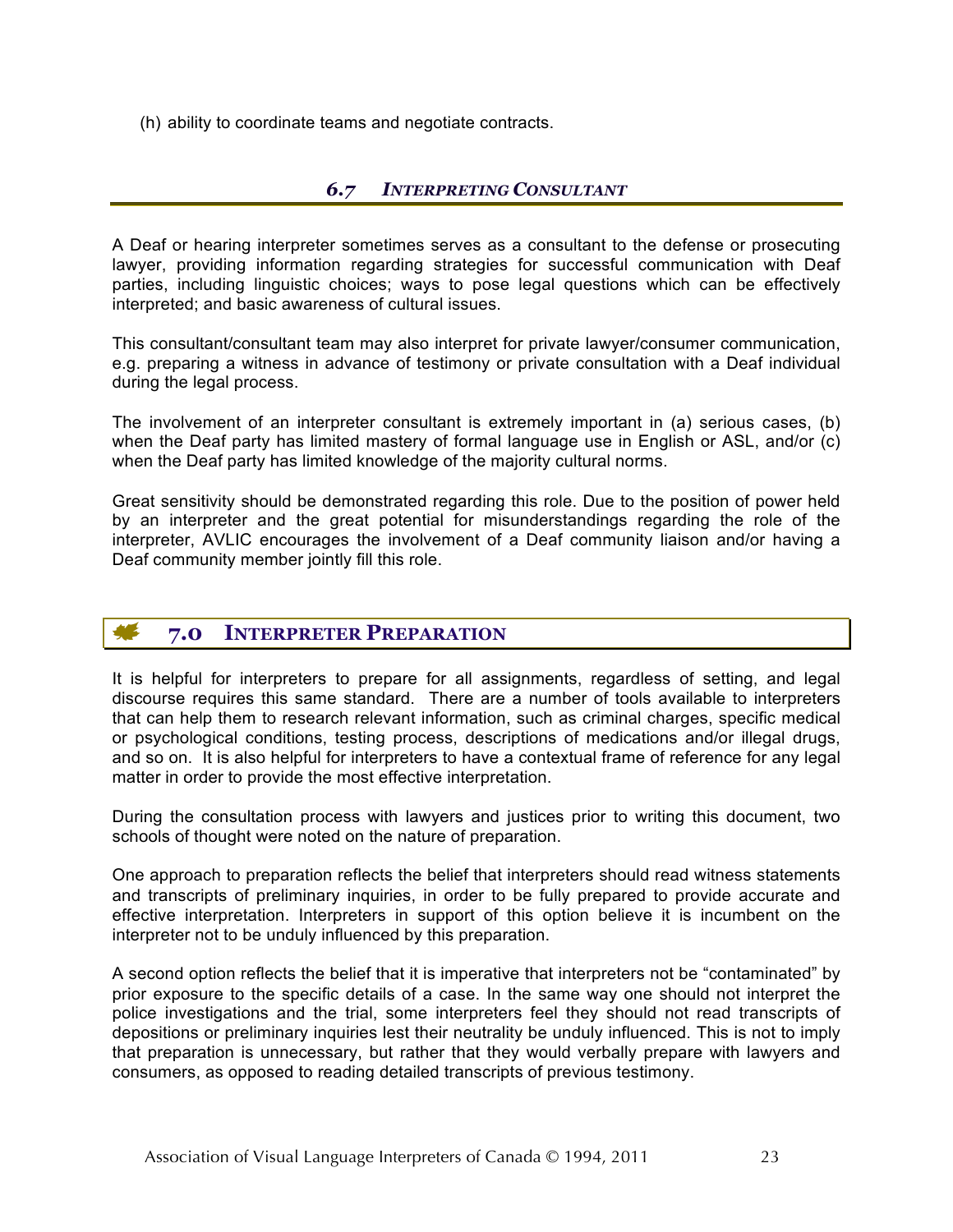AVLIC recognizes the merit in both approaches and recommends that interpreters consider carefully the options for preparation work. By holding discussions with colleagues experienced in legal settings, and legal personnel, one can examine the potential consequences of each strategy, within the context of a particular case, and make a decision that is ethically defensible and appropriate for the context.

# *7.1 PREPARING FOR TEAM WORK*

Interpreter teams function best when they have had explicit conversations about the nature of how they will work together in order to achieve a cohesive and successful interpretation. Russell (2008, 2011) identifies several questions that can guide such conversations, drawing from data from interpreter preparation conversations. (See Appendix A for the complete article).

# *7.2 CONSISTENCY IN SERVICE*

The NCIEC Best Practices document (2009) supports the best practice of promoting consistency and continuity in service provision. This means that whenever possible the same interpreter(s) should be used throughout a legal matter as opposed to bringing in new interpreters part way through a trial or an examination for discovery. The rationale for this practice is built on the idea that interpreters will engage in preparation for matters and that during an event, the knowledge gained will aid them in providing the most accurate and effective interpretation possible. Prior to accepting a lengthy legal assignment, interpreters should consider their ability to interpret the entire matter.

While Canada does not yet have the experience of Deaf people serving as jurors, this frequently occurs in the USA. In such settings, the same team of interpreters hired to interpret for the Deaf juror during a trial should remain the same team assigned to jury deliberations, again, building on their knowledge of the trial in order to provide the most accurate and effective interpretation.

Likewise, NCIEC suggests that Deaf witness testimony be handled by the same interpreter(s). Given the nature of giving direct evidence and then being cross-examined, an interpreter that is familiar with the context will provide the most effective interpretation.

NCIEC states that depositions, known as "examinations for discovery" in the Canadian legal system, are legal proceedings that take place outside a courtroom, and function to take testimony from a person under oath. This testimony can be used in future legal proceedings, and as such it is best practice to use the same interpreter(s) in order to offer consistency.

# **8.0 INTERPRETERS AS WITNESSES**

# *8.1 EXPERT WITNESSES*

In legal proceedings, lawyers sometimes call expert witnesses to testify about specialized areas of knowledge. In cases involving Deaf litigants the expert witnesses are often called to testify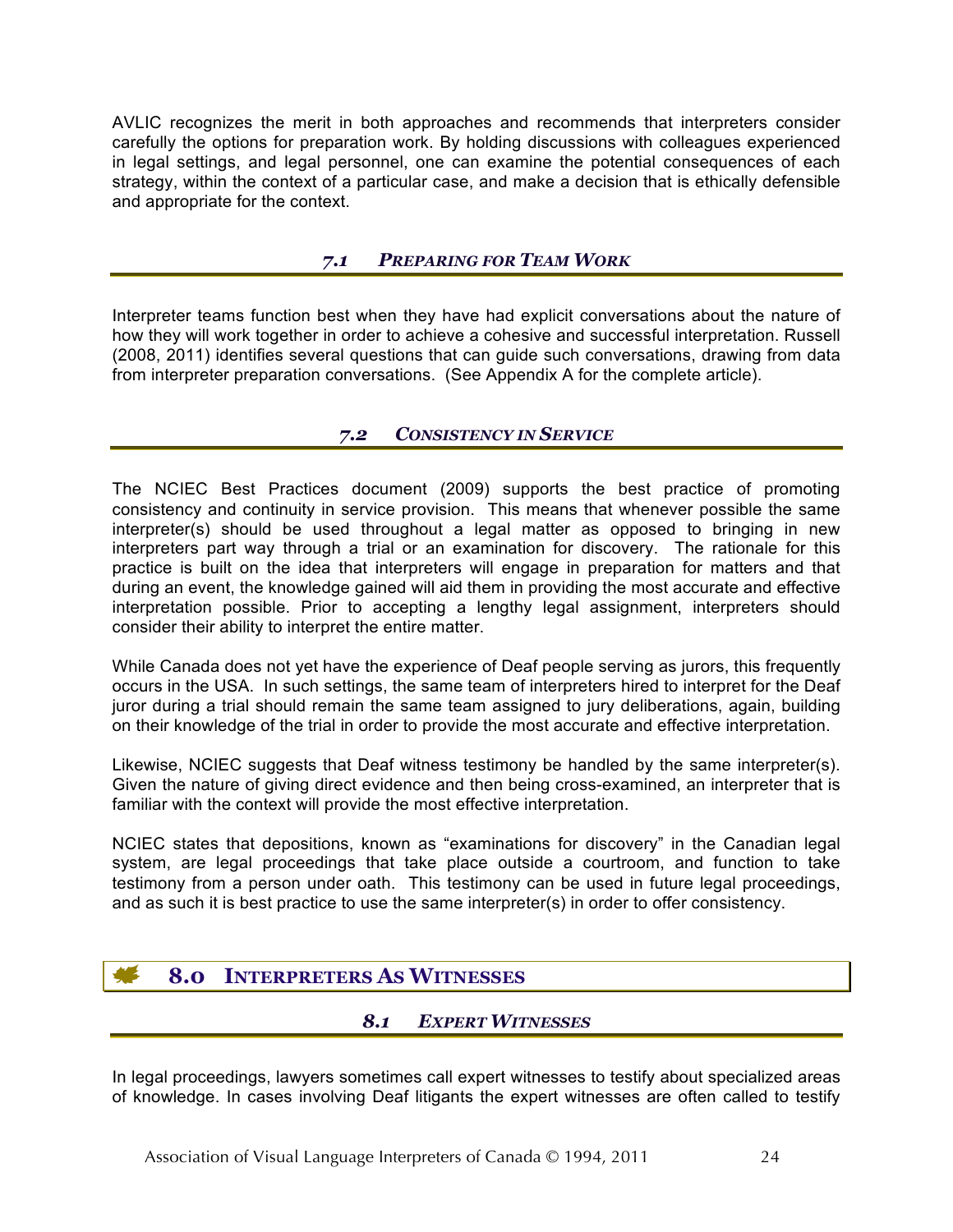regarding American Sign Language in general; about a particular individual's linguistic abilities using English or ASL; Deaf culture in general, as well as a particular individual's cultural identity and life experiences, and the interpreting process as it relates to interpreting in legal settings. While we recognize it is the judge who determines if one is qualified to testify as an "expert" on a given topic, it is the responsibility of the witness to inform the Court that s/he is not qualified to answer a particular question or that a question is outside of her/his area of expertise. In this way, the witness avoids misrepresenting her/himself in any way.

Individuals who have limited exposure to Deaf persons often assume a sign language interpreter is an expert in all these areas. When summoned as an expert witness, AVLIC encourages interpreters to limit testimony to the topic of interpretation. Testimony regarding the nature of ASL, the Deaf experience, and/or Deaf culture should be provided by qualified members of the Deaf community, linguists who have studied ASL, and other specialists that possess the skills and knowledge needed. If a lawyer presses for a linguistic analysis or other information for which the interpreter does not have additional expertise, the interpreter should feel comfortable stating, "I am not qualified to answer that question."

It is important to note that if an interpreter is providing expert testimony in a specific case, then it is not appropriate for her/him to interpret for those court proceedings.

# *8.2 INTERPRETER AS WITNESS*

In legal proceedings, lawyers occasionally call on interpreters to testify as to whether they provided interpreting services for a particular individual and the content of the interpreted interaction. In the event of testimony regarding "prior service," the AVLIC *Code of Ethics and Guidelines for Professional Conduct* cannot be used as an argument to avoid testifying because it has no legal standing. A response using the AVLIC *Code of Ethics and Guidelines for Professional Conduct* as a defense to not replying to the questions may result in an interpreter being viewed as an uncooperative witness.

If the event being questioned took place in the presence of a lawyer who is covered by legal privilege, the communication is considered confidential and an interpreter is not required to answer questions related to that event. If the event being questioned took place outside the above circumstance, the interpreter is legally required to respond to the questions posed.

In the event an interpreter is asked to testify about the provision of prior service there are considerations that may make it difficult for her/him to testify. These include the fact that the frequency and diversity of interpreting assignments make it difficult to recall a specific case or specific details, and that interpreters do not keep notes on the communicated events. Also, the process of interpreting is so cognitively demanding that it makes it difficult to retain details over a long period of time.

For the above reasons, interpreters should request videotaping of non-privileged interactions where the accuracy of interpretation can be called into question. The videotape may then be introduced as evidence in court, thus sometimes avoiding the need for the interpreter to testify.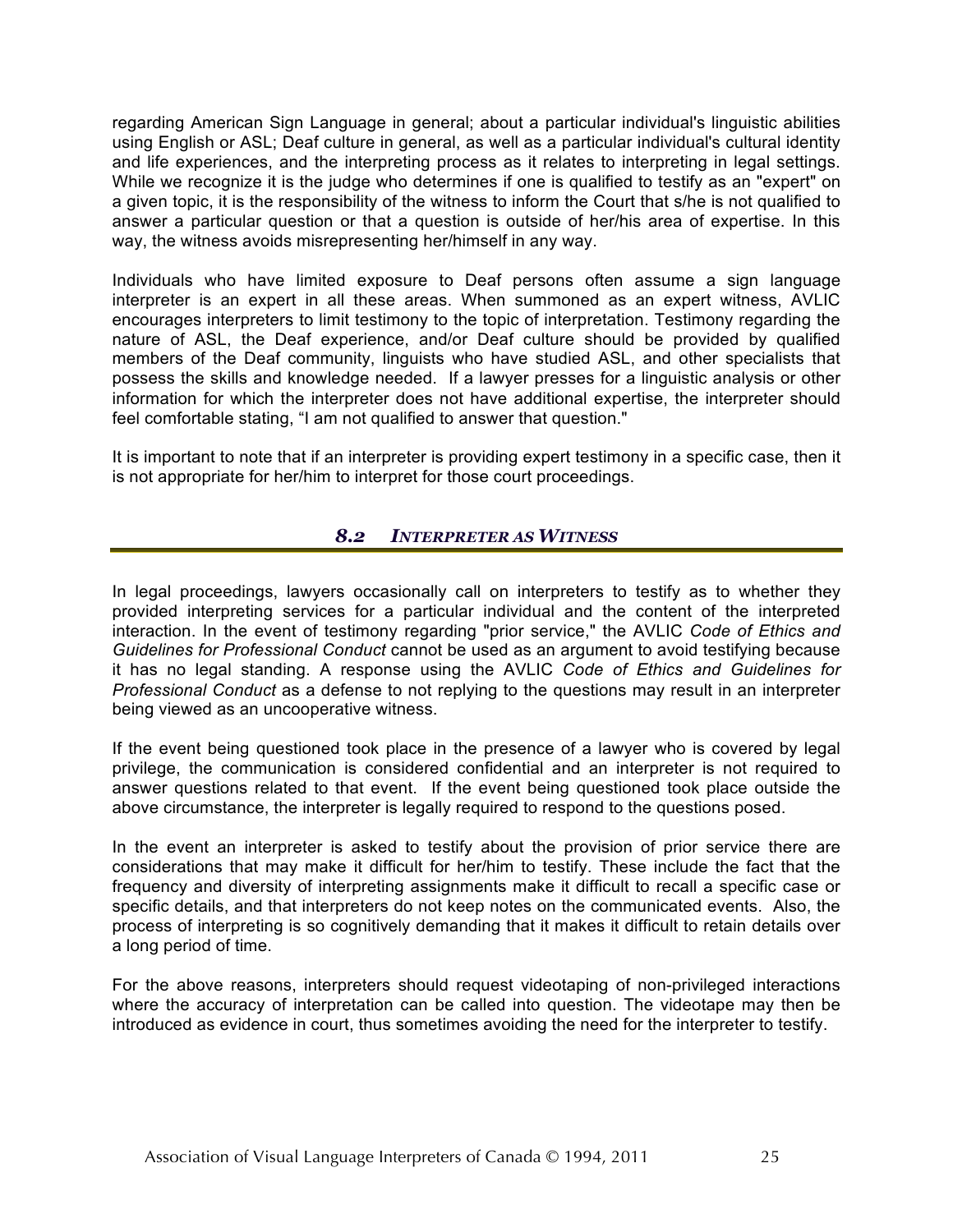# **9.0 QUALIFYING AN INTERPRETER**

"Qualifying" refers to the interview process in which the Court determines if the interpreter possesses the knowledge, skills, and credentials necessary to meet the standards of the law to interpret the matter before the court. This may occur at the commencement of proceedings where the interpreter takes the witness stand and responds to questions posed by either lawyer and/or the judge. The judge, the lawyers, or the interpreter may initiate the process of qualifying an interpreter.

When testifying in a qualifying examination an interpreter must be able to clearly articulate the following: (a) the role and function of an interpreter, (b) their own professional experience, and (c) related credentials and education.

If an interpreter has difficulty in articulating her/his role and function in a manner that allows others to understand the interpreting process and feel confident about the outcome, rehearsing the interview process may be helpful for interpreters. By practicing with a colleague, the interpreter can learn to avoid confusing the Court, and can strengthen an interpreter's ability to communicate information in a professional, clear, concise, and confident manner.

Interpreters are encouraged to develop a legal portfolio and present it to the Court. A portfolio should include a resume, evidence of certification, evidence of experience in legal settings, the types of legal settings, and amount of time spent in each setting (for example, on average provide services for Family Court x times per year; provide service for Criminal Trial Division X times per year; and typically provide interpretation for settings that involve legal discourse 2-3 times per week, etc.), and proof of education.

# **10.0 PROTOCOL**

# *10.1 PROTOCOL FOR COURT APPOINTED INTERPRETERS*

The following statements outline appropriate protocol for Court appointed interpreters and is consistent with interpreter guidelines as suggested by Ministries of the Attorney General across Canada.

- Interpreters are expected to appear on time and report upon arrival to the court clerk or other designated official.
- When asked, interpreters should provide their correct name and the languages to be interpreted to the clerk of the court.
- Interpreters should be sworn in or affirmed prior to interpreting legal proceedings. When reporting to the clerk of the court, interpreters should verify the wording of the oath that s/he would be most comfortable in swearing or affirming, for example, "interpreting" versus "translating," "American Sign Language" versus "the sign language."
- Interpreters should be prepared to respond to a qualifying examination by the Judge and to present evidence of education, interpreter experience, special training for work in legal settings, etc.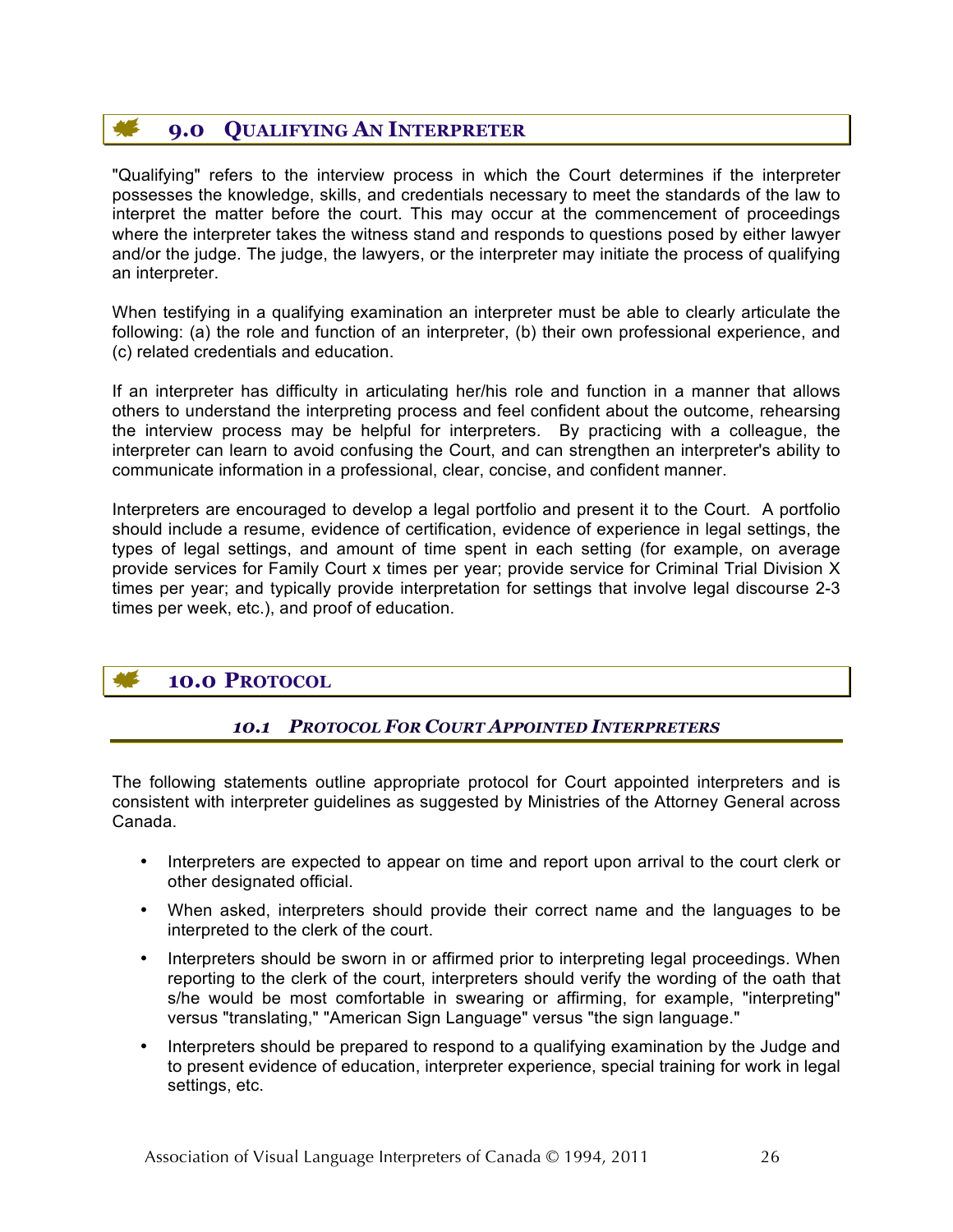- Interpreters should not leave the courtroom until the proceedings are officially terminated or they are officially excused.
- Interpreters should develop a compendium of standard phraseology for handling interpretation of often-repeated portions of proceedings (e.g., Witness oath, Police Caution, etc.).
- If an interpreter believes that the quality of her/his interpretation is faltering due to fatigue, the parties/Court should be informed and short breaks taken; if the interpretation is faltering for reasons other than fatigue, the court also needs to be advised in order to resolve the challenges.
- Interpreters should be familiar with the legal system and understand the purpose of standard questions posed to both witnesses and counsel in order to provide accurate and effective interpretation.
- If an interpreter is unfamiliar with a lexical item or phrase, the interpreter should inform the Court of this fact. With the Court's permission, the interpreter may inquire further to determine the exact meaning of the lexicon/phrase, avoiding lengthy dialogue with the witness.
- To avoid the appearance of prejudice, the Court appointed interpreters should avoid unnecessary discussion with counsel, the parties to the action, criminal defendants, witnesses, other interpreters involved in the case, and/or other interested parties inside or outside of the courtroom. This includes taking great caution when breaks occur because even though interpreters may not be discussing case-related information, this behaviour could be perceived as inappropriate.
- An interpreter must never question erroneous facts posed in questions to witnesses. Conversely, the interpreter must never correct the testimony of witnesses, even if errors or misstatements are obvious. An interpreter must never infer a response from the witness. For example, if the witness is asked to clarify her/his prior answer regarding direction or place, the interpreter should pose the question as asked and not volunteer what the interpreter thought the witness meant.
- Interpretation should be conducted in first person.
- Interpreters should use consecutive and simultaneous interpretation as appropriate, considering that consecutive interpretation is likely to be more accurate for dealing with direct witness testimony (Russell, 2000).
- When waiting for the matter involving a Deaf person to be called, there are times when Deaf consumers will ask interpreters to interpret while sitting in the gallery of the court. The interpreter will need to use strategies that are culturally and linguistically appropriate (signing small as to not distract the court, using summary form, and at times, not interpreting at all, in order to conserve their energy to interpret for the matter for which they are booked) and that meet the needs of the situation.

If a serious communication problem arises between the interpreter and the Deaf party to the case, the interpreter should bring the matter to the immediate attention of the Court who may then allow time to resolve the problem. If no resolution can be reached, the interpreter should be replaced.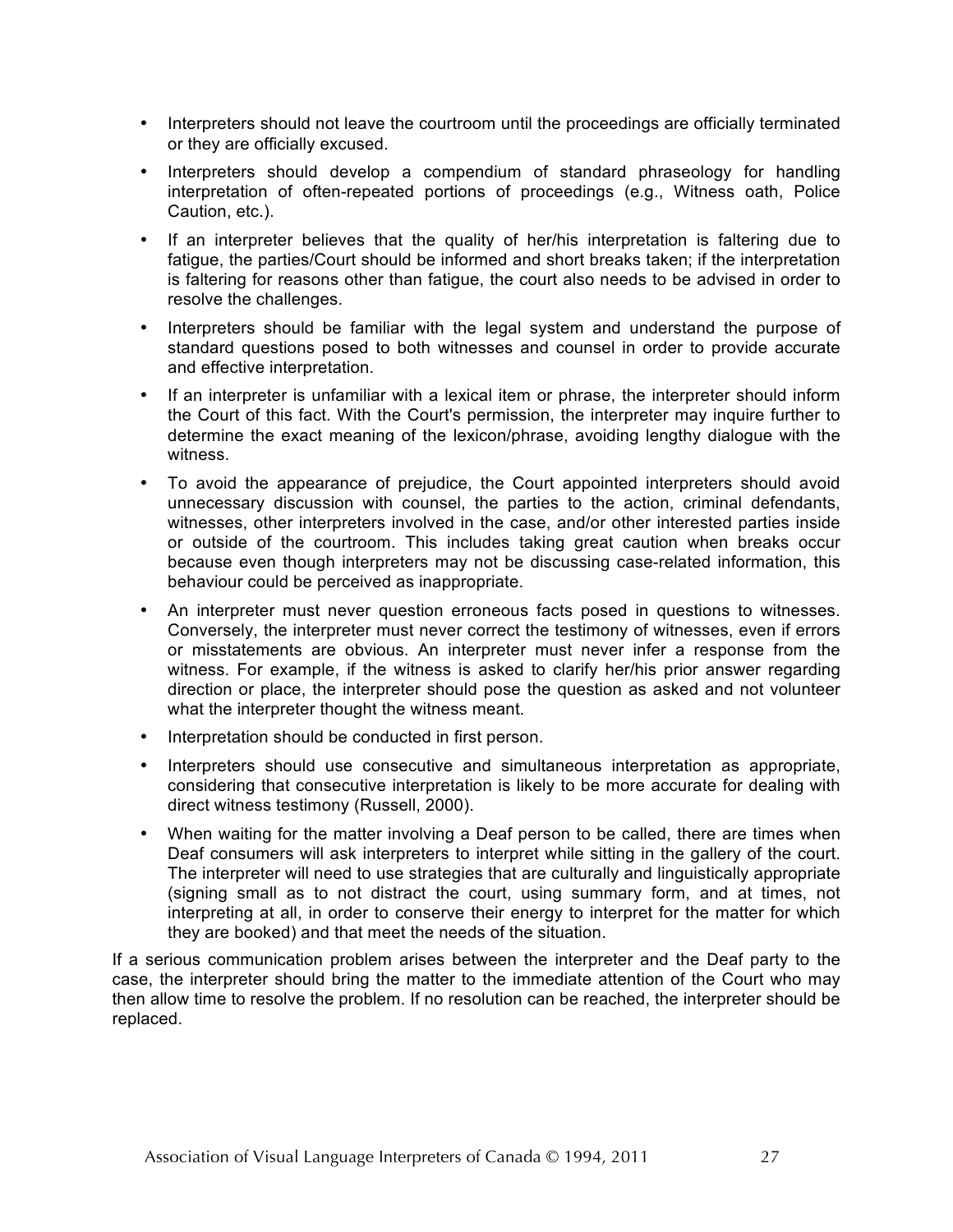While interpreting at counsel table, speak only loud enough to be heard by the hearing parties/counsel and sign in a way to be visible only to the Deaf defendant/counsel.

- If a serious communication problem arises between interpreters and the Deaf party, the interpreters should bring matters to the immediate attention of counsel who may then request that the Court allow time to resolve the problem. If no resolution can be reached, the interpreters should be replaced.
- To avoid the appearance of prejudice, interpreters working for a specific lawyer should avoid unnecessary contact or discussion with opposing counsel, other parties to the action, other defendants/witnesses, interpreters for other parties, and/or the court, and other interested parties inside or outside of the courtroom. This includes taking great caution during breaks because even though interpreters may not be discussing caserelated information, this behaviour could be perceived as inappropriate.
- In matters with multiple Deaf parties, it may be necessary to ensure that Deaf parties present in the courtroom cannot see private conversations between counsel and Deaf individuals.
- If a party in the case who is Deaf uses dialectal or idiosyncratic signs which the lawyerspecific interpreter believes may be unfamiliar to the Court appointed interpreters, the lawyer-specific interpreter should inform the lawyer for whom s/he is working and ask for permission to advise the Court appointed interpreters.
- Interpreters at Defense and Crown tables should monitor the accuracy of interpretation provided by the Court appointed interpreters and notify counsel of any substantive errors. Agreement should be reached between the interpreters and lawyers regarding how corrections will be brought to the attention of the Judge so that the record can be corrected in the event this is necessary. Typically, if one interpreter notices a significant error in interpretation, s/he brings the error to the attention of the lawyer for whom s/he is interpreting, knowing that lawyer will decide if and how to correct the error noted.

# *10.3 PROTOCOL FOR INTERPRETER COORDINATORS*

The interpreter coordinator, whether she/he is Deaf or hearing, does not provide direct interpreting services for the matter in which s/he works as a coordinator. The following statements outline appropriate protocol when working as a coordinator.

- Reports directly to the Judge, court clerk, or identified court personnel;
- Provides the names of qualified interpreters who may become Court appointed interpreters in a specified case;
- Should negotiate appropriate working conditions, including but not limited to: the hiring of teams interpreters for lengthy proceedings; the hiring of Deaf interpreters as needed to ensure full access to interpretation and the proceedings; appropriate backdrops, lighting, microphones; fair wages including cancellation fees; appropriate breaks to avoid interpreter fatigue and/or injury;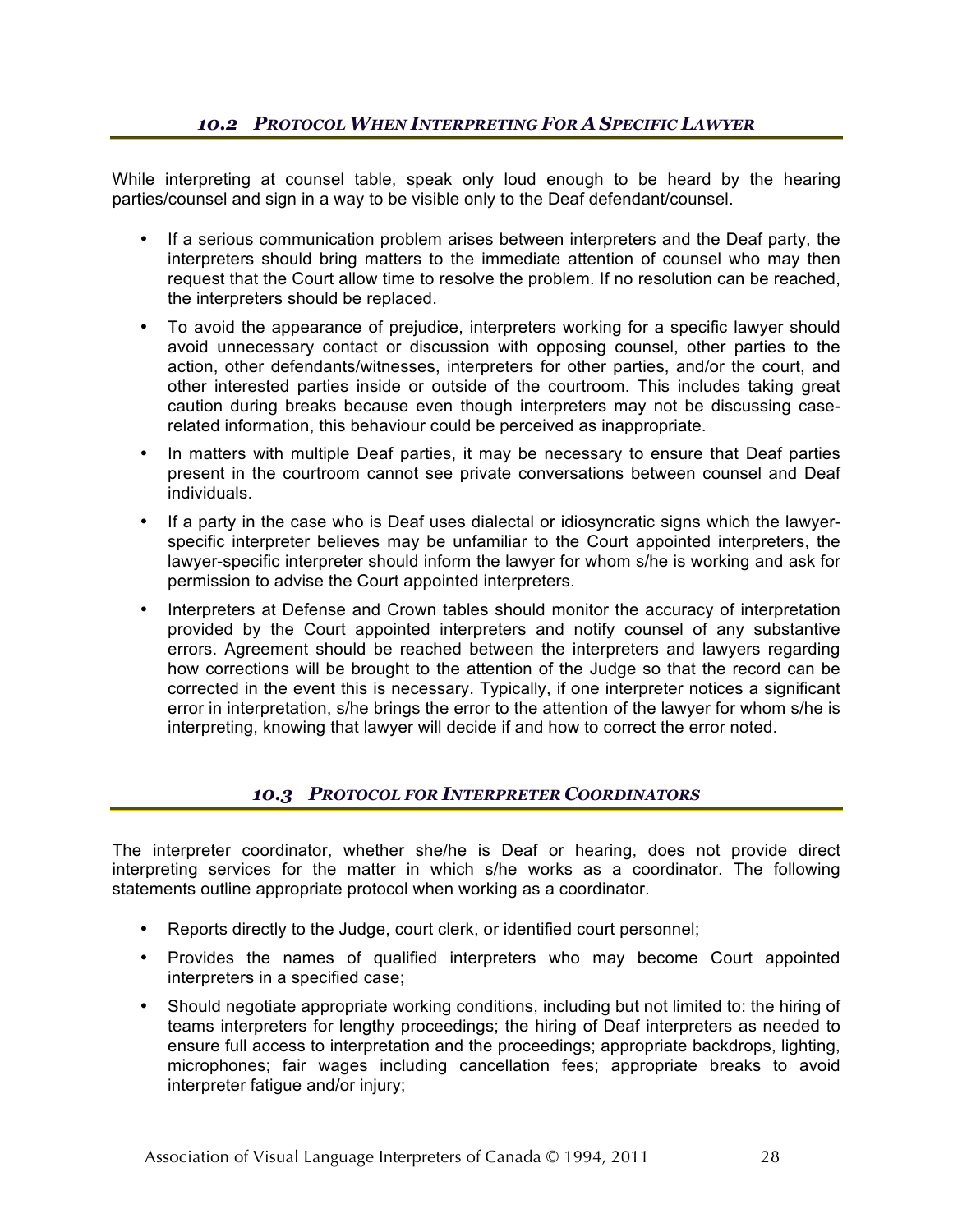- Monitors the work of court appointed interpreters and notifies the court of any serious concerns or errors in interpretation;
- Provides feedback to the court interpreters regarding strategies that can increase the accuracy of communication exchanges.

# **11.0 CONCLUSION**

This document is designed to offer guidance to individuals working as interpreters and the legal profession about best practices shaping interpreting of legal discourse. Numerous examples have focused attention on courtroom proceedings, but the principles contained in this document can be applied to all settings within the legal system and to all areas involving legal discourse. By identifying best practices, qualifications, roles, responsibilities, and protocol for dealing with legal discourse and legal settings, the interpreting profession will be advanced by a consistent standard of service effectively provided to consumers and the legal profession.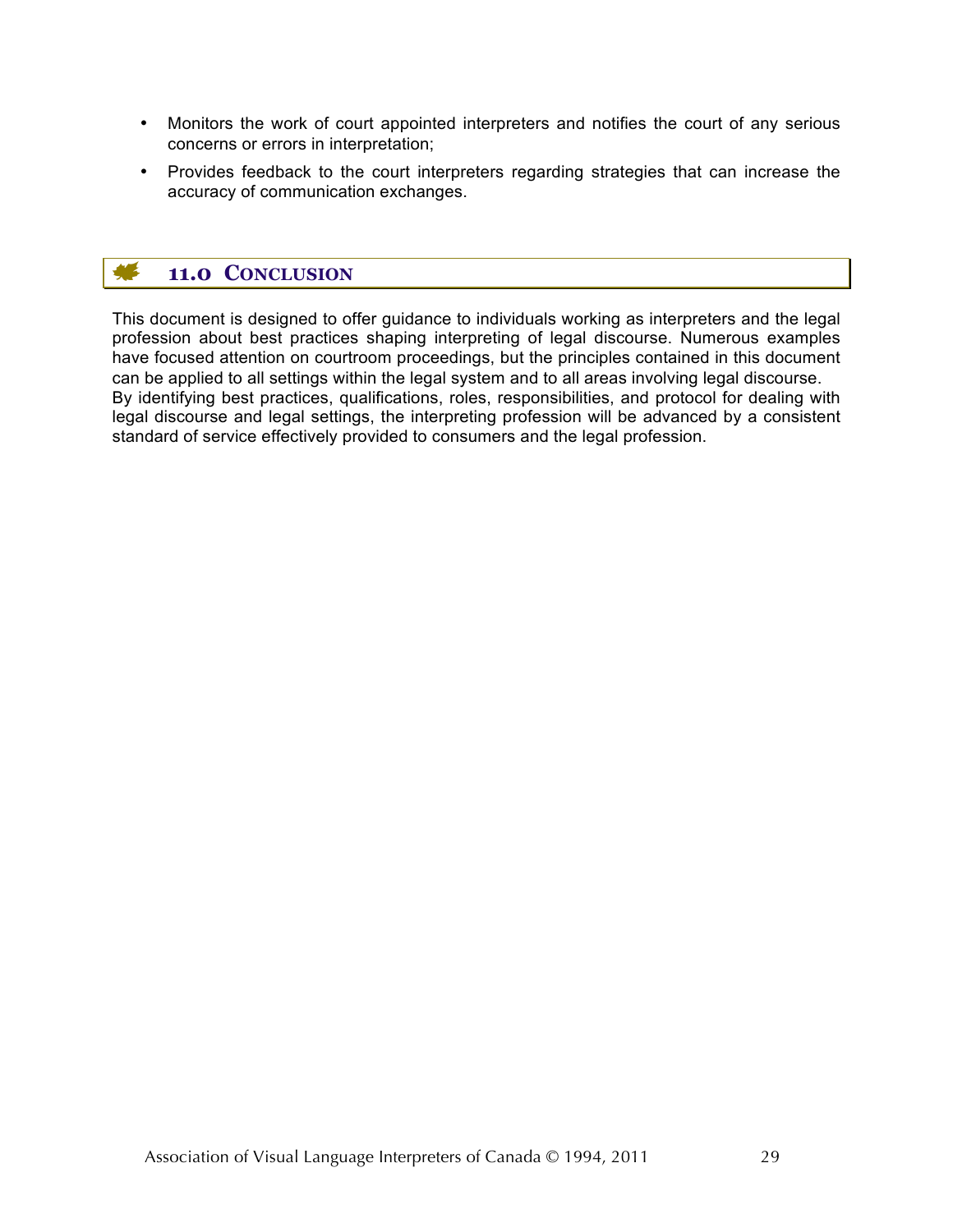## **REFERENCES**

- Belliveau, G. (1983). Qualifying the interpreter. In Witter-Merithew, A. (1991) *Interpreting in the America Judicial System*. Northridge, CA: CSUN (unpublished document), Unit H, 484-485.
- Belliveau, G. (1989). Testifying to the prior provision of interpretation services. In Witter-Merithew, A. (1991) *Interpreting in the America Judicial System*. Northridge, CA: CSUN (unpublished document), Unit H, 486-488.
- Belliveau, G., and Mills, K. (1991). Special considerations for team interpreting. In Witter-Merithew, A. (1991) *Interpreting in the America Judicial System*. Northridge, CA: CSUN (unpublished document), 448- 458.
- Clark, T. & Marx, A. (2010). *Recommended guidelines for the use of Deaf intermediary interpreters*. Document prepared by the Judicial Council of California, Administrative Office of the Courts, Court Interpreters Program.
- De Jongh, E.M. (2008). Court interpreting: Linguistic presence v. linguistic absence. *Florida Bar Journal, 82* (7), 21- 32.
- Hanh, P.H.(2006). *Notetaking in consecutive interpreting*. Retrieved from: http://www.scribd.com/doc/42353314/Note-taking-in-Consecutive-Interpreting-1
- Janzen, T. (2005). Introduction to the theory of practice of signed language interpreting. In Janzen, T. (Ed.), *Topics in sign language interpreting*. Philadelphia: John Benjamins, 3-24.
- Mathers, C. (2009). *The deaf interpreter in court: An accommodation that is more than reasonable.* Document prepared for the National Consortium of Interpreter Education Centres. Retrieved from: http://diinstitute.org/wpcontent/uploads/2008/10/Deaf-Interpreter-in-Court.pdf
- Mikkelson, H. (2005). Teaching consecutive notetaking. *ATA Chronicle* XXXIV.11, 23- 27.
- NAJIT (2006). *Modes of interpreting: Simultaneous, consecutive & sign translation*. Retrieved **from:** The contract of the contract of the contract of the contract of the contract of the contract of the contract of the contract of the contract of the contract of the contract of the contract of the contract http://www.najit.org/publications/Modes\_of\_Interpreting200609.pdf
- NAJIT (2007). *Team interpreting in the courtroom*. Retrieved from: http://www.najit.org/publications/Team%20Interpreting\_052007.pdf
- Napier, J. (2011). Here or there? An assessment of video remote signed language interpreter mediated interaction in court. In Braun, S. & J. L. Taylor (Eds.), *Videoconference and remote interpreting in criminal proceedings.* Guildford: University of Surrey, 145-185.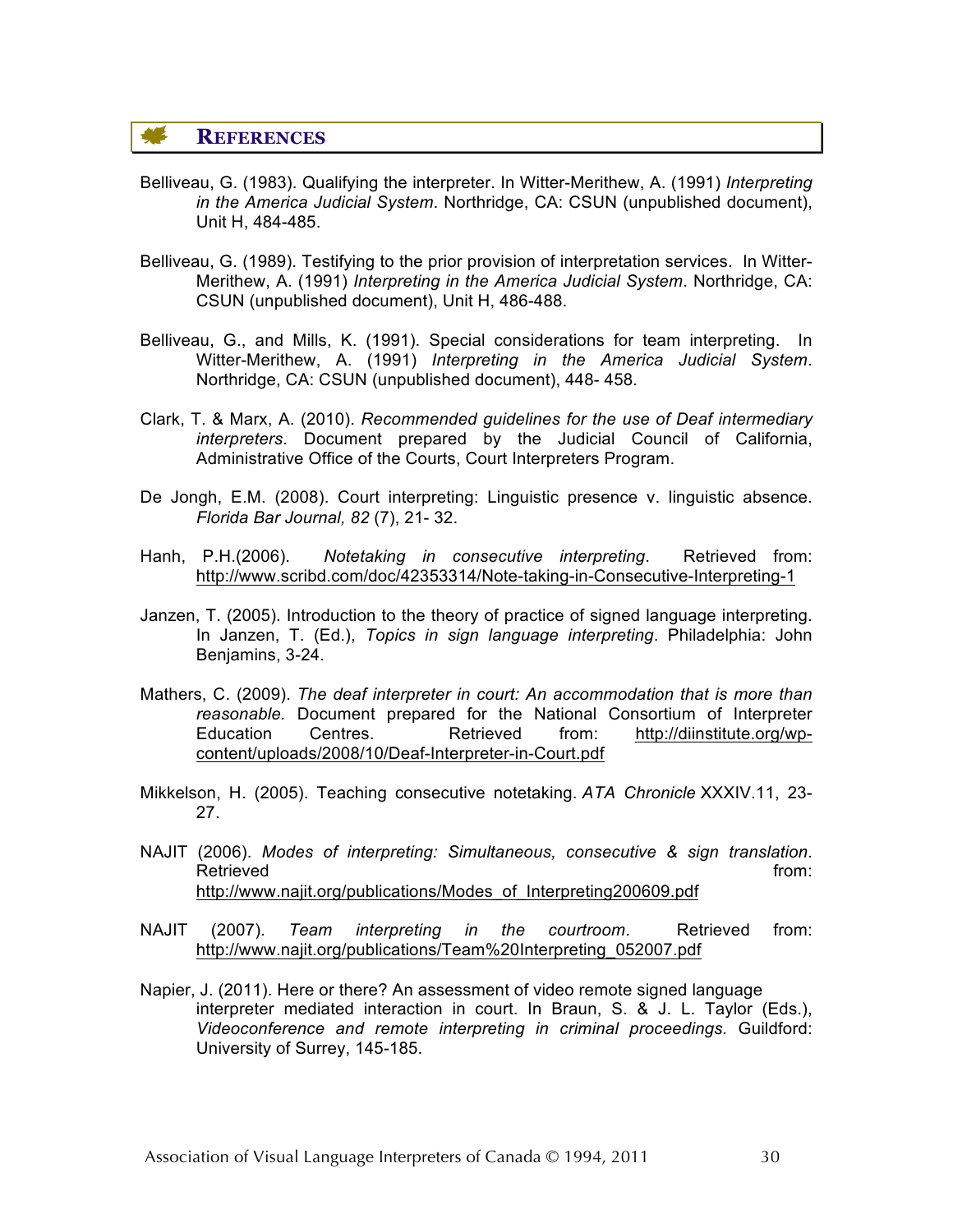- National Consortium of Interpreter Education Centres (2010). *An annotated bibliography of resources of interest to ASL legal interpreters*. Retrieved from: http://www.interpretereducation.org/wp-content/uploads/2011/06/Legal-Interpreting-Bibliography\_NCIEC2010.pdf
- National Consortium of Interpreter Education Centres (2009). *Best practices: American Sign Language and English interpretation within legal settings*. Retrieved from: http://diinstitute.org/wp-content/uploads/2009/07/Best-Practices-Legal-Interpreting.pdf
- R v. D.T., [2011] OJ No 1874 (QL)
- R. v. Lucas, [2007] OJ No 5532 (QL)
- R. v. Wright, [2006] OJ No 0535 (QL)
- Roberson, L, Russell, D. & Shaw, R. (2012). American Sign Language/English interpreting in legal settings: Current practices in North America*. Journal of Interpretation*.
- Russell, D. (2003). *Interpreting in legal contexts: Consecutive and simultaneous interpretation*. Burtonsville, MD: Linstock Press
- Russell, D. (2005). Consecutive and simultaneous interpreting. In T. Janzen (Ed.), *Topics in signed language interpreting* (pp. 135-164). John Benjamins: Amsterdam.
- Russell, D. (2008). Interpreter preparation conversations: Multiple perspectives. In S. Hale & R. Russell (Eds.) *Studies in interpretation, volume 7: Issues in legal interpretation* (pp. 123-147). Gallaudet Press: Washington, DC.
- Russell, D. (2011). Team Interpreting: Best Practices. Manitoba Association of Visual Language Interpreters, Fall Newsletter.
- Shaw, R. (2007). *Meaning in context: The role of context and language in narratives of disclosure of sibling sexual assault.* Ph.D. dissertation, Union Institute and University, United States -- Ohio.
- Witter-Merithew, A. (1987). Claiming our destiny: Part I, *VIEWS*, Winter. RID Publications: Silver Spring, MD
- Witter-Merithew, A. (1988). "Claiming our destiny: Part II", *VIEWS*, Spring. RID Publications: Silver Spring, MD
- Witter-Merithew, A. (1991). *Interpreting in the American Judicial System*: Unit D: pp. 150-151; pp. 448-458. (unpublished document).
- Witter-Merithew, A. (1991). The development, use and function of legal language. In *Interpreting in the American Judicial System: Unit 2.* pp. 30-36; (unpublished document).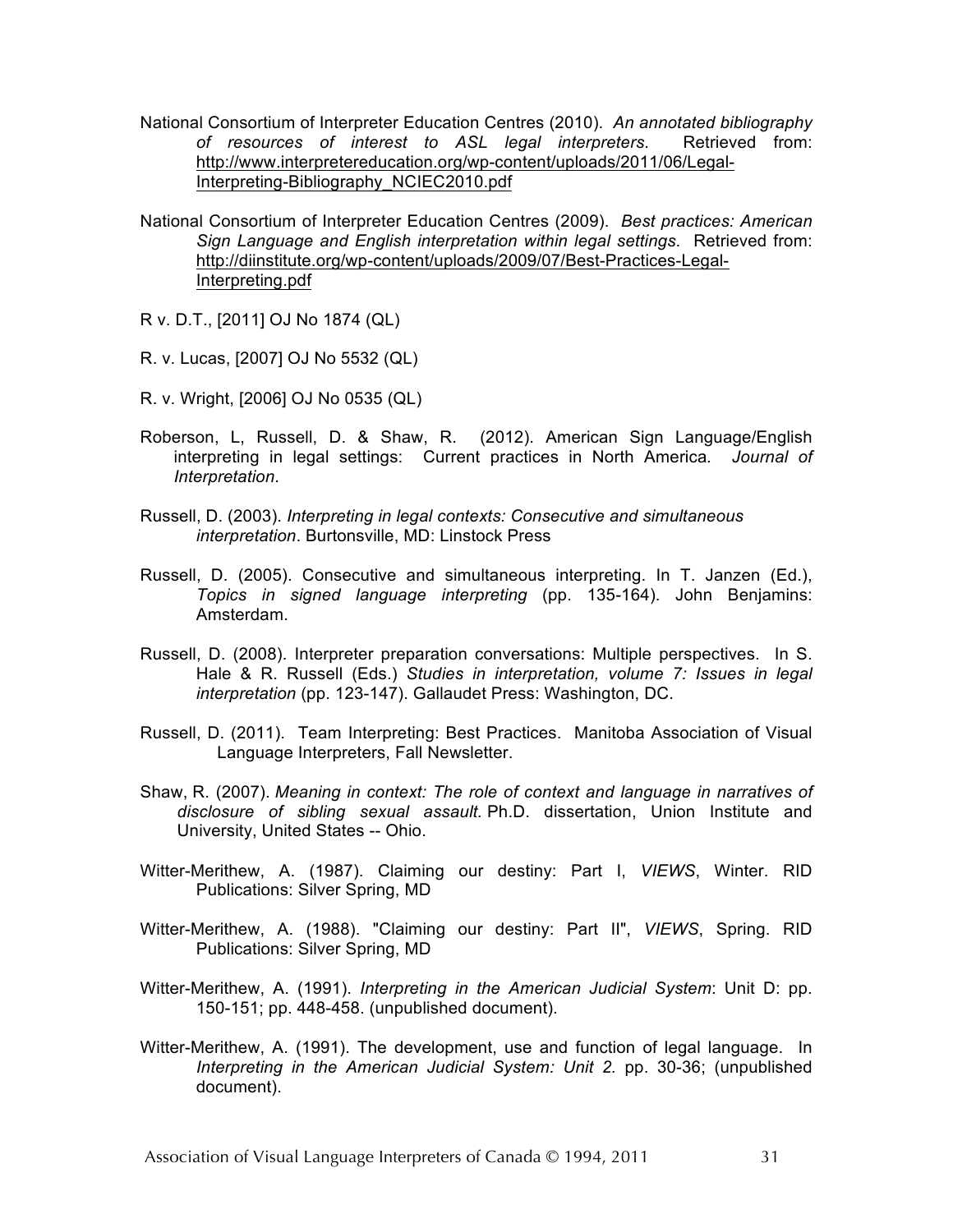- Witter-Merithew, A. (1992). Phases of Work. In *Interpreting in the American Judicial System: ASL/ English.* (pp. 7-8). Unit G: Team Interpreting: Types, Function, Roles and Protocol and Teams with Deaf and Hearing Interpreters, (unpublished document, copyright held by RID/CSUN).
- Witter-Merithew, A. (1991) Cultural and linguistic analysis. In *Interpreting in the American Judicial System: Unit A.* pp. 102-107; (unpublished document).
- Witter-Merithew, A. & Hartman, J. (1981). Testifying in court: Suggestions for interpreters. In Witter- Merithew, A. (1991). *Interpreting in the American Judicial System: Unit H.* pp. 479-483 (unpublished document)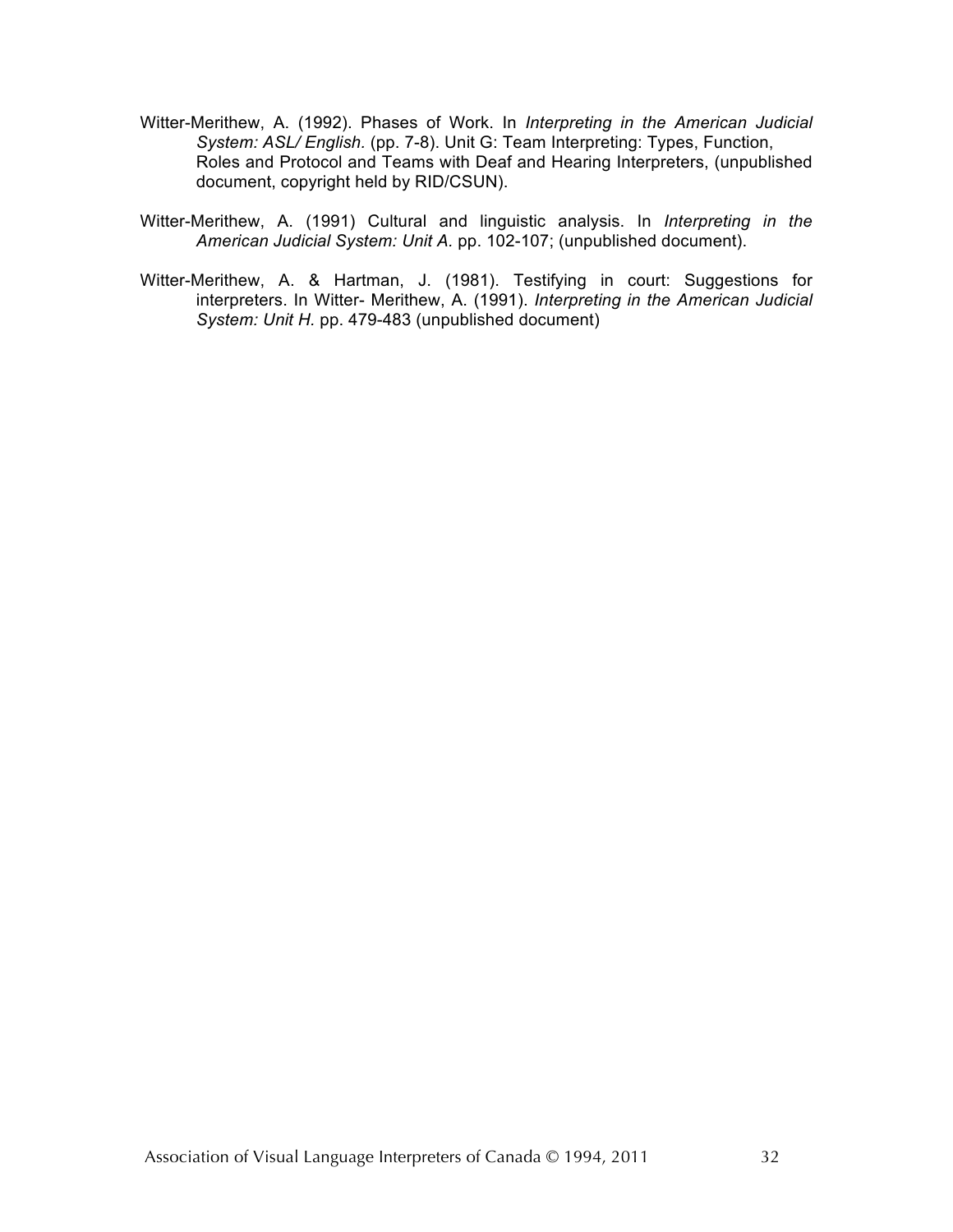# **Debra Russell (Reprinted with permission from the Manitoba Association of Visual Language Interpreters, Fall Newsletter, 2011)**

Has team interpreting changed over the past ten years? A few years ago, I prepared an article designed to help interpreters ask questions that would structure their conversations in order to prepare themselves for teamwork. The material stemmed from workshops that I had taught, along with ideas and experiences from Karen Malcolm and Risa Shaw. When asked to write about team interpreting for this newsletter, it seemed that the previous material might serve as a springboard, and I have combined it with new data derived from looking at the kinds of written conversations that interpreters hold while working together.

Team interpreting refers to interpreting situations where two or more interpreters are working together with the goal of creating ONE interpretation, capitalizing on each other's strengths, and supporting each other for consistency and success. At the time of the original article, teams were often composed of interpreters who were both hearing. However increasingly, we see Deaf and non-deaf interpreters working in teams. One example of this occurred during the International Congress on the Education of the Deaf (ICED) held in July 2011 in Vancouver BC. At that congress, some forty-four interpreters came together to work as teams providing ASL-English interpretation and International Sign. The International Sign interpreter teams had Deaf and non-deaf interpreters, and depending on the language preferences of the Deaf interpreter, their team interpreter may have been feeding in ASL, BSL, Auslan, and so on. With any team it is important to have the conversation about how to work together, and when creating teams composed of Deaf and non-deaf interpreters, it is even more important to talk about the work, as our interpreting experience, along with our linguistic and cultural knowledge, may be very different.

A foundational premise in team interpreting is that all team members are responsible for the success or failure of the work. This is an important aspect when building team practices, in that it forms the foundation for sharing preparation work, actively supporting each in producing a cohesive interpretation, and managing any problems that may arise during the work. However when teams are new to working with each other, these practices may need to be honed. The following information may enhance the experience of teaming.

# **Pre-Assignment Preparation:**

When asking interpreters about their most successful team interpreting experiences, it would appear that the success came from a shared guideline that "anything is talkable". However the challenge today may be that hearing interpreters are more comfortable having these conversations in English, and when working with Deaf interpreters, they must find new ways to talk about the work in ASL. The idea that "anything is talkable" may be a new notion for those who view teaming preparation sessions to involve only a discussion of how long each person will interpret and compensation considerations. However the concept fits nicely with our AVLIC *Code of Ethics and Guidelines for Professional Conduct* and the AVLIC *Dispute Resolution Process*.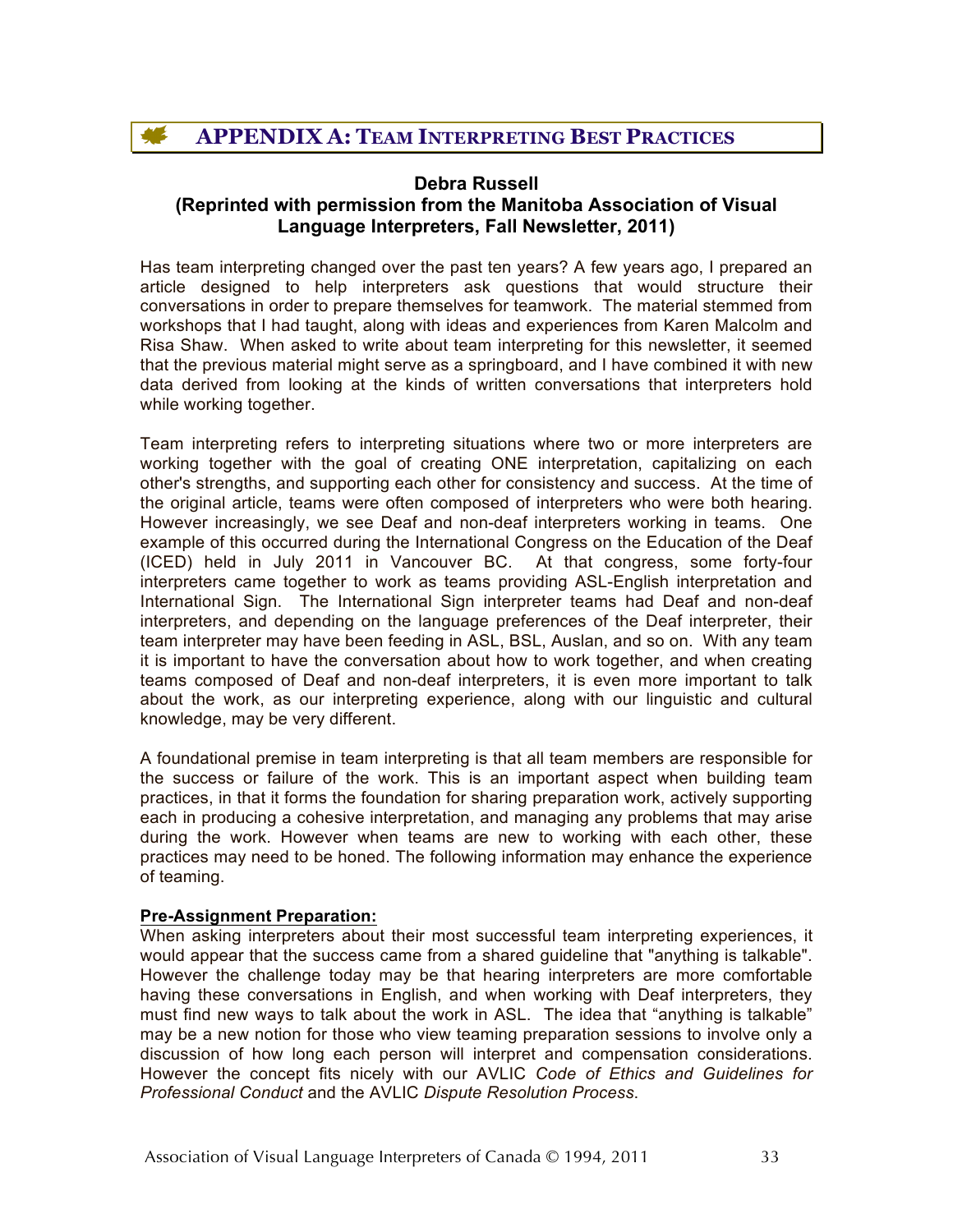Some of the following topics may be reviewed prior to an assignment, others may be discussed at an agreed upon time after the assignment. When working with colleagues that you have little experience with, it may take more time to hold these discussions, but inevitably, the time will be worth it. There are plenty of options for holding the face-toface conversations via videophone or Skype, well before the assignment. When preparing with colleagues that you frequently work with, the time factor will be less, but it is still important to check in with each other on many of these issues. The following areas might guide your conversations:

- 1. Can you describe your interpreting process and style, including your:
	- interpreting model (how do you see interpreting for example do you see interpreting as a meaning-based task, or as a task where lexical transcoding reveals the source message? If working with a Deaf interpreter, do they prefer to receive the source language in ASL or in more English-like structure?);
	- model of teaming (what strategies do you use to sustain active involvement in the interpreting when in the support role vs. the active role? What is your vision of ideal team support?);
	- processing time (do you like to wait for a complete thought? Do you typically start too soon and want your team interpreter to cue you to hold back?);
	- interpreting strengths and what you may need help with;
	- audience assessment (language preferences, pre-knowledge of consumers);
	- how and when to offer feeds that are effective for you (words, chunks, phrases, sentences) and whether to feed in ASL or English;
	- dominant ear or eye issues that affect positioning;
	- what decision-making process you use when determining whether or not to use a feed;
	- preferences for physical touch and distance.
- 2. What signals will you use for the assignment? Who will slow down or stop the speaker/signer, and how, if necessary? How will we signal the deaf consumer to let them know we have switched voice interpreters? Who will check with consumers about whether the signals are suitable for them? What signals will each interpreter use to request a feed?
- 3. When will turn-taking occur? How will we switch? How will we signal each other if we want the team member to take over prior to the agreed-upon time frame? If working within larger teams (e.g.: multiple services - LSQ/ASL/International Sign), can the switches be coordinated to reduce the visual distraction? What signal will work well in the setting? Who will be responsible for timekeeping?
- 4. Who will begin interpreting and who will begin monitoring the work, and why?
- 5. Feedback: Do you want encouragement during the assignment? Do you want feedback during the interpretation? Is there something that you are working that you would like me to note during the interpretation? Will it distract you if I take notes? When monitoring the interpretation for completeness and accuracy, what features do you tend for look for, and why? (I will come back to this area in order to share some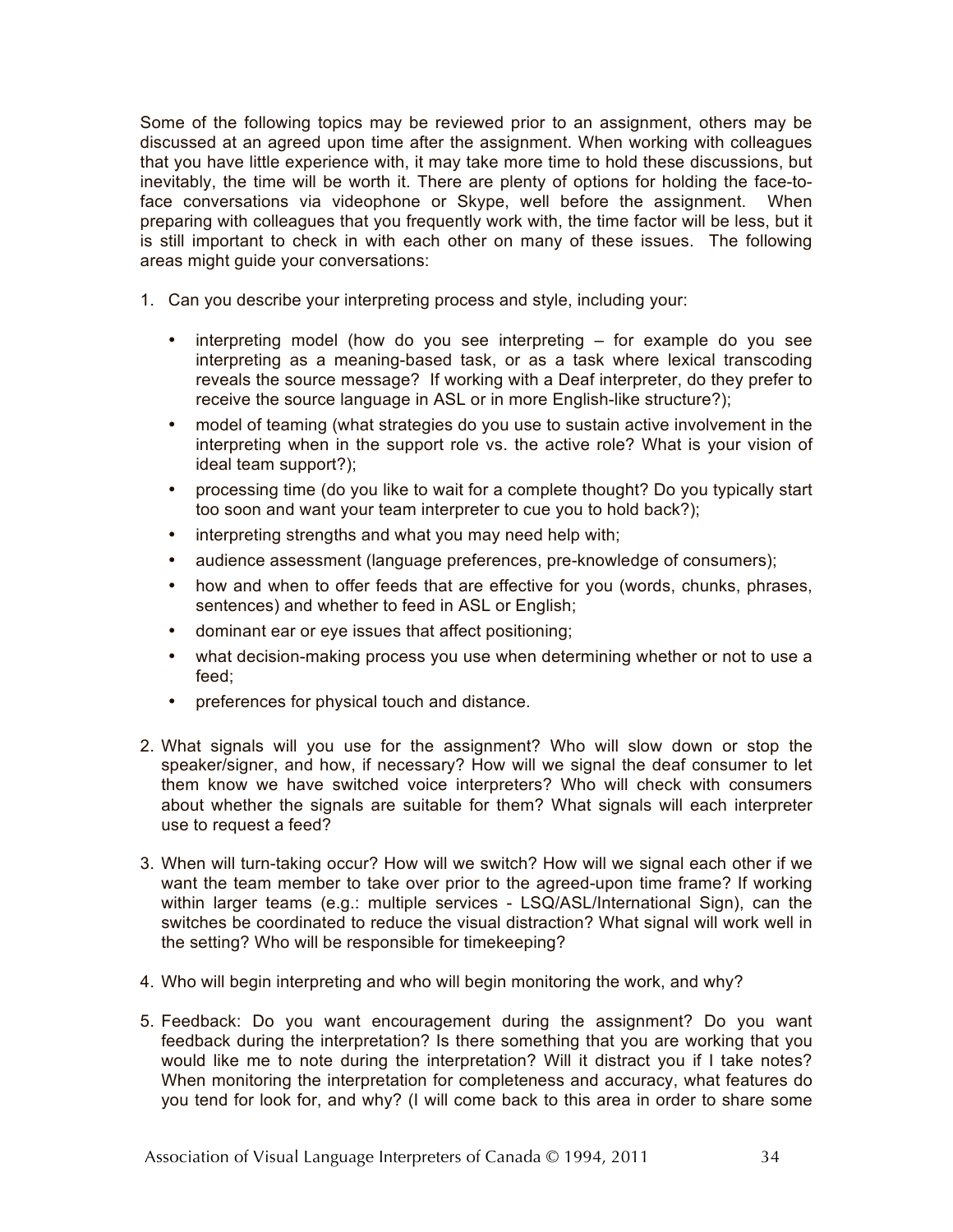new data about the kinds of notes used between interpreters)

6. What preparation work needs to occur with consumers? Will the preparation tasks be shared or taken on by one interpreter? Who will ask for the preparation?

One trend I am seeing in my work is that interpreter coordinators are using Dropbox as a tool where presenters can deposit presentations, articles and papers, in order to make the material accessible to the interpreters. These tools are very useful in that the materials are always available to the team if they have internet access, the materials do not have to be downloaded to one's computer or printed, and if WIFI is available while interpreting, interpreters can be viewing the presentation via their iPad. The preparation materials can be so helpful in helping us work through accents, complicated content, and lead us to other sources that can aid us in understanding the material.

One of the other challenges that I see on teams is that some interpreters take the preparation seriously, and review the material in advance and others choose not to do so. These decisions impact the team dynamics and the overall quality of the work. While coordinating the large team at ICED, we had very positive feedback from consumers who said it was obvious when the interpreters had chosen to prepare and that shaped how they viewed the team. The same consumers indicated that they could also tell when interpreters were not well prepared and that also influenced their perceptions about the professionalism of those individual interpreters.

Finally, a tip from a cherished colleague: View the YouTube clips, not just the PowerPoint presentation!

- 7. What strategies will be used to deal with conflict? When will we debrief after the assignment?
- 8. Other issues: clothing/travel/parking/safe walks/meal breaks, etc.

#### **Pre-Conference Between Interpreters And Consumers**

While we prepare as teams, we also want to think about how we prepare with the consumers we will work with in a given assignment.

- 1. Does the person(s) you are meeting with know how to use interpreting services? If not, who will explain how to work effectively with the interpreters?
- 2. How will introductions be made? Is there a need to explain the use of simultaneous/consecutive interpreting within the assignment? If we plan to use notes with each other, how should this be explained to consumers? How will the notes be disposed of post-assignment?
- 3. What is the purpose/goal of the interpreted interaction? For conference work, what are the central messages the consumers hope to leave with the audience? If using audiovisuals, how will lighting be handled? Specific questions that arise from the preparation the team has done with the presenter's materials?
- 4. How should the interpreters signal you when we need to interrupt you, need time to complete the interpretation, or need to switch interpreters?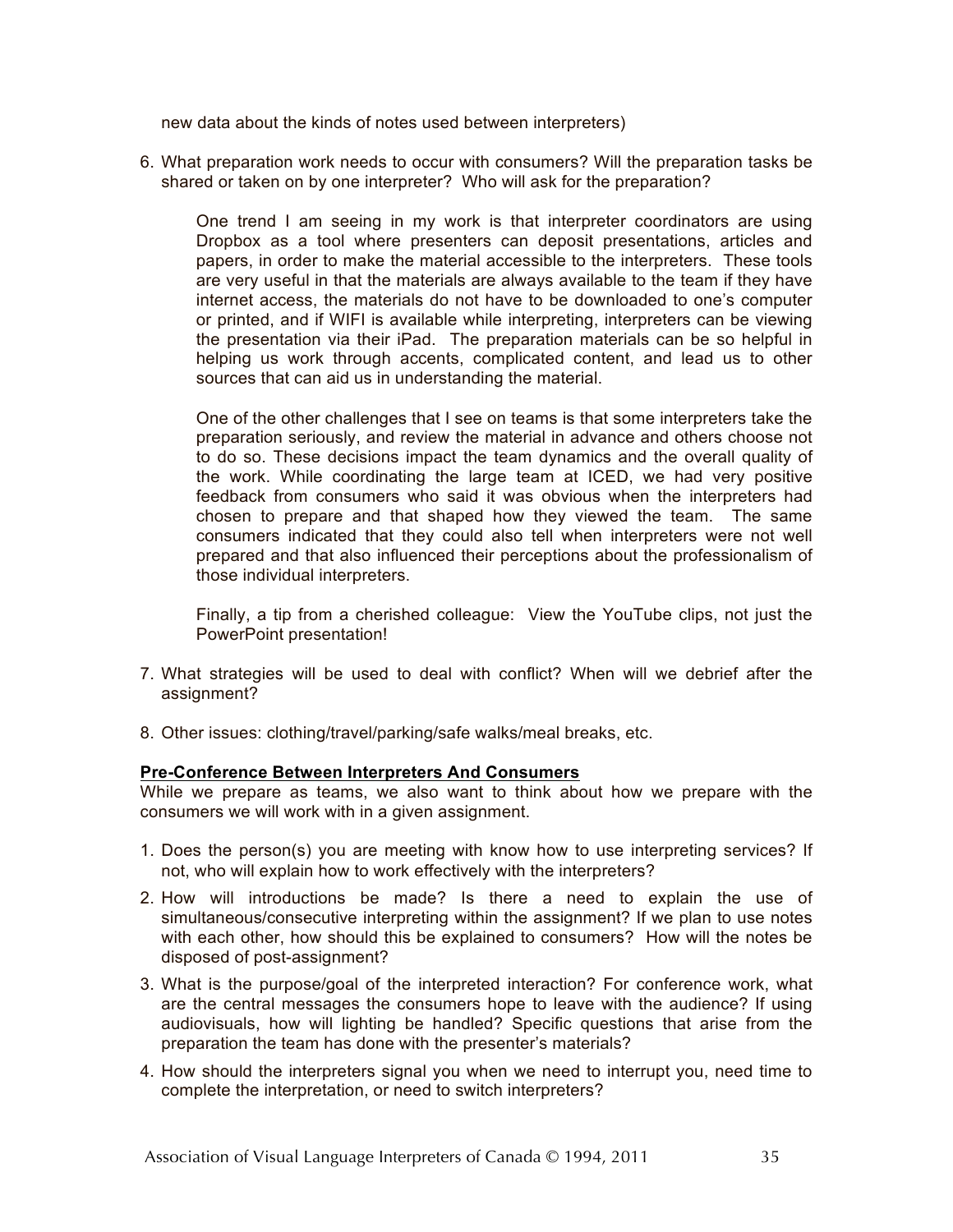#### **During the Interpretation**

During the interpretation, it can be useful to communicate about the following issues:

- 1. Is there a need to adjust the volume of the spoken interpretation, or the signing size/style of the signed interpretation?
- 2. Do the time frames or processes need to be adjusted as the assignment proceeds? For example, do we need to split the process so one interpreter performs the ASL to ENG and the other interpreter performs the ENG to ASL, in order to enhance the work?
- 3. If the information that was fed was not used immediately, it may mean:
	- the feed was not heard (does the interpreter need a visual or tactile cue to signal that a feed is coming?);
	- the volume was too low, or the signing not seen;
	- the information may be incorporated later.

But, ultimately, the decision as to if, how, and when the feed will be used is the active interpreter's.

#### **Notes as a Communication Tool**

Over the years, I have often written notes to my teammates, when it was appropriate. Recently I asked several teams if I could review any written notes they used on an assignment. Six interpreters participated, offering their raw notes. Several themes emerged when looking at the notes that may be helpful to other teams looking for ways to enhance their interpreting work.

For example, all teams used the notes as a way of communicating positive feedback to each other about the interpretation. When interviewed after, it was clear that these notes had a further benefit as it strengthened the professional relationship between the interpreters. For example:

*"Great affect and loved the word choices that spoke to the historical references to Shakespeare"*

*"Processing time – about 8 seconds – allows you to produce ASL grammar suitable for this consumer."*

*"Great incorporation of signs from audience questions"*

*"Internalized passivity – great that's a GREAT way of describing it. You are so accurate and effective today – clearly awake now!"*

Such examples show the team investing in their professional relationship, noting positive elements within the work and bringing the features to the attention of their teammate. Further, the teams used notes to draw attention to language and interpretation patterns that may be a challenge for the other interpreter, for example:

*"I notice that you have started each sentence with "so" and are using "and" to connect all of the thoughts - I wonder if you can pause more between thoughts?" "Tell you later – suggest adding "frustrate" or other sign to deepen meaning and adjust packing for emphasis – I'll follow up with you on break about this."*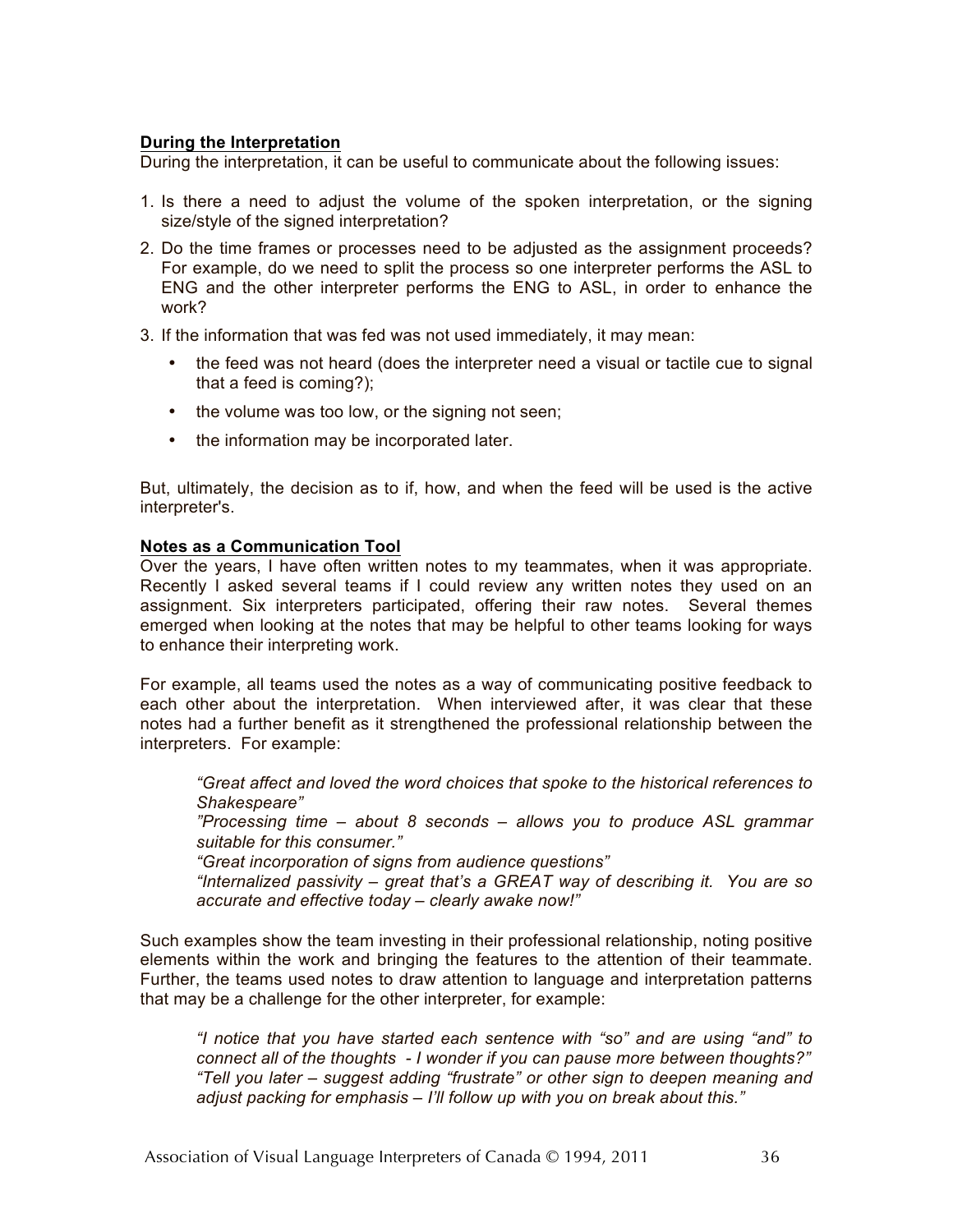*"SL – research shows TL: research "proves" – never proves really; impact for audience that knows about research; what will they think about the Deaf consumer – let's talk this through…" " Quay – pronounced KEY not qw"*

The notes also showed examples of where the interpreters communicated about decisions that needed to be made, for example:

*"I expect I'll miss many of the names of who is speaker when the Deaf person shadows the audience and I don't think its effective to interrupt and clarify. Your thoughts?"*

*"I am tiring – can we move to 15 minutes instead of 20?"*

Finally, the notes contained practical information, like names of participants around a table, and notes of names signs if the interpreter's were less familiar with the Deaf participants, timing of starts/ends of turns, and references to preparation to be read in advance of the next day.

The notes were professional in tone, had the occasional diagram or sketch on them, and would have been viewed as "interpreter working notes" if consumers had asked to see them prior to being disposed of post-assignment.

# **Post-Assignment Topics**

The post-assignment conversation can be an opportunity to further enhance the team experience and to build professional relationships with your colleagues. You may wish to discuss the following, which may include reviewing the notes exchanged between the team, and/or talking about these three areas:

- 1. Review what specific features contributed to a successful interpretation. Were there features that hindered an effective interpretation?
- 2. What worked well; what was comfortable for you; what would you change next time, and why? What did your teammate do that you particularly appreciated?
- 3. Is there anything that needs to be resolved between team members? The idea here is that if you feel the need to go and tell someone else about your teammate, you need to talk to your teammate first. If that isn't successful you might seek advice from a respected colleague and/or mentor. Is this a concern to be pursued, or is this something you can let go of in order to maintain relationships with your colleagues?

One of the keys to effective teamwork is communication, and these tips can help you structure your conversations toward the goal of providing successful interpretation within a team context, and building a professional community of interpreters engaged in thinking and talking together.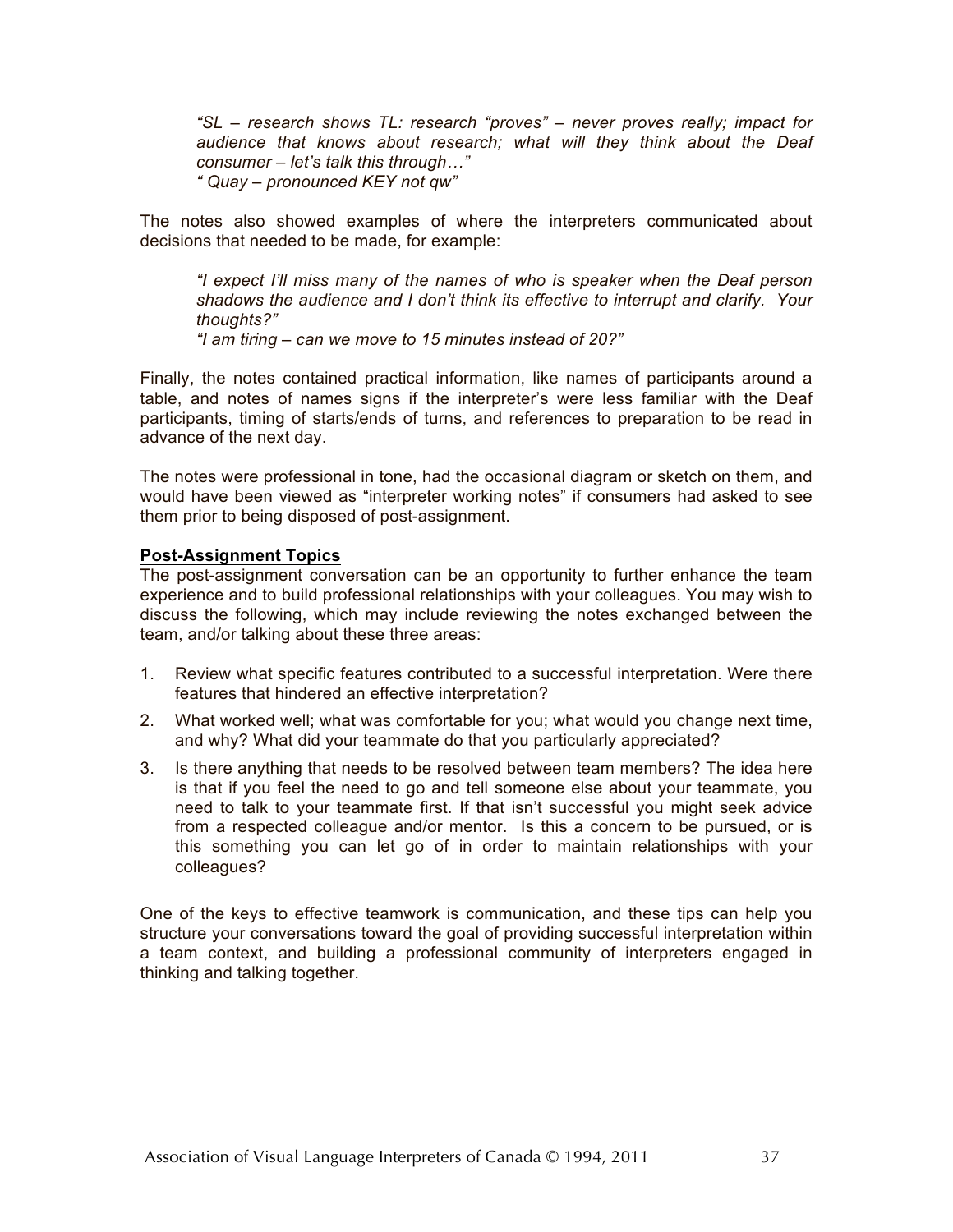# **APPENDIX B: CHECKLIST FOR HIRING INTERPRETERS WHEN WORKING WITH DEAF PEOPLE**

# **Debra Russell and Gary Malkowski**

#### **Definitions:**

**Interpreter:** ASL-English Interpreters are qualified professionals who have at least 3 years of full time study as an interpreter and hold membership in their national and regional professional organization. In addition, Deaf Interpreters are also used in order to address the complex linguistic and cultural needs of some Deaf consumers. For example, there are Deaf people who have moved from other countries and may be fluent in another signed language (for example, Kosovo Sign Language, Japanese Sign Language, and so on) or they may not be familiar with any formal signed languages, relying on visual gestural systems. In these contexts, a Deaf interpreter should be included on the interpreting team. There are other circumstances that require a Deaf interpreter when working with Deaf minors or Deaf people that have:

- limited socialization in the Deaf community;
- limited education;
- cognitive and/or language delays;
- mental health issues:
- challenges shaped by addiction issues.

A Deaf interpreter can more accurately assess the interpreting needs of a minor, taking into account age, educational and life experiences, exposure to American Sign Language, emotional state, and familiarity with communicating via an interpreter.

Additionally, AVLIC recommends that preference be given to hiring AVLIC certified interpreters (Certificate of Interpretation - COI) for legal environments. While there are several interpreter employer screening tools available (for example the Federal Government Screening Tool) they *are not* as comprehensive as AVLIC's national certification and should not be deemed as equivalent. As well, by hiring an AVLIC member versus a non-member, there is protection afforded to consumers through the AVLIC *Code of Ethics* and *Dispute Resolution Process*. When hiring interpreters who are not members of AVLIC, there is no mechanism available to deal with any concerns that arise in the process of delivering interpreting services.

Captioning: Communication Access Real Time Translation (CART) providers provide captioning services in English on the screen. This is sometimes offered as a supplement to interpreting and other times it is the preferred communication option of the person. As with any service provide, AVLIC recommends that organizations check the qualifications and training of the service providers, in order to obtain the highest quality of service available.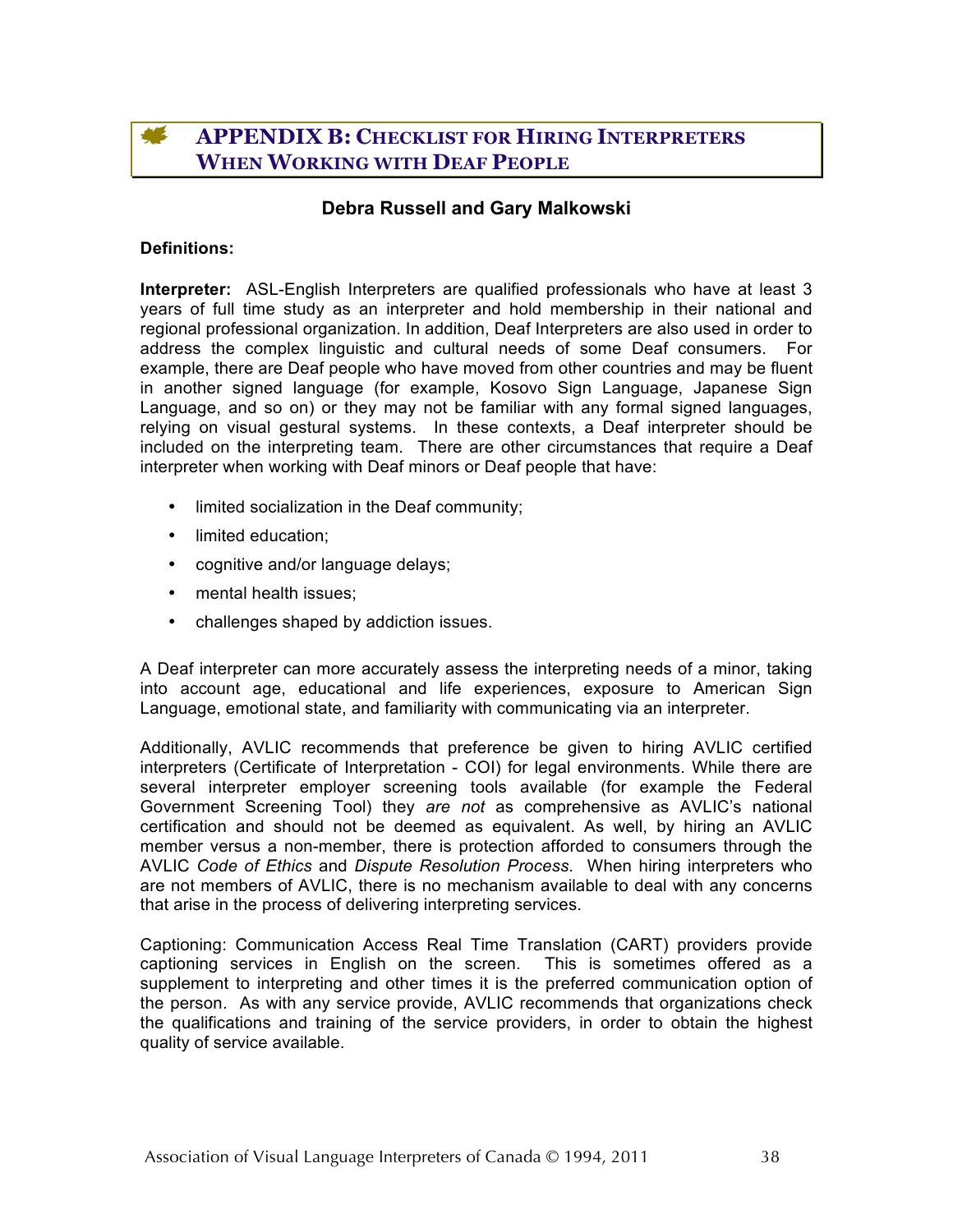#### **As a system:**

- $\Box$   $\vee$  Does your work place have a policy in place regarding the Duty to Accommodate Deaf and Hard of hearing people in the contexts in which you work?
- $\Box$  Does your work place have established protocols and procedures for securing professional interpreting services?
- $\Box$  Does your place of employment provide employee awareness training for working with deaf or hard of hearing individuals?
- $\Box$  Are there processes in place for deaf and hard of hearing people to file a complaint and/or appeal when communication supports and interpreting services have not been provided in accordance with the Duty to Accommodate?

#### **Before events take place with Deaf people:**

- $\Box$  Have you determined whether the person uses American Sign Language or another signed language (ex: British Sign Language, Mexican Sign Language, Punjabi Sign Language)?
- $\Box$  Have you contacted the resources/organizations locally that can provide professional and impartial interpreting services and have you check the credentials of the interpreter (ex: AVLIC Member, trained, certification)? If the person is hard of hearing and prefers captioning support, have you contacted the service that can provide professional and impartial captioning services?
- $\Box$  Does the referral service have a screening process in place to ensure that sign language interpreters or captionists are qualified to work in legal settings?
- $\Box$  Do you plan accommodation needs ahead of time for meetings? Some access resources require advance planning, ex: public meetings, hearings, etc.

#### **During interviews with Deaf participants:**

- $\Box$  Do you have a policy/procedure in place to videotape/record all interviews with deaf or hard of hearing individuals who use sign language interpreters or captionists?
- $\Box$  Have you reviewed all written materials with the deaf or hard of hearing individuals in order to ensure that they are able to access and understand these materials?
- $\Box$  Do you monitor employee interaction to ensure that deaf or hard of hearing individuals are not being marginalized, isolated, or treated with disrespect? Keep in mind that legal settings communication is often spoken and all parties need to be sensitive considering those with hearing loss when accessing information.

#### **After interviews:**

- $\Box$  Do you have a policy in place to handle needs or complaints pertaining to accommodation requests for those who are deaf or hard of hearing?
- $\Box$  Have you created a tracking system for logging all efforts for accommodation including grievances and follow-up efforts?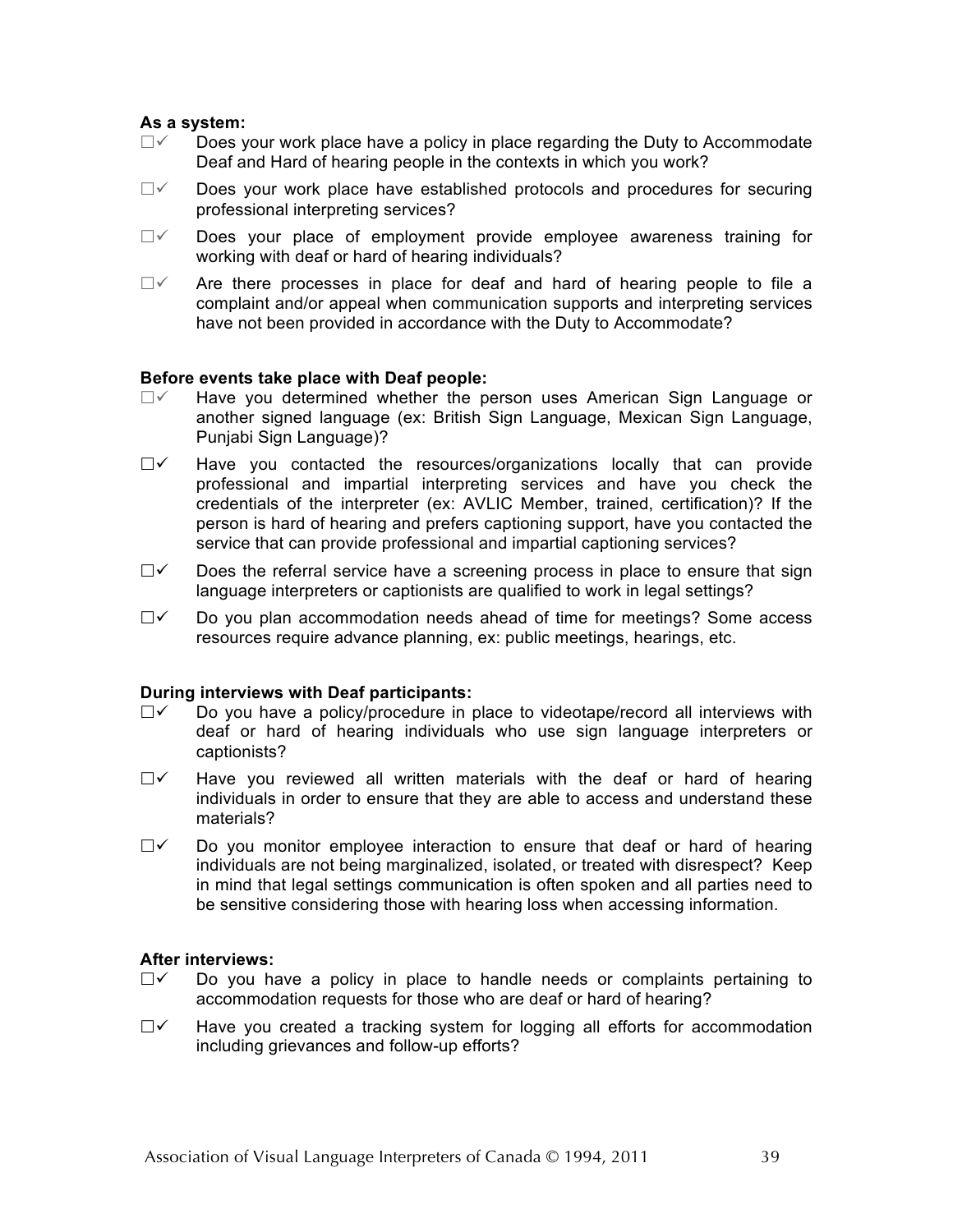#### **ALC APPENDIX C: AVLIC CODE OF ETHICS AND GUIDELINES FOR PROFESSIONAL CONDUCT**

The Association of Visual Language Interpreters of Canada (AVLIC) expects its members<sup>2</sup> to maintain high standards of professional conduct in their capacity and identity as an interpreter. Members are required to abide by the Code of Ethics and follow the Guidelines for Professional Conduct as a condition of membership in the organization.

This document articulates ethical principles, values, and standards of conduct to guide all members of AVLIC in their pursuit of professional practice. It is intended to provide direction to interpreters for ethical and professional decision-making in their day-to-day work. The Code of Ethics and Guidelines for Professional Conduct is the mechanism by which the public is protected in the delivery of service.

#### **VALUES UNDERLYING THE CODE OF ETHICS & GUIDELINES FOR PROFESSIONAL CONDUCT**

AVLIC values:

- 1. **Professional accountability**: Accepting responsibility for professional decisions and actions.
- 2. **Professional competence**: Committing to provide quality professional service throughout one's practice.
- 3. **Non-discrimination**: Approaching professional service with respect and cultural sensitivity.
- 4. **Integrity in professional relationships**: Dealing honestly and fairly with consumers and colleagues.

# 5. **Integrity in business practices**:

Dealing honestly and ethically in all business practices.

Members are to understand that each of these core values and accompanying sections are to be considered when making ethical and professional decisions in their capacity and identity as an interpreter. These values are of equal weight and importance.

## **1. PROFESSIONAL ACCOUNTABILITY: INTERPRETERS ACCEPT RESPONSIBILITY FOR ALL PROFESSIONAL DECISIONS MADE AND ACTIONS TAKEN.**

# *1.1. CONFIDENTIALITY*

1.1.1 Members will respect the privacy of consumers and hold in confidence all

Association of Visual Language Interpreters of Canada © 1994, 2011 40

*<sup>2</sup> Members, for the purpose of this document, refer to both Deaf and hearing individuals who hold either Active or Supporting membership.*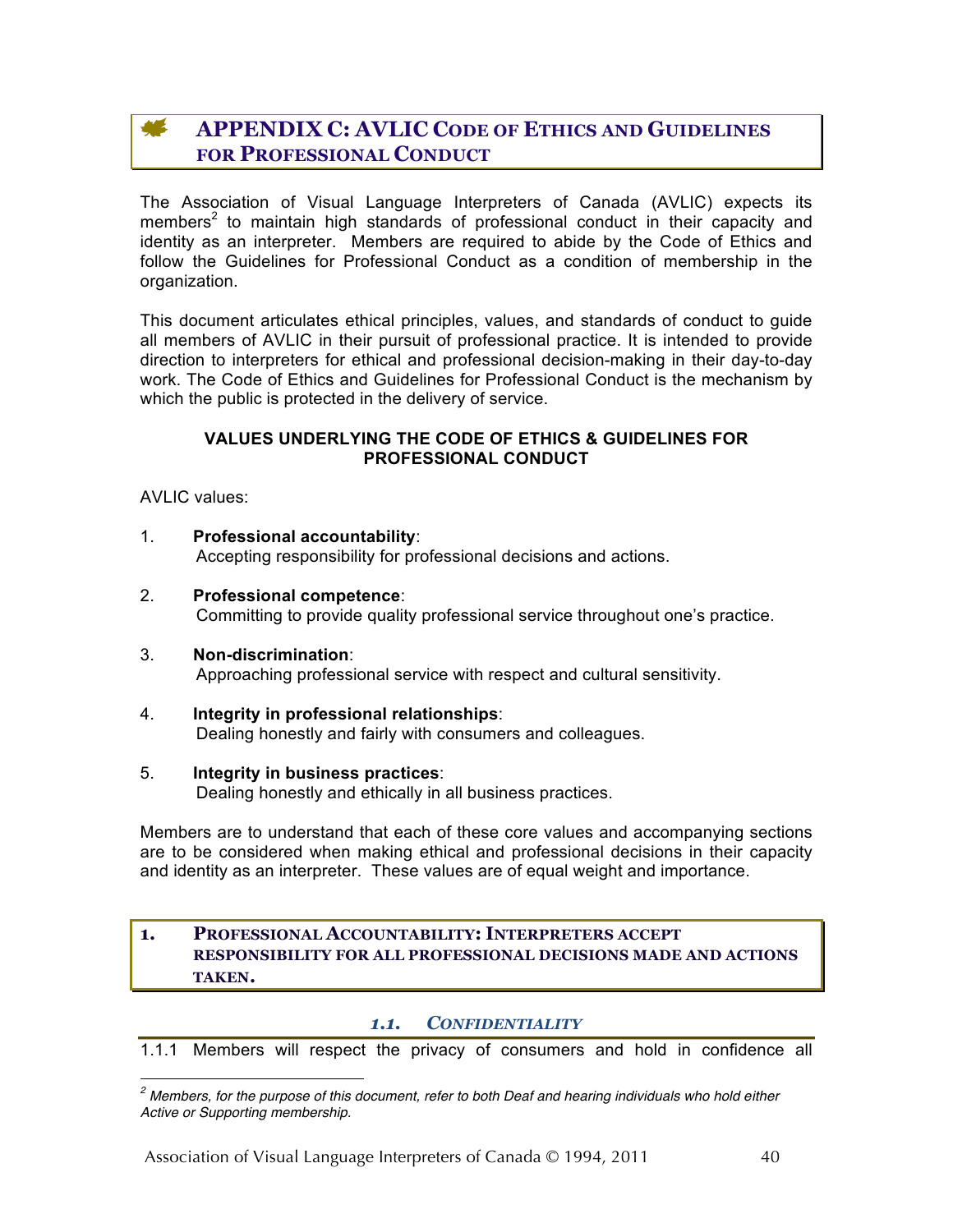information obtained in the course of professional service. Members may be released from this obligation only with their consumers' authorization or when ordered by law.

- 1.1.2 Where necessary, a member may exchange pertinent information with a colleague in order to provide consistent quality of service. This will be done in a manner that protects the information and the consumers.
- 1.1.3 Members need to be aware that other professional codes of conduct may impact upon their work. In such circumstances, members will make appropriate professional decisions and conduct themselves in a manner befitting the setting and the profession.

# *1.2 PROFESSIONAL CONDUCT*

- 1.2.1 Members will hold the needs of consumers primary when making professional decisions.
- 1.2.2 Members shall recognize that all work undertaken by them on an individual basis, whether pro bono or paid, will ultimately reflect the integrity of themselves and of the profession.
- 1.2.3 Members shall conduct themselves in a professional manner at all times. They shall not badger or coerce individuals or agencies to use their professional services.
- 1.2.4 Members shall take into account the limitations of their abilities, knowledge and the resources available to them prior to accepting work. They will remove themselves from a given setting when they realize an inability to provide professional service.
- 1.2.5 Members must be aware of personal circumstances or conflict of interest that might interfere with their effectiveness. They will refrain from conduct that can lead to substandard performance and/or harm<sup>3</sup> to anyone including themselves and consumers.
- 1.2.6 Members are accountable to AVLIC and to their local chapter affiliate for their professional and ethical conduct. Further, members are responsible to discuss and resolve, in a professional manner, issues arising from breaches of ethical or professional conduct on the part of individual colleagues after they are observed. In the case where these breaches are potentially harmful to others or chronic, and attempts to resolve the issue have not been successful, such conduct should be reported to AVLIC and/or their local chapter affiliate in a manner directed by the appropriate Dispute Resolution Process.

# *1.3 SCOPE OF PRACTICE*

1.3.1 Members will refrain from using their professional role to perform other functions

*<sup>3</sup> Harm refers to injurious behaviour that causes distress to the person. This can include but is not limited to actions which are sexual, physical, emotional or verbal in nature. It can also include performance of duties while under the influence of alcohol, drugs or mind-altering substances.*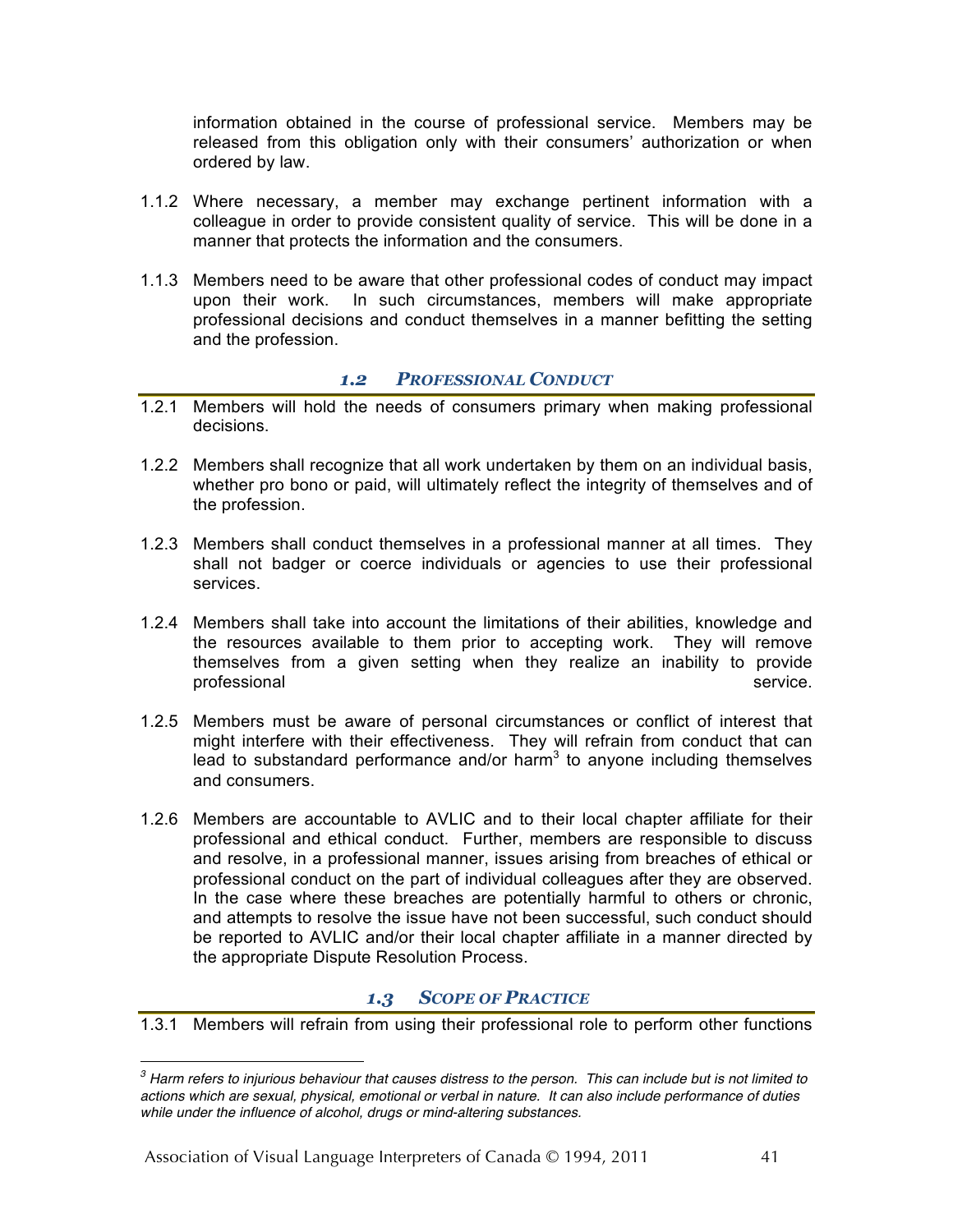that lie beyond the scope of an interpreting assignment and the parameters of their professional duties. They will not counsel, advise, or interject personal opinions.

- 1.3.2 When functioning as part of a professional team (e.g., education, legal, medical and mental health settings) it is understood that members will limit their expertise to interpretation. In such settings, it may be appropriate for members to comment on the overall effectiveness of communication, the interpreting process and to suggest appropriate resources and referrals. This should be done only within the context of the professional team.
- 1.3.3 Members will refrain from manipulating work situations for personal benefit or gain. When working as independent contractors, members may promote their professional services within the scope of their practice. When working under the auspices of an agency or other employer, it is not ethical for the members to promote their professional services independent of the agency or employer.

# *1.4 INTEGRITY OF SERVICE*

1.4.1 Members will demonstrate sound professional judgment and accept responsibility for their decisions. Members will make every attempt to avoid situations that constitute a real or perceived conflict of interest. Members will ensure there is full disclosure to all parties should their ancillary interest be seen as a real or perceived conflict of interest.

# **2.0 PROFESSIONAL COMPETENCE: INTERPRETERS PROVIDE THE HIGHEST POSSIBLE QUALITY OF SERVICE THROUGH ALL ASPECTS OF THEIR PROFESSIONAL PRACTICE.**

# *2.1 QUALIFICATIONS TO PRACTICE*

2.1.1 Members will possess the knowledge and skills to support accurate and appropriate interpretation. It is recognized that members work in a range of settings and with a variety of consumers. This demands that members be adept at meeting the linguistic needs of consumers, the cultural dynamics of each situation, and the spirit and content of the discourse.

# *2.2 FAITHFULNESS OF INTERPRETATION*

3.2.1 Every interpretation shall be faithful to and render exactly the message of the source text. A faithful interpretation should not be confused with a literal interpretation. The fidelity of an interpretation includes an adaptation to make the form, the tone, and the deeper meaning of the source text felt in the target language and culture.

# *2.3 ACCOUNTABILITY FOR PROFESSIONAL COMPETENCE*

2.3.1 Members will accept full responsibility for the quality of their own work and will refrain from making inaccurate statements regarding their competence, education, experience or certification.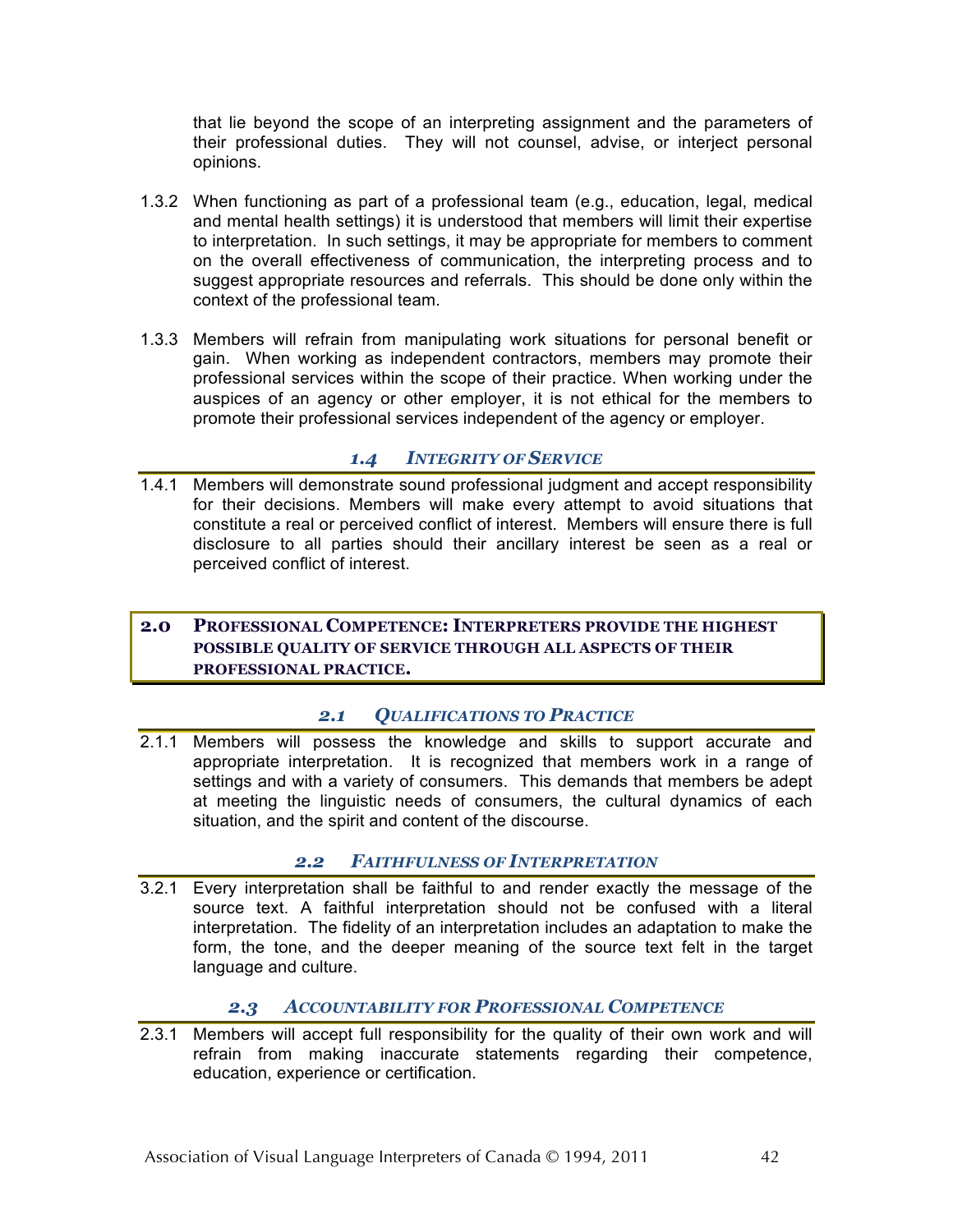- 2.3.2 Members are responsible for properly preparing themselves for the work contracted.
- 2.3.3 Members will accept contracts for work only after determining they have the appropriate qualifications and can remain neutral throughout the assignment.

# *2.4 ONGOING PROFESSIONAL DEVELOPMENT*

- 2.4.1 Members will incorporate current theoretical and applied knowledge, enhance that knowledge through continuing education throughout their professional careers and will strive for AVLIC certification.
- 2.4.2 Members will aim to be self-directed learners, pursuing educational opportunities which are relevant to their professional practice. This could include but is not limited to peer review, collegial consultation, mentoring and regular feedback regarding specific areas of skill development.

# **3.0 NON-DISCRIMINATION: INTERPRETERS APPROACH PROFESSIONAL SERVICES WITH RESPECT AND CULTURAL SENSITIVITY<sup>4</sup> TOWARDS ALL PARTICIPANTS.**

#### *3.1 NON-DISCRIMINATION*

3.1.1 Members will respect the individuality, the right to self-determination, and the autonomy of the people with whom they work. They will not discriminate based on ethnicity, gender, age, disability, sexual orientation, religion, personal beliefs and practices, social status or any other factor.

# *3.2 COMMUNICATION PREFERENCES*

3.2.1 Members will respect and use the form of communication preferred by those deaf and hard of hearing consumers for whom they provide service.

# *3.3 DEAF INTERPRETERS*

3.3.1 The services of a Deaf interpreter may be required when working with individuals who use regional sign dialects, non-standard signs, foreign sign languages, and those with emerging language use. They may also be used with individuals who have disabling conditions that impact on communication. Members will recognize the need for a Deaf interpreter and will ensure their inclusion as a part of the professional interpreting team.

## **4.0 INTEGRITY IN PROFESSIONAL RELATIONSHIPS: INTERPRETERS DEAL HONESTLY AND FAIRLY WITH CONSUMERS AND COLLEAGUES WHILE ESTABLISHING AND MAINTAINING PROFESSIONAL BOUNDARIES.**

*<sup>4</sup> Cultural sensitivity refers to being aware of and responding to the uniqueness of each individual and of each context within which we work.*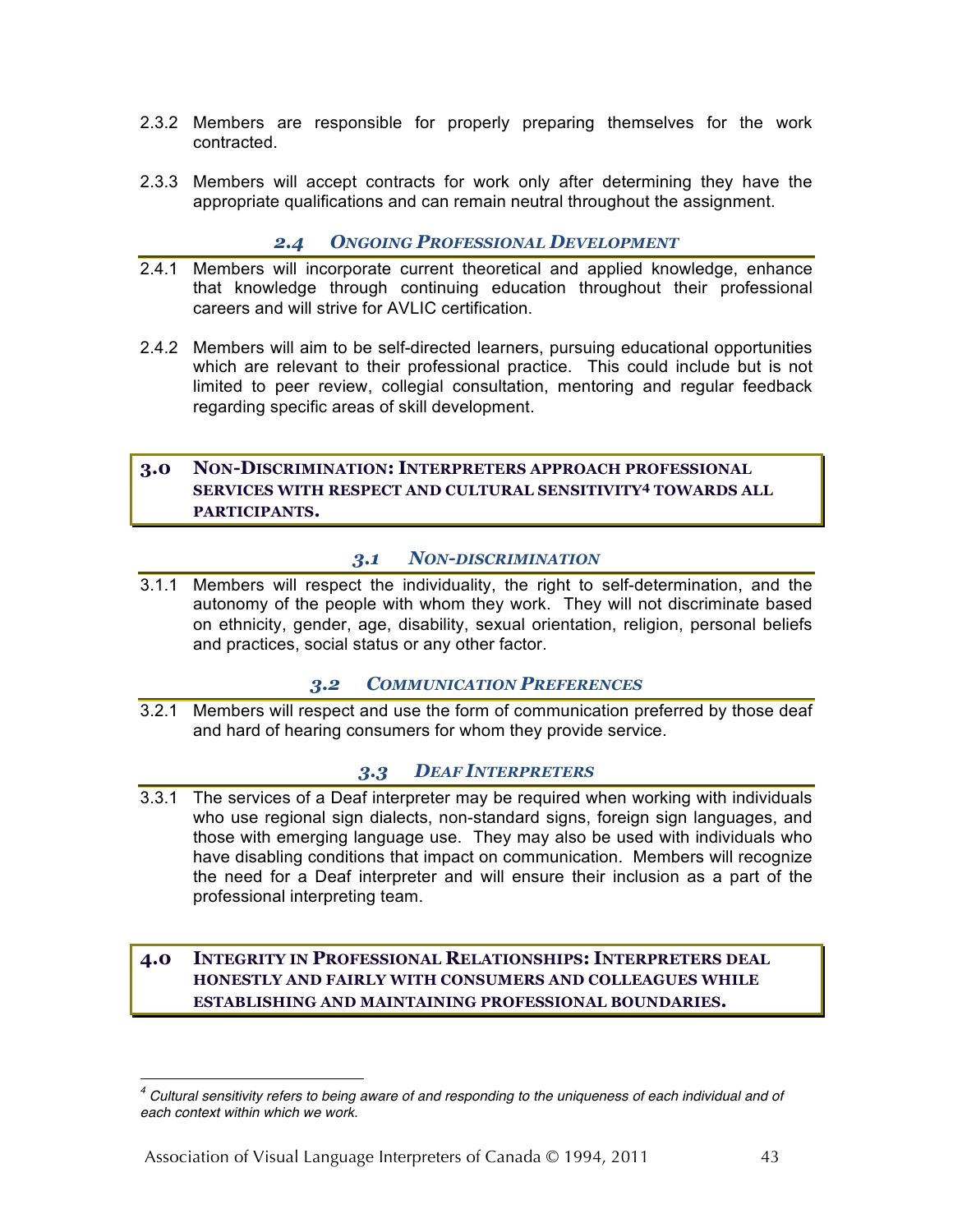# *4.1 PROFESSIONAL RELATIONSHIPS*

4.1.1 Members shall understand the difference between professional and social interactions. They will establish and maintain appropriate boundaries between themselves and consumers. Members will assume responsibility to ensure relationships with all parties involved are reasonable, fair and professional.

# *4.2 IMPARTIALITY*

- 4.2.1 Members shall remain neutral, impartial, and objective. They will refrain from altering a message for political, religious, moral, or philosophical reasons, or any other biased or subjective consideration.
- 4.2.2 Should a member not be able to put aside personal biases or reactions which threaten impartiality, the member will examine options available to them. This may include not accepting the work or withdrawing their services from the assignment or contract.

# *4.3 RESPECT FOR COLLEAGUES*

- 4.3.1 Members will act toward colleagues in a spirit of mutual cooperation, treating and portraying them to others with respect, courtesy, fairness and good faith, etc.
- 4.3.2 Members have a professional obligation to assist and encourage new interpreting practitioners in the profession.
- 4.3.3 Members shall not abuse the good faith of other members or be guilty of a breach of trust or unfair tactics or the use of unfair tactics.

# *4.4 SUPPORT FOR PROFESSIONAL ASSOCIATIONS*

4.4.1 Members shall support AVLIC, its affiliates, and other organizations representing the profession and the Deaf community.

# **5.0 INTEGRITY IN BUSINESS RELATIONSHIPS: INTERPRETERS ESTABLISH AND MAINTAIN PROFESSIONAL BOUNDARIES WITH CONSUMERS AND COLLEAGUES IN A MANNER THAT IS HONEST AND FAIR.**

# *5.1 BUSINESS PRACTICES*

- 5.1.1 Members will refrain from any unfair competition with their colleagues, including but not limited to: (a) engaging in comparative advertising (b) willfully undercutting; or (c) artificially inflating fees during times when market demand exceeds supply.
- 5.1.2 Members will conduct themselves in all phases of the interpreting situation in a manner befitting the profession, including negotiating work and contracts, obtaining suitable preparation material, and choice of attire and professional demeanor.
- 5.1.3 Members will honour professional commitments made when accepting work, and will follow through on their obligations. Members may not unilaterally terminate

Association of Visual Language Interpreters of Canada © 1994, 2011 44